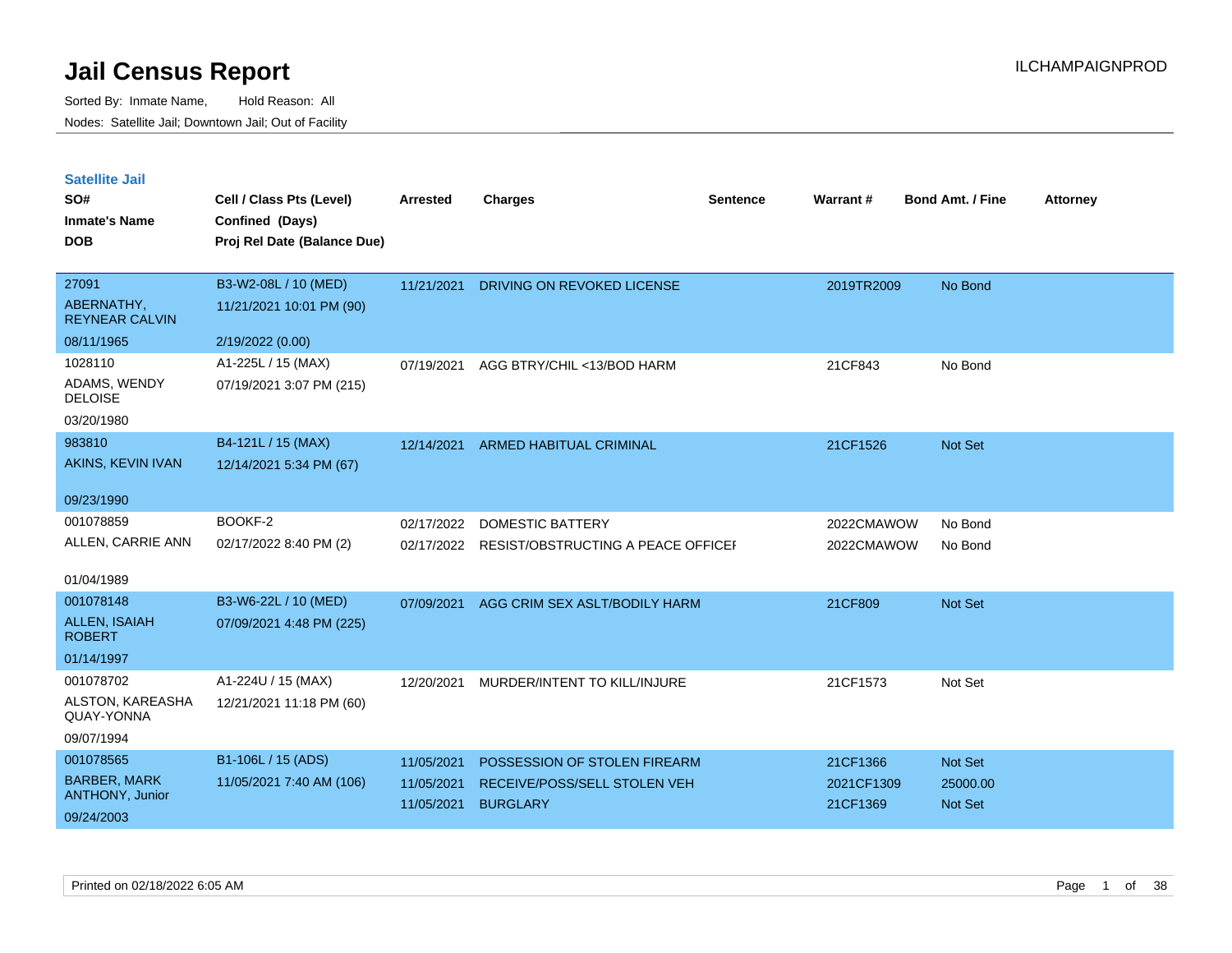$\overline{a}$ 

| Sorted By: Inmate Name,                               | Hold Reason: All                           |                 |                                        |                 |                 |                  |                 |
|-------------------------------------------------------|--------------------------------------------|-----------------|----------------------------------------|-----------------|-----------------|------------------|-----------------|
| Nodes: Satellite Jail; Downtown Jail; Out of Facility |                                            |                 |                                        |                 |                 |                  |                 |
| SO#                                                   | Cell / Class Pts (Level)                   | <b>Arrested</b> | <b>Charges</b>                         | <b>Sentence</b> | <b>Warrant#</b> | Bond Amt. / Fine | <b>Attorney</b> |
| <b>Inmate's Name</b>                                  | Confined (Days)                            |                 |                                        |                 |                 |                  |                 |
| DOB                                                   | Proj Rel Date (Balance Due)                |                 |                                        |                 |                 |                  |                 |
|                                                       |                                            |                 |                                        |                 |                 |                  |                 |
| 518851                                                | B1-105U / 10 (MED)                         | 01/11/2022      | FELON POSS/USE WEAPON/FIREARM          |                 | 20CF361         | 15000.00         |                 |
|                                                       | BARKER, ALEXANDER  01/11/2022 2:37 PM (39) | 01/11/2022      | POSS AMT CON SUB EXCEPT(A)/(D)         |                 | 2020CF863       | 15000.00         |                 |
| <b>MASSIE</b>                                         |                                            | 01/11/2022      | <b>BAD CHK/OBTAIN CON PROP/&gt;150</b> |                 | 20CF192         | 15000.00         |                 |
|                                                       |                                            | 01/11/2022      | <b>BAD CHK/OBTAIN CON PROP/&gt;150</b> |                 | 19CF1686        | 15000.00         |                 |
|                                                       |                                            | 01/11/2022      | METH DELIVERY/15<100 GRAMS             |                 | 20CF1383        | No Bond          |                 |
|                                                       |                                            | 01/11/2022      | DRIVING ON REVOKED LICENSE             |                 | 2020TR16539     | 1500.00          |                 |
|                                                       |                                            | 01/11/2022      | OBSTRUCTING IDENTIFICATION             |                 | 2020CM222       | 1500.00          |                 |
| 09/24/1986                                            |                                            |                 |                                        |                 |                 |                  |                 |
| 1073281                                               | A2-222U / 5 (MIN)                          | 11/15/2021      | DOM BTRY/CONTACT/1-2 PRECONV           |                 | 2021CF206       | 5000.00          |                 |
| <b>BASLER, MONET</b>                                  | 11/15/2021 11:08 PM (96)                   |                 |                                        |                 |                 |                  |                 |
| <b>MARISA</b>                                         |                                            |                 |                                        |                 |                 |                  |                 |
| 08/17/1994                                            |                                            |                 |                                        |                 |                 |                  |                 |
| 1065492                                               | A3-113U                                    | 02/16/2022      | <b>PAROLE REVOCATION</b>               |                 | SG2106785       | No Bond          |                 |
| <b>BODIES, CHARLES</b>                                | 02/16/2022 11:42 AM (3)                    |                 |                                        |                 |                 |                  |                 |
| <b>DEANGELO</b>                                       |                                            |                 |                                        |                 |                 |                  |                 |
| 09/30/1981                                            |                                            |                 |                                        |                 |                 |                  |                 |
| 517915                                                | B3-W1-01U / 5 (MIN)                        | 08/03/2021      | <b>BURGLARY</b>                        |                 | 21CF289         | 20000.00         |                 |
| BOXLEY, CHARLES<br>OMAR                               | 08/03/2021 2:18 PM (200)                   | 08/03/2021      | <b>BURGLARY</b>                        |                 | 21CF679         | 20000.00         |                 |
|                                                       |                                            | 08/03/2021      | FORGERY/ISSUE/DELIVER DOCUMENT         |                 |                 | No Bond          |                 |
| 01/10/1985                                            |                                            |                 |                                        |                 |                 |                  |                 |
| 923208<br><b>BREADY, ANDREW</b>                       | A4-107L / 10 (ADS)                         | 01/22/2022      | <b>CRIM TRES TO RES/PERS PRESENT</b>   |                 | 22CF92          | Not Set          |                 |
| <b>NICHOLAS</b>                                       | 01/22/2022 7:43 PM (28)                    |                 |                                        |                 |                 |                  |                 |
| 06/08/1988                                            |                                            |                 |                                        |                 |                 |                  |                 |
| 990633                                                | A3-112L                                    | 02/15/2022      | POSS AMT CON SUB EXCEPT(A)/(D)         | 5y (DOC)        | 2017CF598       | No Bond          |                 |
| <b>BRIFFORD, WILLIE</b>                               | 02/15/2022 8:56 AM (4)                     |                 | 02/15/2022 CIVIL FTA WARRANT           |                 | 019F154         | 2500.00          |                 |
| Junior                                                |                                            |                 |                                        |                 |                 |                  |                 |
| 09/13/1987                                            |                                            |                 |                                        |                 |                 |                  |                 |
| 61675                                                 | A3-217L / 10 (ADS)                         | 02/10/2022      | AGG DISCHARGE FIREARM/OCC BLDG         |                 | 20CF374         | 100000.00        |                 |
| <b>BROWN, ANTONIO</b><br>BURNETT                      | 02/10/2022 3:28 PM (9)                     | 02/11/2022      | POSSESSING A CONTROLLED SUBSTANC       |                 | 22CF168         | <b>Not Set</b>   |                 |
| 03/04/1983                                            |                                            |                 |                                        |                 |                 |                  |                 |

Printed on 02/18/2022 6:05 AM Page 2 of 38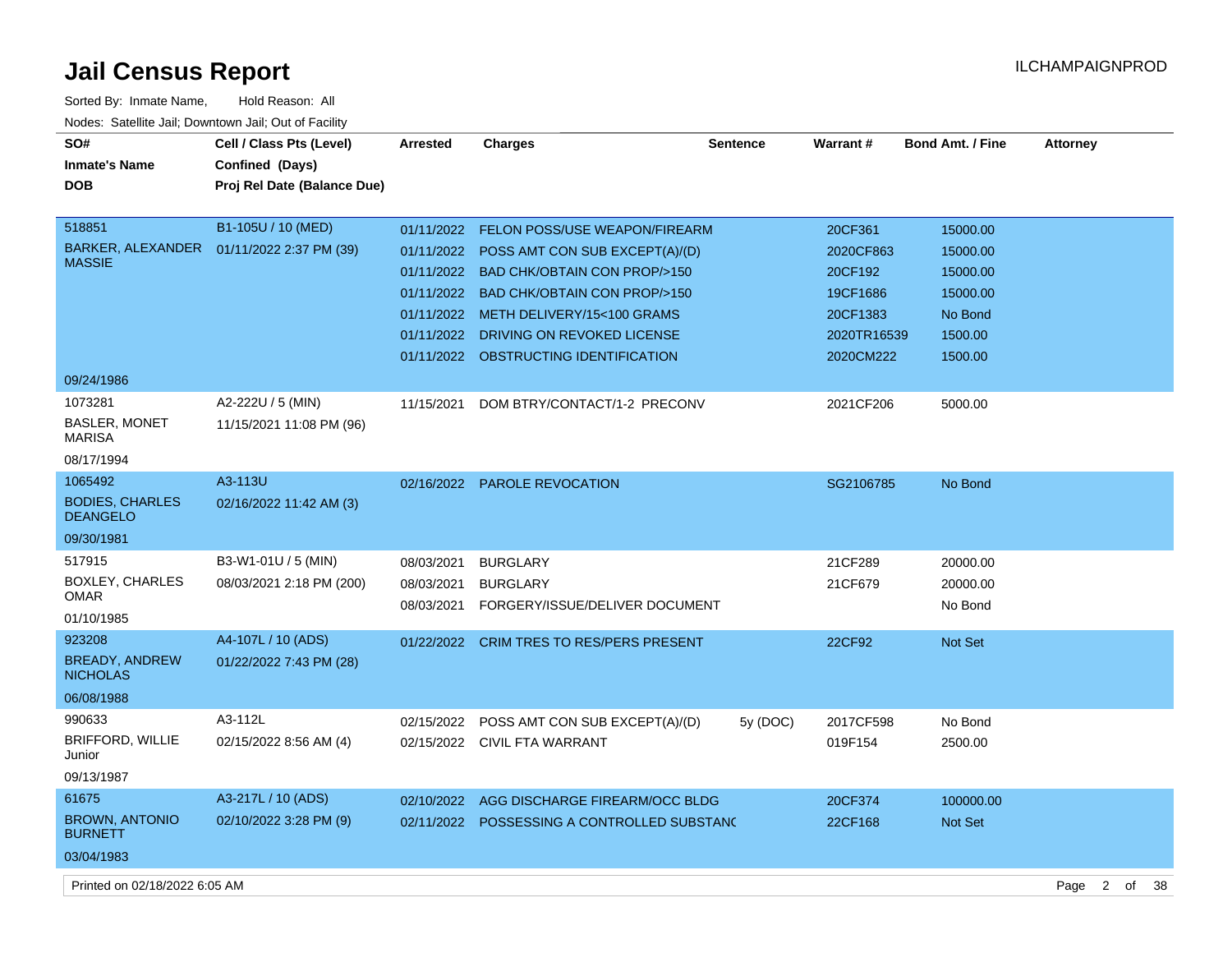| ivouss. Satellite Jali, Downtown Jali, Out of Facility |                                             |                   |                                          |                 |                 |                         |                 |
|--------------------------------------------------------|---------------------------------------------|-------------------|------------------------------------------|-----------------|-----------------|-------------------------|-----------------|
| SO#                                                    | Cell / Class Pts (Level)                    | <b>Arrested</b>   | <b>Charges</b>                           | <b>Sentence</b> | <b>Warrant#</b> | <b>Bond Amt. / Fine</b> | <b>Attorney</b> |
| Inmate's Name                                          | Confined (Days)                             |                   |                                          |                 |                 |                         |                 |
| DOB                                                    | Proj Rel Date (Balance Due)                 |                   |                                          |                 |                 |                         |                 |
|                                                        |                                             |                   |                                          |                 |                 |                         |                 |
| 001078008                                              | A3-112U                                     |                   | 02/15/2022 AGG BATTERY/DISCHARGE FIREARM |                 | 21CF1090        | 500000.00               |                 |
| <b>BROWN, CODY</b><br><b>RUSSELL</b>                   | 02/15/2022 9:17 AM (4)                      |                   |                                          |                 |                 |                         |                 |
| 02/15/2004                                             |                                             |                   |                                          |                 |                 |                         |                 |
| 51247                                                  | B1-202U / 10 (MED)                          | 04/15/2021        | FELON POSS/USE WEAPON/FIREARM            |                 | 21CF411         | Not Set                 |                 |
| <b>BROWN, DANTE</b><br>MAURICE                         | 04/15/2021 6:24 PM (310)                    |                   |                                          |                 |                 |                         |                 |
| 04/19/1979                                             |                                             |                   |                                          |                 |                 |                         |                 |
| 990921                                                 | B4-122L / 15 (MAX)                          | 01/20/2022        | MFG/DEL 1<15 GR COCAINE/ANLG             |                 | 19CF369         | 25000.00                |                 |
| <b>BROWN, QUINTIN</b><br><b>MARSHAUN</b>               | 01/20/2022 7:19 PM (30)                     |                   | 01/20/2022 ARMED HABITUAL CRIMINAL       |                 | 21CF935         | 750000.00               |                 |
| 09/26/1991                                             |                                             |                   |                                          |                 |                 |                         |                 |
| 29957                                                  | B4-222L / 15 (MAX)                          | 11/13/2021        | FELON POSS/USE WEAPON/FIREARM            |                 | 21CF1390        | Not Set                 |                 |
| BROWN, RODNEY<br>LOUIS                                 | 11/13/2021 8:57 PM (98)                     | 11/13/2021        | AGG CRIM SX AB/>5 YR OLDER VIC           |                 | 2019CF0718      | 250000.00               |                 |
| 01/07/1968                                             |                                             |                   |                                          |                 |                 |                         |                 |
| 981645                                                 | B4-224L / 15 (MAX)                          | 01/27/2022 MURDER |                                          |                 | 22CF114         | 1000000.00              |                 |
| <b>BRUMFIELD,</b><br><b>JONATHAN EZEKEIL</b>           | 01/27/2022 8:15 PM (23)                     |                   |                                          |                 |                 |                         |                 |
| 08/03/1989                                             |                                             |                   |                                          |                 |                 |                         |                 |
| 001078739                                              | A2-122L / 5 (ADS)                           | 01/05/2022        | CRIMINAL TRESPASS BUILDING               |                 | 2020CM392       | 1000.00                 |                 |
| BRYANT, JUDITH ANN                                     | 01/05/2022 6:36 PM (45)                     |                   |                                          |                 |                 |                         |                 |
|                                                        |                                             |                   |                                          |                 |                 |                         |                 |
| 10/22/1957                                             |                                             |                   |                                          |                 |                 |                         |                 |
| 001077954                                              | B3-W7-28L / 10 (MED)                        | 12/21/2021        | <b>RESIDENTIAL BURGLARY</b>              |                 | 21CF1570        | Not Set                 |                 |
|                                                        | CALKINS, STEVEN RAY 12/21/2021 6:35 AM (60) |                   |                                          |                 |                 |                         |                 |
| 01/01/1992                                             |                                             |                   |                                          |                 |                 |                         |                 |
| 39474                                                  | B1-101U / 10 (ADS)                          |                   |                                          |                 |                 |                         |                 |
| CAMPBELL, AARON                                        |                                             | 07/06/2021        | MFG/DEL 15<100 GR HEROIN/ANLG            |                 | 21CF792         | Not Set                 |                 |
| JACOB                                                  | 07/06/2021 11:56 PM (228)                   |                   |                                          |                 |                 |                         |                 |
| 07/18/1974                                             |                                             |                   |                                          |                 |                 |                         |                 |
|                                                        |                                             |                   |                                          |                 |                 |                         |                 |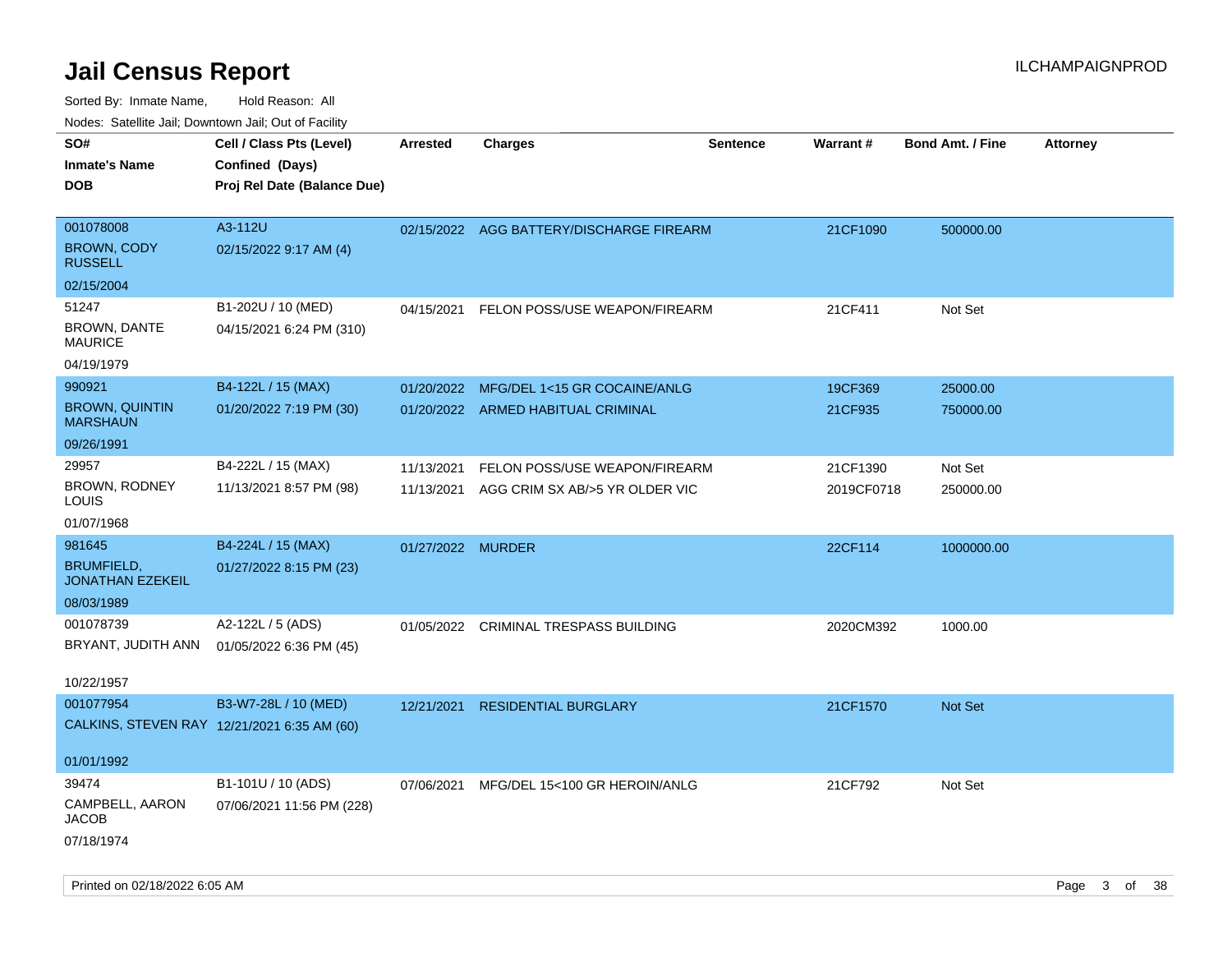| SO#                                    | Cell / Class Pts (Level)    | Arrested   | <b>Charges</b>                            | <b>Sentence</b> | Warrant#     | <b>Bond Amt. / Fine</b> | <b>Attorney</b> |
|----------------------------------------|-----------------------------|------------|-------------------------------------------|-----------------|--------------|-------------------------|-----------------|
| <b>Inmate's Name</b>                   | Confined (Days)             |            |                                           |                 |              |                         |                 |
| <b>DOB</b>                             | Proj Rel Date (Balance Due) |            |                                           |                 |              |                         |                 |
|                                        |                             |            |                                           |                 |              |                         |                 |
| 001078211                              | BOOKH-7                     |            | 02/16/2022 AGGRAVATED DOMESTIC BATTERY    |                 | 22CF196      | <b>Not Set</b>          |                 |
| CARR, HENRY JAMEN,<br><b>Third</b>     | 02/16/2022 3:16 PM (3)      |            |                                           |                 |              |                         |                 |
| 07/03/1999                             |                             |            |                                           |                 |              |                         |                 |
| 1060436                                | B1-106U / 10 (ADS)          | 01/06/2022 | AGGRAVATED UNLAWFUL RESTRAINT             |                 | 22CF29       | Not Set                 |                 |
| CARTER, DERESHEO<br><b>DEWAYNE</b>     | 01/06/2022 8:43 PM (44)     |            | 01/06/2022 FELON ESCAPE/PEACE OFFICER     |                 | 22CF28       | Not Set                 |                 |
| 09/10/1991                             |                             |            |                                           |                 |              |                         |                 |
| 001077353                              | A3-211L / 15 (MAX)          | 02/12/2022 | FELON POSS/USE WEAPON/FIREARM             |                 | 22CF173      | No Bond                 |                 |
| <b>CARTER, JAMES</b><br><b>IVORY</b>   | 02/13/2022 1:19 AM (6)      |            | 02/12/2022 ALCOHOL SALES - MINOR 19-20    |                 | 2020OV127    | 1000.00                 |                 |
| 08/12/2000                             |                             |            |                                           |                 |              |                         |                 |
| 958898                                 | BOOKH-4 / 15 (ADS)          |            | 02/08/2022 AGGRAVATED DOMESTIC BATTERY    |                 | 2021 CF 1409 | Not Set                 |                 |
| CHAMBERS, GARY<br>DANTE                | 02/08/2022 2:27 PM (11)     |            |                                           |                 |              |                         |                 |
| 05/24/1973                             | 3/2/2022 (0.00)             |            |                                           |                 |              |                         |                 |
| 1029088                                | B1-201U / 10 (MED)          | 12/21/2021 | <b>FELON POSS/USE FIREARM PRIOR</b>       |                 | 21CF1338     | 250000.00               |                 |
| CHAPPLE, MALIK<br><b>BIANCO</b>        | 12/22/2021 10:02 AM (59)    |            |                                           |                 |              |                         |                 |
| 10/25/1994                             |                             |            |                                           |                 |              |                         |                 |
| 001078838                              | A3-116L / 15 (MAX)          |            | 02/12/2022 PRED CRIM SEX ASLT/BODILY HARM |                 | 21CF30       | 150000.00               |                 |
| <b>CLAYTON, KAREEM</b><br>JAMAL        | 02/12/2022 8:55 AM (7)      |            |                                           |                 |              |                         |                 |
| 02/03/1974                             |                             |            |                                           |                 |              |                         |                 |
| 001078812                              | B1-206U / 15 (MAX)          |            | 02/01/2022 ARMED ROBBERY/ARMED W/FIREARM  |                 | 22CF145      | Not Set                 |                 |
| <b>COBB, SINTRAE</b><br><b>SANCHEZ</b> | 02/01/2022 8:33 PM (18)     |            |                                           |                 |              |                         |                 |
| 07/05/2002                             |                             |            |                                           |                 |              |                         |                 |
| 001077485                              | A2-222L / 15 (MAX)          | 12/21/2021 | MURDER/INTENT TO KILL/INJURE              |                 | 2021CF1282   | 1000000.00              |                 |
| COLBERT, ARIEANA<br><b>FELICIA</b>     | 12/21/2021 2:08 PM (60)     |            |                                           |                 |              |                         |                 |
| 12/13/2000                             |                             |            |                                           |                 |              |                         |                 |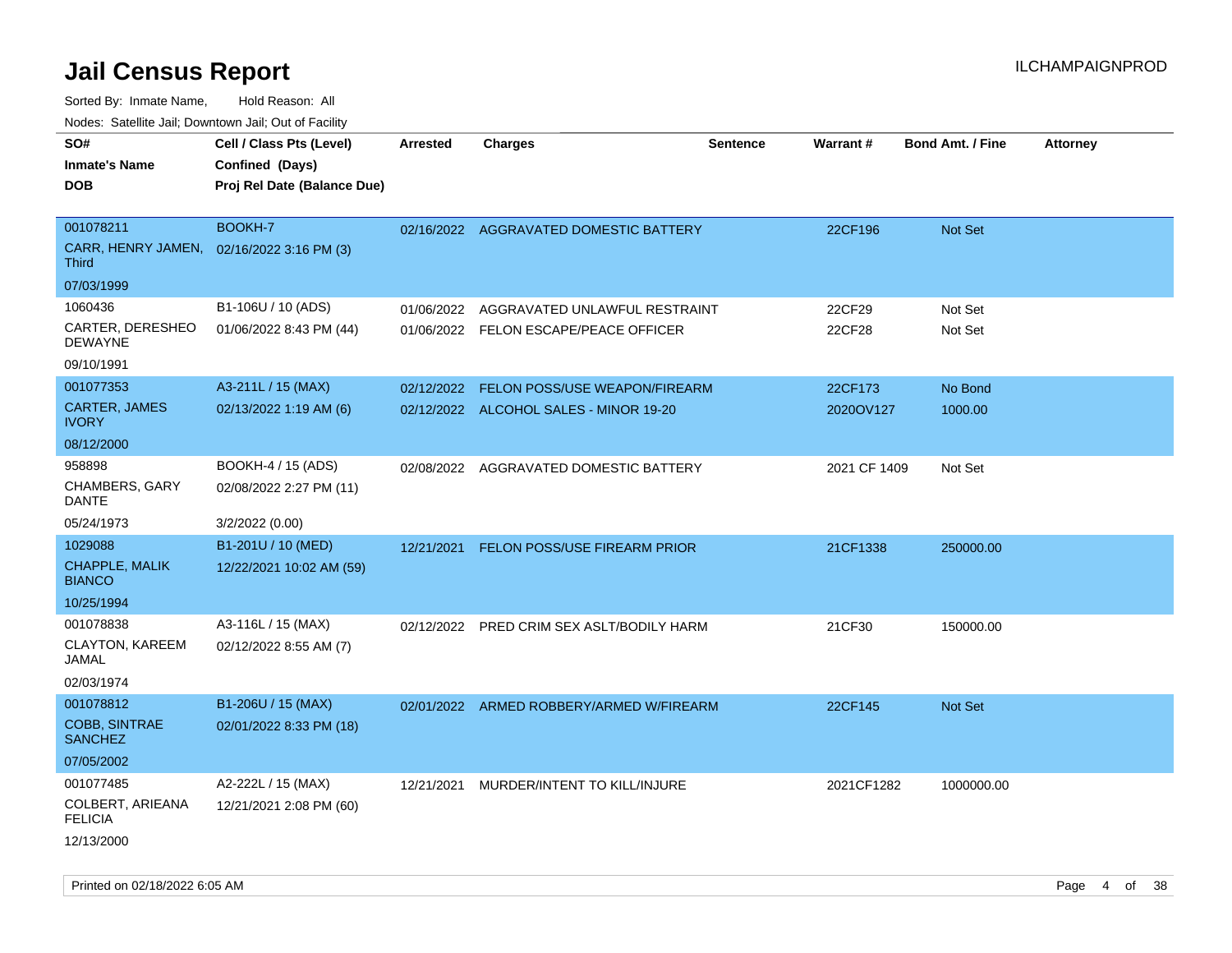Sorted By: Inmate Name, Hold Reason: All Nodes: Satellite Jail; Downtown Jail; Out of Facility

| SO#                                        | Cell / Class Pts (Level)                     | Arrested   | <b>Charges</b>                       | <b>Sentence</b> | Warrant#   | <b>Bond Amt. / Fine</b> | <b>Attorney</b> |
|--------------------------------------------|----------------------------------------------|------------|--------------------------------------|-----------------|------------|-------------------------|-----------------|
| <b>Inmate's Name</b>                       | Confined (Days)                              |            |                                      |                 |            |                         |                 |
| <b>DOB</b>                                 | Proj Rel Date (Balance Due)                  |            |                                      |                 |            |                         |                 |
|                                            |                                              |            |                                      |                 |            |                         |                 |
| 34805                                      | B4-227U / 15 (MAX)                           | 10/01/2021 | <b>DOMESTIC BATTERY</b>              |                 | 21CF1183   | Not Set                 |                 |
|                                            | CONERLY, KIN JOSEPH 10/01/2021 1:53 AM (141) | 10/01/2021 | ARMED HABITUAL CRIMINAL              |                 | 21CF1184   | Not Set                 |                 |
|                                            |                                              | 10/06/2021 | POSS STOLEN VEHICLE > \$25,000       |                 | 19CF1786   | Not Set                 |                 |
| 11/16/1971                                 |                                              |            |                                      |                 |            |                         |                 |
| 1074319                                    | B1-104L / 15 (MAX)                           | 10/12/2021 | AGGRAVATED CRUELTY TO ANIMALS        |                 | 21CF1238   | Not Set                 |                 |
| CRAIG, DAVUCCI<br><b>DAVION</b>            | 10/12/2021 11:36 AM (130)                    | 10/14/2021 | <b>MURDER</b>                        |                 | 21CF1239   | Not Set                 |                 |
| 08/02/2001                                 |                                              |            |                                      |                 |            |                         |                 |
| 001078832                                  | A3-217U / 10 (ADS)                           | 02/10/2022 | <b>FELON POSS/USE WEAPON/FIREARM</b> | 3y (DOC)        | 21CF350    | No Bond                 |                 |
| <b>CRAWFORD,</b><br><b>LAMARKUS LAVELL</b> | 02/10/2022 2:32 PM (9)                       |            |                                      |                 |            |                         |                 |
| 07/04/1989                                 |                                              |            |                                      |                 |            |                         |                 |
| 001077549                                  | B2-T3-10L / 10 (SPH)                         | 12/22/2020 | PRED CRIM SEX ASLT/VICTIM <13        |                 | 2020CF1469 | Not Set                 |                 |
| CRISTOBAL-MATEO,<br><b>CRISTOBAL</b>       | 12/22/2020 1:17 PM (424)                     |            |                                      |                 |            |                         |                 |
| 12/02/1988                                 |                                              |            |                                      |                 |            |                         |                 |
| 1076848                                    | A4-103L / 15 (ADS)                           |            | 02/09/2022 WARRANT OUT OF COUNTY     |                 | 2016CF668  | No Bond                 |                 |
| <b>CROSS, STEED</b><br><b>GATHON</b>       | 01/18/2022 4:02 PM (32)                      |            |                                      |                 |            |                         |                 |
| 10/11/1974                                 |                                              |            |                                      |                 |            |                         |                 |
| 25022                                      | BOOKH-8                                      |            | 02/17/2022 AGG DUI/2/PASS<16         |                 | 2021CF560  | No Bond                 |                 |
| <b>CRUMP, ROBERT</b><br><b>ANTHONY</b>     | 02/17/2022 11:48 AM (2)                      |            |                                      |                 |            |                         |                 |
| 02/06/1966                                 | 3/3/2022 (0.00)                              |            |                                      |                 |            |                         |                 |
| 988538                                     | A4-202L / 10 (MED)                           | 12/21/2021 | AGGRAVATED DOMESTIC BATTERY          |                 | 21CF1564   | Not Set                 |                 |
| DAVIDSON, HARLEY<br><b>KYLE SCOTT</b>      | 12/21/2021 5:45 AM (60)                      |            |                                      |                 |            |                         |                 |
| 08/05/1990                                 | 4/18/2022 (0.00)                             |            |                                      |                 |            |                         |                 |
| 1023587                                    | B1-203U / 15 (MAX)                           | 09/24/2021 | MFG/DEL CANNABIS/2.5-10 GRAMS        |                 | 21CF1155   | Not Set                 |                 |
| DAVIS, MARTIN<br><b>DENNIS</b>             | 09/24/2021 9:38 PM (148)                     | 09/24/2021 | ARMED HABITUAL CRIMINAL              |                 | 2021-CF681 | 500000.00               |                 |
|                                            |                                              |            |                                      |                 |            |                         |                 |

12/02/1994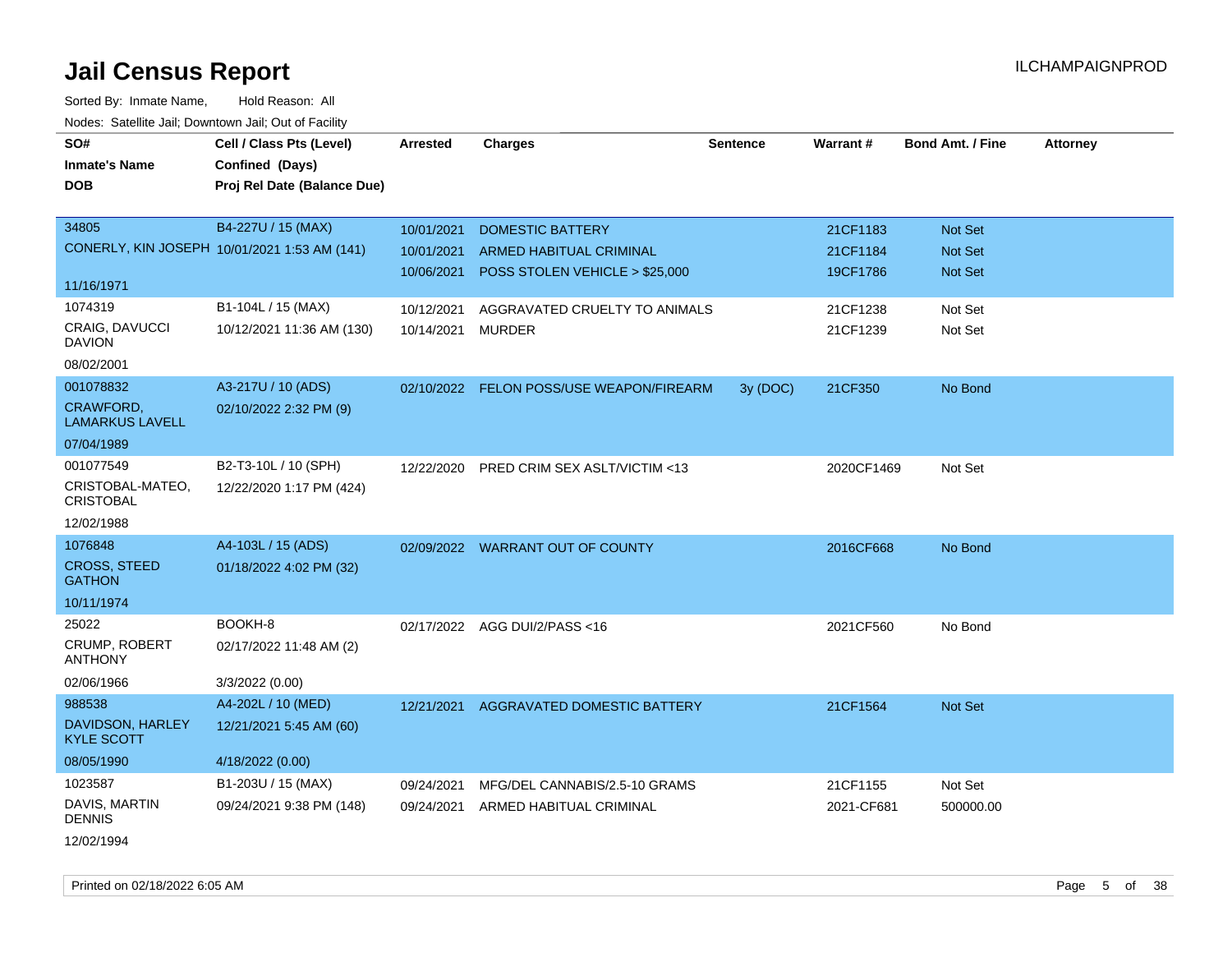| roaco. Catolino cali, Downtown cali, Out of Fability |                                                |                          |                                                     |                 |                       |                         |                 |
|------------------------------------------------------|------------------------------------------------|--------------------------|-----------------------------------------------------|-----------------|-----------------------|-------------------------|-----------------|
| SO#<br><b>Inmate's Name</b>                          | Cell / Class Pts (Level)<br>Confined (Days)    | <b>Arrested</b>          | <b>Charges</b>                                      | <b>Sentence</b> | <b>Warrant#</b>       | <b>Bond Amt. / Fine</b> | <b>Attorney</b> |
| DOB                                                  | Proj Rel Date (Balance Due)                    |                          |                                                     |                 |                       |                         |                 |
| 001078538<br>DAWKINS, LEN                            | B1-205L / 10 (MED)<br>10/26/2021 8:18 PM (116) | 10/26/2021               | <b>CRIM SEX ASSAULT/FORCE</b>                       |                 | 21CF1301              | Not Set                 |                 |
| 03/23/1987                                           |                                                |                          |                                                     |                 |                       |                         |                 |
| 56972                                                | B3-W8-32L / 10 (MED)                           | 08/30/2021               | POSS STOLEN VEHICLE > \$25,000                      |                 | 21CF1044              | Not Set                 |                 |
| DAY, DANIEL JOSEPH                                   | 08/30/2021 3:07 PM (173)                       | 09/04/2021               | <b>BURGLARY</b>                                     |                 | 21CF1054              | Not Set                 |                 |
| 10/16/1982                                           |                                                |                          |                                                     |                 |                       |                         |                 |
| 64463                                                | A4-106U / 15 (ADS)                             | 02/11/2022               | AGG DUI/3/BAC 0.16+                                 | 14m (DOC)       | 21CF676               | No Bond                 |                 |
| DOOLEY, CALVIN<br><b>DARWOOD</b>                     | 02/11/2022 11:24 AM (8)                        |                          | 02/11/2022 AGG DUI/3/BAC 0.16+                      | 18m (DOC)       | 20CF1326              | No Bond                 |                 |
| 05/13/1982                                           |                                                |                          |                                                     |                 |                       |                         |                 |
| 25659<br>DORRIS, LORENZO                             | B4-125L / 15 (MAX)<br>06/15/2021 6:17 AM (249) | 06/15/2021<br>06/15/2021 | <b>RESIDENTIAL BURGLARY</b><br><b>BURGLARY</b>      |                 | 2020CF1218<br>21CF689 | 50000.00<br>Not Set     |                 |
| 07/19/1966                                           |                                                |                          |                                                     |                 |                       |                         |                 |
| 1074720                                              | B2-T4-13U / 15 (SPH)                           |                          | 01/19/2022 PRED CRIM SEX ASLT/VICTIM <13            |                 | 21CF1414              | 500000.00               |                 |
| ELVIR-REYES, JORGE<br><b>LEONARDO</b>                | 01/19/2022 1:43 PM (31)                        |                          |                                                     |                 |                       |                         |                 |
| 06/03/1988                                           |                                                |                          |                                                     |                 |                       |                         |                 |
| 43977<br><b>EMKES, DOUGLAS</b>                       | B2-T1-02L / 5 (SPH)<br>12/20/2021 9:59 AM (61) | 12/20/2021<br>12/20/2021 | AGG FLEEING POLICE/21 MPH OVER<br>PAROLE REVOCATION |                 | 21CF1566              | Not Set<br>No Bond      |                 |
| ALAN                                                 |                                                |                          |                                                     |                 |                       |                         |                 |
| 06/08/1959                                           |                                                |                          |                                                     |                 |                       |                         |                 |
| 987328                                               | A2-121L / 10 (MED)                             | 12/11/2021               | AGG ASLT PEACE OFF/FIRE/ER WRK                      |                 | 21CF1515              | Not Set                 |                 |
| ERVIN, DEIDRA ANN<br><b>RUTH</b>                     | 12/11/2021 8:48 PM (70)                        |                          |                                                     |                 |                       |                         |                 |
| 04/15/1991                                           |                                                |                          |                                                     |                 |                       |                         |                 |
| 1026175                                              | B4-127U / 10 (MED)                             | 02/06/2022               | FELON FAIL/RETURN FRM FURLOUGH                      |                 | 21CF1554              | No Bond                 |                 |
| FALCONER, AVERY<br>FOX                               | 02/06/2022 4:49 AM (13)                        | 02/06/2022               | <b>CITY OV ARREST</b>                               |                 | 2021-OV-65            | 1000.00                 |                 |
| 04/07/1989                                           |                                                |                          | 02/07/2022 MFG/DEL 1<15 GR COCAINE/ANLG             | 6y (DOC)        | 2019CF1617            | No Bond                 |                 |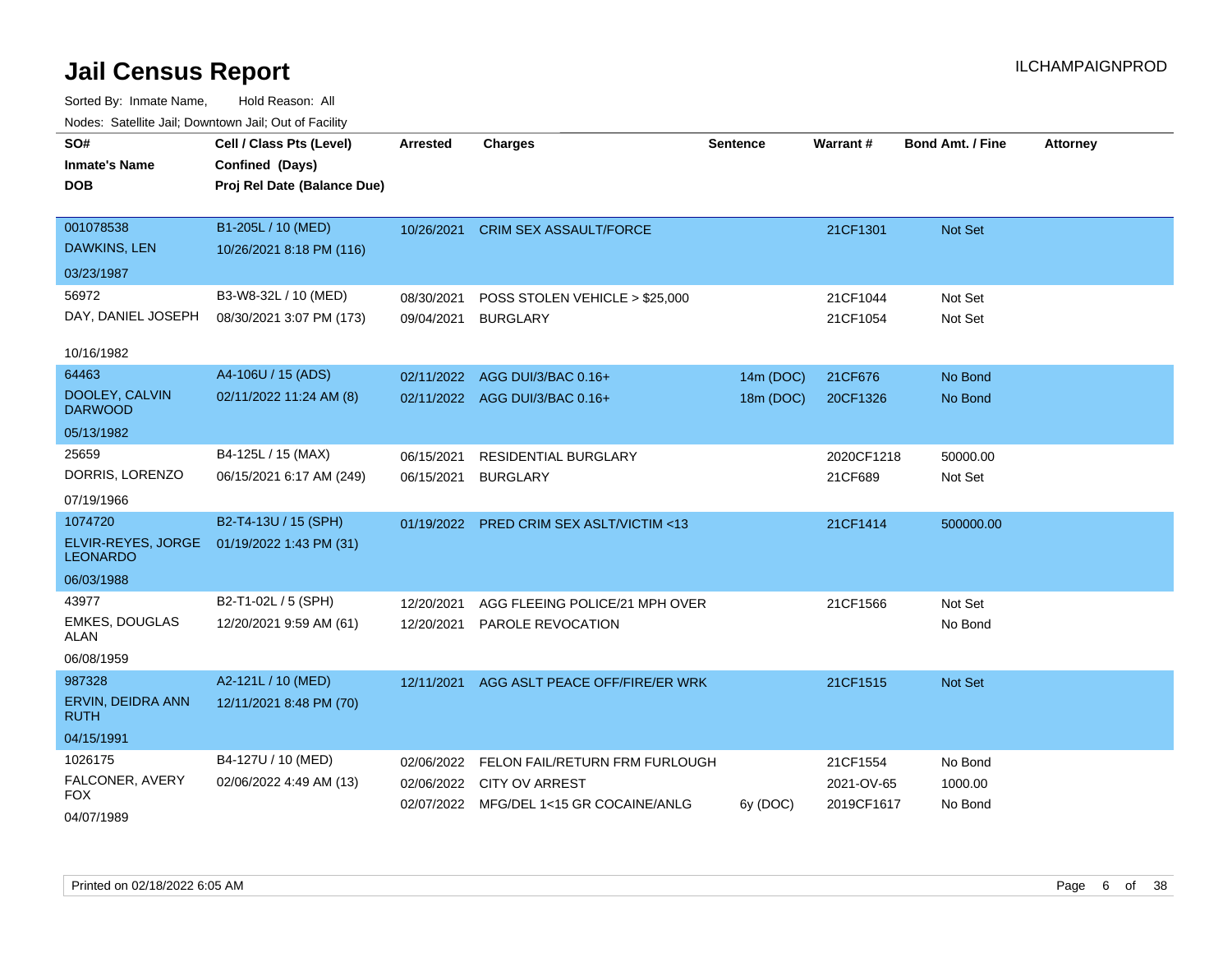| rouco. Calcinic Jan, Downtown Jan, Out of Facility |                                             |                 |                                           |                 |              |                         |                 |
|----------------------------------------------------|---------------------------------------------|-----------------|-------------------------------------------|-----------------|--------------|-------------------------|-----------------|
| SO#                                                | Cell / Class Pts (Level)                    | <b>Arrested</b> | <b>Charges</b>                            | <b>Sentence</b> | Warrant#     | <b>Bond Amt. / Fine</b> | <b>Attorney</b> |
| Inmate's Name                                      | Confined (Days)                             |                 |                                           |                 |              |                         |                 |
| <b>DOB</b>                                         | Proj Rel Date (Balance Due)                 |                 |                                           |                 |              |                         |                 |
|                                                    |                                             |                 |                                           |                 |              |                         |                 |
| 527081                                             | B3-W5-20L / 10 (MED)                        |                 | 09/06/2021 ARSON/REAL/PERSONAL PROP>\$150 |                 | 2021 CF 797  | 25000.00                |                 |
| FERGUSON,<br><b>CHRISTOPHER</b>                    | 09/06/2021 1:18 PM (166)                    |                 |                                           |                 |              |                         |                 |
| 12/21/1981                                         |                                             |                 |                                           |                 |              |                         |                 |
| 1039744                                            | B4-122U / 15 (MAX)                          | 12/06/2021      | <b>MURDER</b>                             |                 | 20CF959      | 1000000.00              |                 |
| FONVILLE, TREVOY<br><b>JERMAINE</b>                | 12/06/2021 10:52 AM (75)                    |                 |                                           |                 |              |                         |                 |
| 01/13/1996                                         |                                             |                 |                                           |                 |              |                         |                 |
| 518395                                             | B2-T3-12L / 15 (SPH)                        | 07/07/2020      | <b>CRIMINAL SEXUAL ASSAULT</b>            |                 | 2020-CF735   | 250000.00               |                 |
|                                                    | FRANDLE, MARK RYAN 07/07/2020 3:42 PM (592) |                 |                                           |                 |              |                         |                 |
| 09/10/1985                                         |                                             |                 |                                           |                 |              |                         |                 |
| 001077934                                          | A1-125L / 10 (MED)                          | 08/22/2021      | AGG DUI/ACCIDENT/DEATH                    |                 | 21CF1024     | Not Set                 |                 |
| FREED, LOGAN<br>SUZANNE                            | 08/22/2021 11:45 PM (181)                   | 08/22/2021      | <b>DOMESTIC BATTERY</b>                   |                 | 21 CM 172    | 10000.00                |                 |
| 08/18/1996                                         |                                             |                 |                                           |                 |              |                         |                 |
| 001078290                                          | A1-125U / 10 (ADS)                          | 08/19/2021      | MACHINE GUN/AUTO WEAPON/VEH               |                 | 21CF1012     | <b>Not Set</b>          |                 |
| FREEMAN, ANGEL<br><b>JANILA KAY</b>                | 08/19/2021 1:26 AM (184)                    |                 |                                           |                 |              |                         |                 |
| 12/25/1995                                         |                                             |                 |                                           |                 |              |                         |                 |
| 1068917                                            | <b>BOOKH-1 / 5 (MIN)</b>                    | 08/11/2021      | VIO ORDER/PRIOR VIO OF ORDER              |                 | 21CF965      | Not Set                 |                 |
| GARCIA, JUAN<br>CARLOS                             | 08/11/2021 9:24 PM (192)                    |                 |                                           |                 |              |                         |                 |
| 10/21/1997                                         |                                             |                 |                                           |                 |              |                         |                 |
| 001078154                                          | B4-121U / 10 (MED)                          | 01/09/2022      | DRVG UNDER INFLU OF ALCOHOL               |                 | 2021 DT 182  | 5000.00                 |                 |
| <b>GENTRY, DAMON</b><br><b>LIONEL</b>              | 01/09/2022 4:41 PM (41)                     |                 | 01/09/2022 AGG DOMESTIC BATTERY/STRANGLE  |                 | 2021 CF 1396 | 50000.00                |                 |
| 12/25/1971                                         |                                             |                 |                                           |                 |              |                         |                 |
| 001078633                                          | B2-T4-15U / 25 (SPH)                        | 12/01/2021      | PRED CRIM SEX ASLT/VICTIM <13             |                 | 21CF1416     | 250000.00               |                 |
| GONZALEZ-GUILLEN,<br>EDWARD                        | 12/01/2021 12:08 PM (80)                    |                 |                                           |                 |              |                         |                 |
| 08/25/2002                                         |                                             |                 |                                           |                 |              |                         |                 |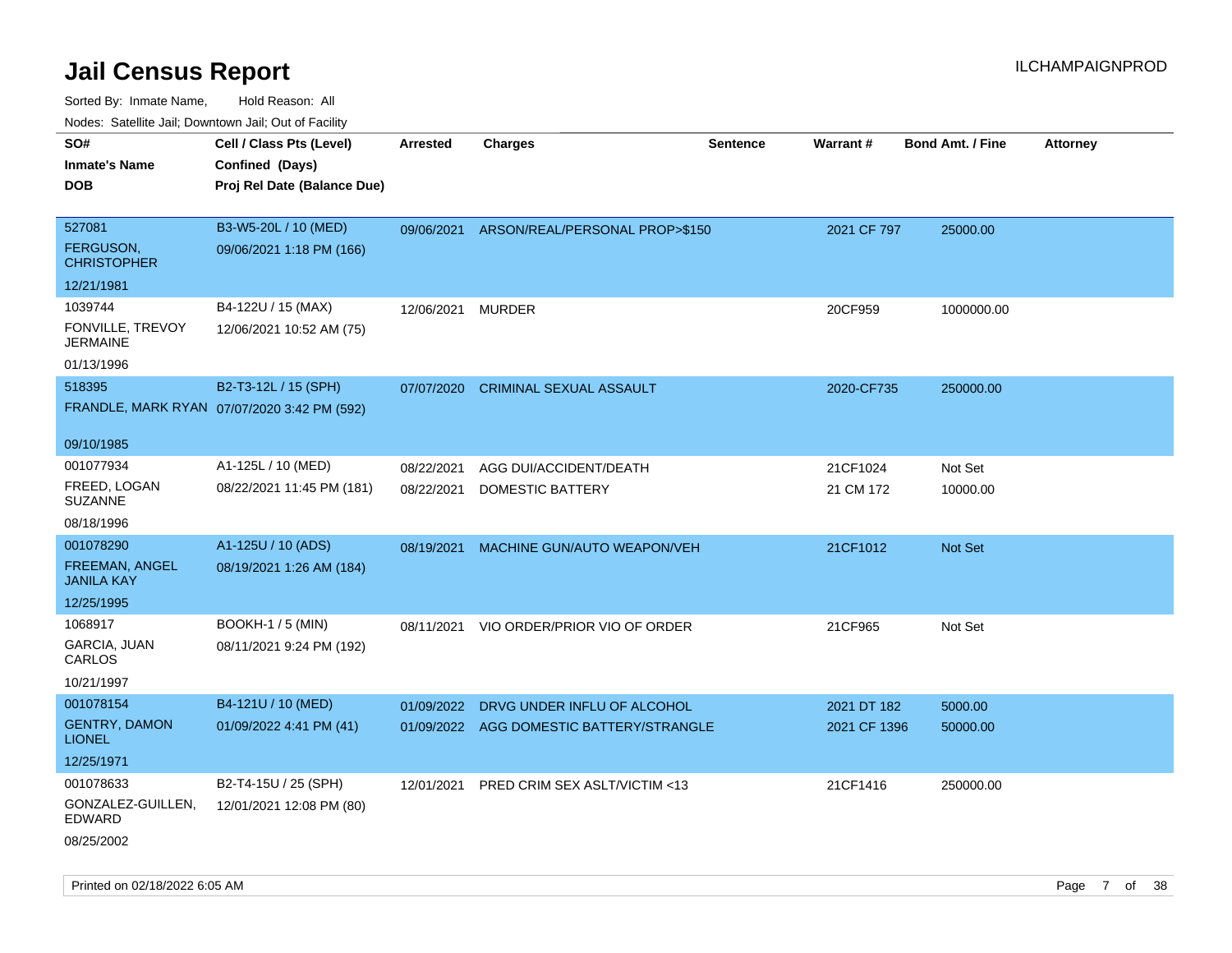| SO#                                                      | Cell / Class Pts (Level)    | <b>Arrested</b> | <b>Charges</b>                          | Sentence | Warrant#  | <b>Bond Amt. / Fine</b> | <b>Attorney</b> |
|----------------------------------------------------------|-----------------------------|-----------------|-----------------------------------------|----------|-----------|-------------------------|-----------------|
| <b>Inmate's Name</b>                                     | Confined (Days)             |                 |                                         |          |           |                         |                 |
| <b>DOB</b>                                               | Proj Rel Date (Balance Due) |                 |                                         |          |           |                         |                 |
|                                                          |                             |                 |                                         |          |           |                         |                 |
| 001078607                                                | B4-221L / 15 (MAX)          | 11/22/2021      | FELON POSS/USE FIREARM/PAROLE           |          | 21CF1437  | Not Set                 |                 |
| <b>GRAY, WILLIAM</b><br>DA'VON                           | 11/22/2021 2:57 PM (89)     | 11/22/2021      | ATTEMPT (FIRST DEGREE MURDER)           |          | 21CF1435  | Not Set                 |                 |
| 04/18/1984                                               |                             |                 |                                         |          |           |                         |                 |
| 56342                                                    | B1-206L / 10 (MED)          | 10/21/2021      | THEFT CONTROL INTENT <\$500             |          | 17CF1451  | 10000.00                |                 |
| <b>GRIFFIN, NATHAN</b>                                   | 10/21/2021 4:20 PM (121)    | 10/21/2021      | DRIVING ON REVOKED LICENSE              |          | 20TR1979  | 3000.00                 |                 |
| <b>EUGENE</b>                                            |                             | 10/21/2021      | ARMED HABITUAL CRIMINAL                 |          | 21CF1279  | Not Set                 |                 |
| 02/24/1969                                               |                             |                 |                                         |          |           |                         |                 |
| 001078488                                                | B2-T3-09U / 15 (SPH)        | 10/14/2021      | PRED CRIM SEX ASLT/VICTIM <13           |          | 21CF1232  | 500000.00               |                 |
| HERNANDEZ-LOPEZ,<br><b>ERNESTO</b>                       | 10/14/2021 3:15 PM (128)    | 10/14/2021      | <b>FUGITIVE FROM JUSTICE</b>            |          | 21CF1246  | Not Set                 |                 |
| 11/28/1975                                               |                             |                 |                                         |          |           |                         |                 |
| 975293                                                   | B2-T4-14L / 10 (SPH)        | 07/21/2021      | VIO ORDER/PRIOR VIO OF ORDER            |          | 21CF914   | No Bond                 |                 |
| HILL, JACOB MILES                                        | 07/21/2021 8:43 PM (213)    | 07/21/2021      | <b>STALKING</b>                         |          | 2021CF863 | Not Set                 |                 |
|                                                          |                             | 07/25/2021      | PAROLE REVOCATION                       |          | CH2104646 | Not Set                 |                 |
| 02/06/1988                                               |                             | 08/18/2021      | <b>HARASS WITNESS/FAMILY MBR/REP</b>    |          | 21CF992   | Not Set                 |                 |
|                                                          |                             | 09/09/2021      | AGG STALKING/BODILY HARM                |          | 21CF1073  | Not Set                 |                 |
| 48471                                                    | B1-207L / 15 (MAX)          | 08/08/2021      | AGG BATTERY/DISCHARGE FIREARM           |          | 21CF946   | Not Set                 |                 |
| <b>HILL, RAMESH</b><br><b>JERMAINE</b>                   | 08/08/2021 4:45 AM (195)    |                 |                                         |          |           |                         |                 |
| 12/11/1978                                               |                             |                 |                                         |          |           |                         |                 |
| 1072876                                                  | A2-220U / 5 (ADS)           | 02/10/2022      | METH DELIVERY/5<15 GRAMS                | 4y (DOC) | 21CF143   | No Bond                 |                 |
| HOUTCHINS, SAVANNA 02/10/2022 5:10 PM (9)<br><b>BELL</b> |                             |                 | 02/10/2022 DRIVING ON REVOKED LICENSE   |          | 20TR3920  | No Bond                 |                 |
| 07/10/1996                                               | 2/17/2022 (0.00)            |                 |                                         |          |           |                         |                 |
| 999198                                                   | B4-226L / 15 (MAX)          |                 | 11/30/2021 FELON POSS/USE FIREARM PRIOR |          | 21CF1377  | 500000.00               |                 |
| HOWARD, BRION LIN                                        | 11/30/2021 10:41 AM (81)    |                 |                                         |          |           |                         |                 |
| 06/10/1992                                               |                             |                 |                                         |          |           |                         |                 |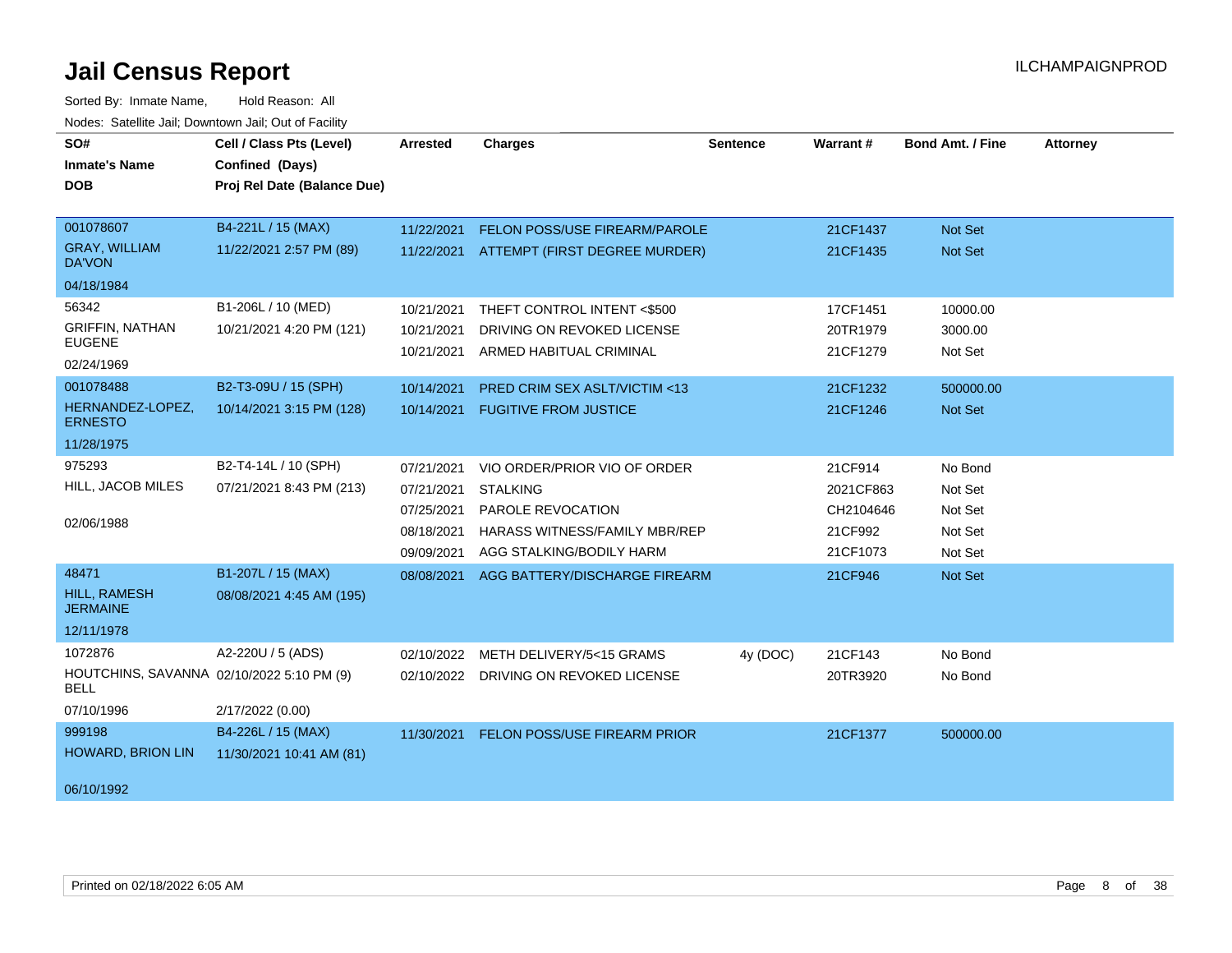| SO#                                                | Cell / Class Pts (Level)                   | <b>Arrested</b> | <b>Charges</b>                            | <b>Sentence</b> | Warrant#    | <b>Bond Amt. / Fine</b> | <b>Attorney</b> |
|----------------------------------------------------|--------------------------------------------|-----------------|-------------------------------------------|-----------------|-------------|-------------------------|-----------------|
| <b>Inmate's Name</b>                               | Confined (Days)                            |                 |                                           |                 |             |                         |                 |
| <b>DOB</b>                                         | Proj Rel Date (Balance Due)                |                 |                                           |                 |             |                         |                 |
|                                                    |                                            |                 |                                           |                 |             |                         |                 |
| 38993                                              | B4-126L / 15 (MAX)                         |                 | 02/13/2021 ATTEMPT (FIRST DEGREE MURDER)  |                 | 21CF181     | Not Set                 |                 |
| <b>JACKSON, LAMONT</b><br><b>JEREMIE</b>           | 02/13/2021 7:45 AM (371)                   |                 |                                           |                 |             |                         |                 |
| 07/31/1973                                         |                                            |                 |                                           |                 |             |                         |                 |
| 001078689                                          | B1-201L / 15 (MAX)                         | 12/17/2021      | FIREARM/FOID INVALID/NOT ELIG             |                 | 21CF1551    | No Bond                 |                 |
| <b>JACKSON, PRENTISS</b><br><b>MANSION DEWAYNE</b> | 12/18/2021 12:39 AM (63)                   | 12/17/2021      | POSS STOLEN VEHICLE > \$25,000            |                 | 21JD37      | Not Set                 |                 |
| 09/02/2003                                         | 1/30/2022 (0.00)                           |                 |                                           |                 |             |                         |                 |
| 001077487                                          | B3-W8-30L / 10 (MED)                       | 12/03/2020      | <b>FELON POSS/USE WEAPON/FIREARM</b>      |                 | 20CF1377    | <b>Not Set</b>          |                 |
| <b>JACKSON, TERRELL</b><br><b>DANDRE</b>           | 12/03/2020 10:18 AM (443)                  | 11/09/2021      | AGG DISCHARGE FIREARM/OCC VEH             |                 | 21CR0331401 | No Bond                 |                 |
| 08/11/1990                                         |                                            |                 |                                           |                 |             |                         |                 |
| 001077864                                          | B1-103L / 15 (MAX)                         | 04/18/2021      | FELON POSS/USE WEAPON/FIREARM             |                 | 21CF428     | Not Set                 |                 |
| D                                                  | JAMERSON, ANTHONY 04/18/2021 7:21 PM (307) |                 |                                           |                 |             |                         |                 |
| 01/26/1990                                         |                                            |                 |                                           |                 |             |                         |                 |
| 63110                                              | A3-113L                                    |                 | 02/16/2022 CRIM DAMAGE TO PROPERTY <\$500 | 2y (DOC)        | 21CF1548    | No Bond                 |                 |
| JAMES, DOMINIQUE<br><b>JULIUS</b>                  | 02/16/2022 5:24 PM (3)                     |                 |                                           |                 |             |                         |                 |
| 03/04/1983                                         |                                            |                 |                                           |                 |             |                         |                 |
| 001078703                                          | A1-224L / 15 (ADS)                         | 12/20/2021      | MURDER/INTENT TO KILL/INJURE              |                 | 21CF1574    | Not Set                 |                 |
| JOHNS, SHANIQUH<br><b>THERESA</b>                  | 12/22/2021 6:41 AM (59)                    |                 |                                           |                 |             |                         |                 |
| 04/03/1992                                         |                                            |                 |                                           |                 |             |                         |                 |
| 001078788                                          | A4-207U / 5 (ADS)                          |                 | 01/21/2022 AGGRAVATED BATTERY             |                 | 22CF93      | <b>Not Set</b>          |                 |
|                                                    | JOHNSON, BRENTON Z 01/21/2022 8:33 PM (29) |                 |                                           |                 |             |                         |                 |
|                                                    |                                            |                 |                                           |                 |             |                         |                 |
| 08/07/1987                                         |                                            |                 |                                           |                 |             |                         |                 |
| 001078766                                          | A3-215L / 5 (ADS)                          | 02/08/2022      | AGGRAVATED BATTERY                        |                 | 22CF160     | Not Set                 |                 |
| JOHNSON, IYONZI                                    | 02/08/2022 11:56 AM (11)                   | 02/08/2022      | <b>BURGLARY</b>                           |                 | 22CF63      | 3000.00                 |                 |
| 07/16/1994                                         |                                            |                 |                                           |                 |             |                         |                 |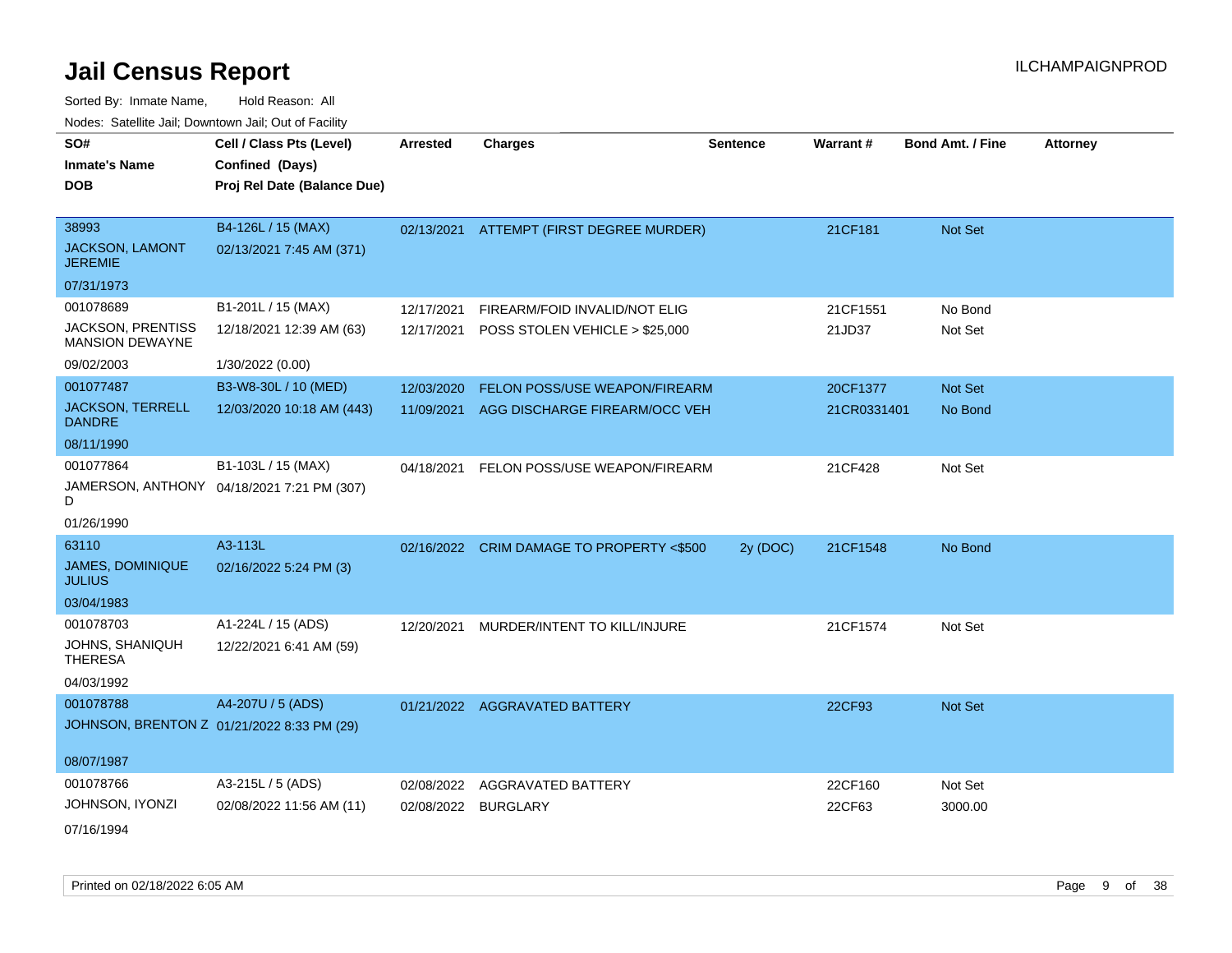| SO#<br><b>Inmate's Name</b><br><b>DOB</b>                    | Cell / Class Pts (Level)<br>Confined (Days)<br>Proj Rel Date (Balance Due) | Arrested                               | <b>Charges</b>                                                           | <b>Sentence</b>        | Warrant#                          | <b>Bond Amt. / Fine</b>       | <b>Attorney</b> |
|--------------------------------------------------------------|----------------------------------------------------------------------------|----------------------------------------|--------------------------------------------------------------------------|------------------------|-----------------------------------|-------------------------------|-----------------|
| 001078645<br><b>JONES, KELVIN</b><br><b>KHYRIC</b>           | B4-222U / 10 (MED)<br>12/02/2021 6:56 PM (79)                              | 12/02/2021                             | AGG DISCHARGE FIREARM                                                    |                        | 21CF1478                          | No Bond                       |                 |
| 02/27/2001                                                   |                                                                            |                                        |                                                                          |                        |                                   |                               |                 |
| 956822<br>JONES, MARIO<br>NATHANIEL<br>10/27/1987            | B1-205U / 15 (MAX)<br>11/25/2021 10:37 AM (86)                             | 11/25/2021<br>11/25/2021<br>11/25/2021 | AGGRAVATED DOMESTIC BATTERY<br>PAROLE REVOCATION<br>UNLAWFUL RESTRAINT   |                        | 21CF1442<br>CH2106361<br>21CF1443 | Not Set<br>No Bond<br>Not Set |                 |
| 59668<br><b>JONES, MARTELL</b><br><b>DEANGELO</b>            | A4-201L / 15 (ADS)<br>02/11/2022 3:19 PM (8)                               | 02/11/2022                             | FAIL TO RPT CHNG ADDRESS/EMPL<br>02/11/2022 AGGRAVATED ARSON/BODILY HARM |                        | 20 CF 1241<br>22 CF 169           | 75000.00<br>75000.00          |                 |
| 07/11/1983                                                   |                                                                            |                                        |                                                                          |                        |                                   |                               |                 |
| 1008468<br>JONES, MARTEZ<br><b>LAMONTE</b>                   | B4-226U / 10 (MED)<br>12/01/2021 1:28 PM (80)                              | 12/01/2021<br>12/02/2021               | FELON POSS/USE WEAPON/FIREARM<br>PROBATION VIOLATION                     |                        | 21CF1472<br>20CF1151              | Not Set<br>Not Set            |                 |
| 06/22/1993                                                   |                                                                            |                                        |                                                                          |                        |                                   |                               |                 |
| 001078848<br>JORDAN, BRIAN<br><b>RASHEED</b><br>10/21/1990   | A3-115L / 10 (ADS)<br>02/14/2022 2:29 AM (5)                               |                                        | 02/14/2022 AGG DUI/NO VALID DL                                           |                        | 22CF176                           | <b>Not Set</b>                |                 |
| 506244<br>JOSLIN, JASON LEE<br>12/22/1985                    | B1-204L / 15 (MAX)<br>07/15/2021 4:38 AM (219)                             | 07/15/2021                             | ARMED ROBBERY/ARMED W/FIREARM                                            | 19y/6m (DOC) 2021CF791 |                                   | 250000.00                     |                 |
| 1068501<br>KING, JULIUS<br><b>EMANUEL</b><br>04/08/1985      | A4-106L / 5 (ADS)<br>02/07/2022 7:06 PM (12)                               |                                        | 02/07/2022 VIO ORDER/NOTICE/PRIOR VIO O/P                                |                        | 22CF156                           | No Bond                       |                 |
| 001078818<br>KINSEL, EVERAL<br>MICHAEL WILLIAM<br>10/16/1985 | A4-107U / 10 (MED)<br>02/04/2022 7:37 PM (15)                              |                                        | 02/04/2022 DOMESTIC BATTERY/OTHER PRIOR                                  |                        | 22CF148                           | Not Set                       |                 |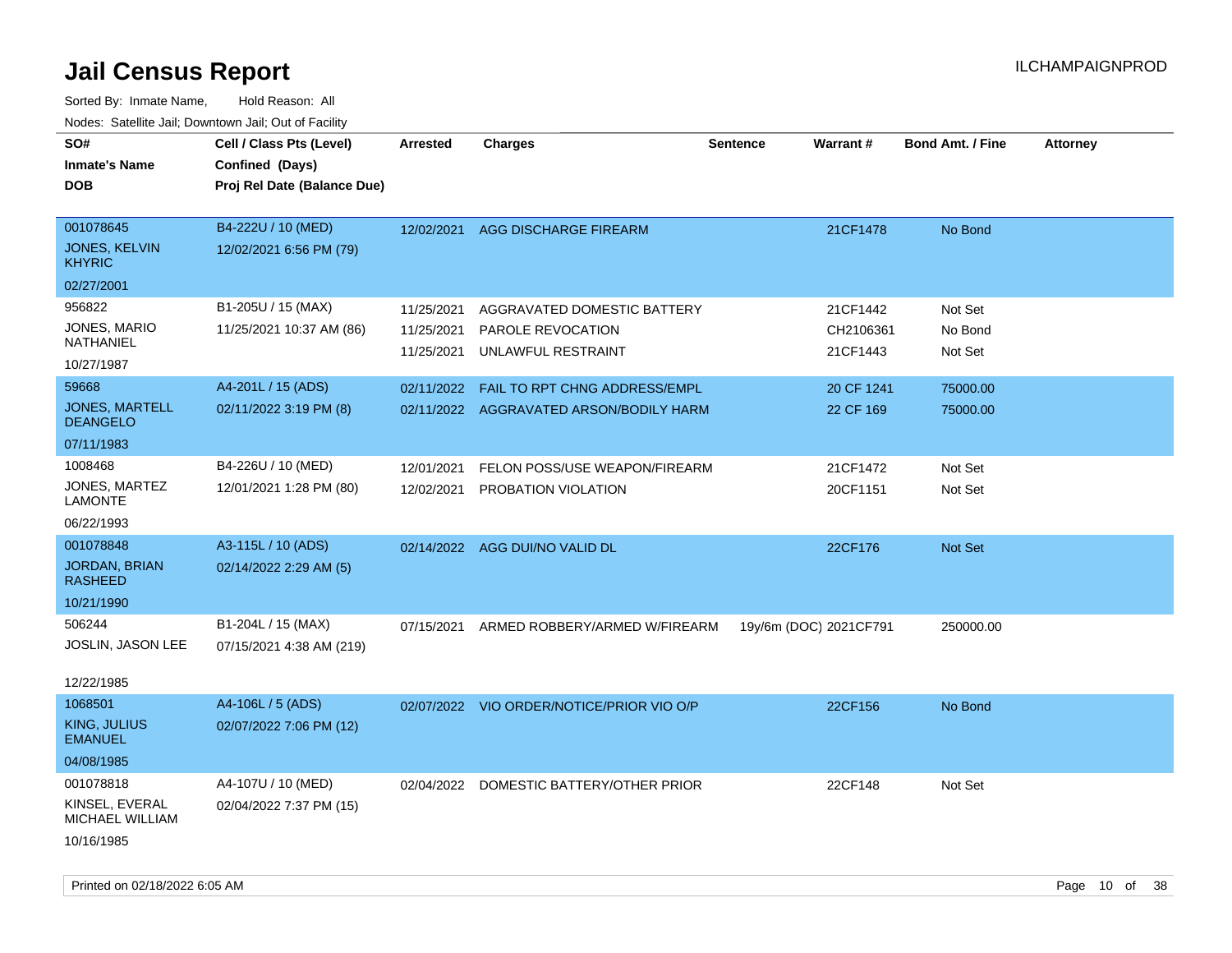| rouce. Calcillic Jali, Downtown Jali, Out of Facility |                             |                 |                                           |                 |                 |                         |                 |
|-------------------------------------------------------|-----------------------------|-----------------|-------------------------------------------|-----------------|-----------------|-------------------------|-----------------|
| SO#                                                   | Cell / Class Pts (Level)    | <b>Arrested</b> | <b>Charges</b>                            | <b>Sentence</b> | <b>Warrant#</b> | <b>Bond Amt. / Fine</b> | <b>Attorney</b> |
| <b>Inmate's Name</b>                                  | Confined (Days)             |                 |                                           |                 |                 |                         |                 |
| <b>DOB</b>                                            | Proj Rel Date (Balance Due) |                 |                                           |                 |                 |                         |                 |
|                                                       |                             |                 |                                           |                 |                 |                         |                 |
| 001078693                                             | B3-W4-16L / 5 (MIN)         | 12/19/2021      | <b>RETAIL THEFT</b>                       |                 | 20CF422         | 20000.00                |                 |
| LARGE, JOSHUA DALE 12/19/2021 4:54 AM (62)            |                             | 12/19/2021      | RECEIVE/POSS/SELL STOLEN VEH              |                 | 21CF1555        | <b>Not Set</b>          |                 |
|                                                       |                             | 12/19/2021      | <b>RETAIL THEFT</b>                       |                 | 2021CM216       | 5000.00                 |                 |
| 10/27/1985                                            |                             |                 |                                           |                 |                 |                         |                 |
| 1070011                                               | B4-124U / 15 (MAX)          | 08/03/2021      | AGG DISCH FIREARM/1ST AID PERS            |                 | 21CF929         | Not Set                 |                 |
| LAWS, WILLIAM<br>ZARAK, Third                         | 08/03/2021 3:53 PM (200)    |                 |                                           |                 |                 |                         |                 |
| 07/06/1999                                            |                             |                 |                                           |                 |                 |                         |                 |
| 001078797                                             | BOOKH-6 / 5 (ADS)           |                 | 01/26/2022 VIO STALKING NO CONTACT ORDER  |                 | 22CM31          | Not Set                 |                 |
| LEVIN, DANIEL DAVID                                   | 01/26/2022 3:00 PM (24)     |                 |                                           |                 |                 |                         |                 |
| 08/08/1984                                            |                             |                 |                                           |                 |                 |                         |                 |
| 548089                                                | B1-204U / 15 (MAX)          | 12/04/2020      | ATTEMPT (FIRST DEGREE MURDER)             |                 | 20CF1378        | Not Set                 |                 |
| LEWIS, LAWRENCE                                       | 12/04/2020 4:42 AM (442)    | 12/04/2020      | METH DELIVERY/100<400 GRAMS               |                 | 20CF1481        | Not Set                 |                 |
| PAUL, Third                                           |                             | 12/04/2020      | AGG DOMESTIC BATTERY/STRANGLE             |                 | 18CF1507        | 10000.00                |                 |
| 02/08/1993                                            |                             |                 |                                           |                 |                 |                         |                 |
| 63639                                                 | A4-205L / 5 (ADS)           |                 | 01/31/2022 FELON POSS/USE WEAPON/FIREARM  | 5y (DOC)        | 22CF110         | No Bond                 |                 |
| LINDSEY, ANTHONY<br><b>MARTEZ</b>                     | 01/28/2022 10:06 PM (22)    |                 |                                           |                 |                 |                         |                 |
| 03/18/1985                                            |                             |                 |                                           |                 |                 |                         |                 |
| 001078817                                             | B1-207U / 10 (MED)          |                 | 02/03/2022 AGG UUW/PERSON/PREV CONVICTION |                 | 22CF143         | Not Set                 |                 |
| LIPSCOMB, LADAROL<br><b>ANTHONY</b>                   | 02/03/2022 11:33 PM (16)    |                 |                                           |                 |                 |                         |                 |
| 10/01/2000                                            |                             |                 |                                           |                 |                 |                         |                 |
| 1065002                                               | B3-W7-26L / 10 (MED)        | 11/16/2021      | DOMESTIC BTRY/CONTACT/VIO O/P             |                 | 2019CF001781    | 25000.00                |                 |
| LOVELESS, DUSTIN<br>DEE.                              | 11/16/2021 11:41 AM (95)    |                 |                                           |                 |                 |                         |                 |
| 06/17/1982                                            |                             |                 |                                           |                 |                 |                         |                 |
| 001078320                                             | A4-104L / 10 (MED)          |                 | 02/14/2022 CRIMINAL TRESPASS BUILDING     |                 | 22CM42          | Not Set                 |                 |
| MARSH, PAUL<br>OLUFUNMILAYO                           | 02/14/2022 6:56 PM (5)      |                 |                                           |                 |                 |                         |                 |
| 07/13/1994                                            |                             |                 |                                           |                 |                 |                         |                 |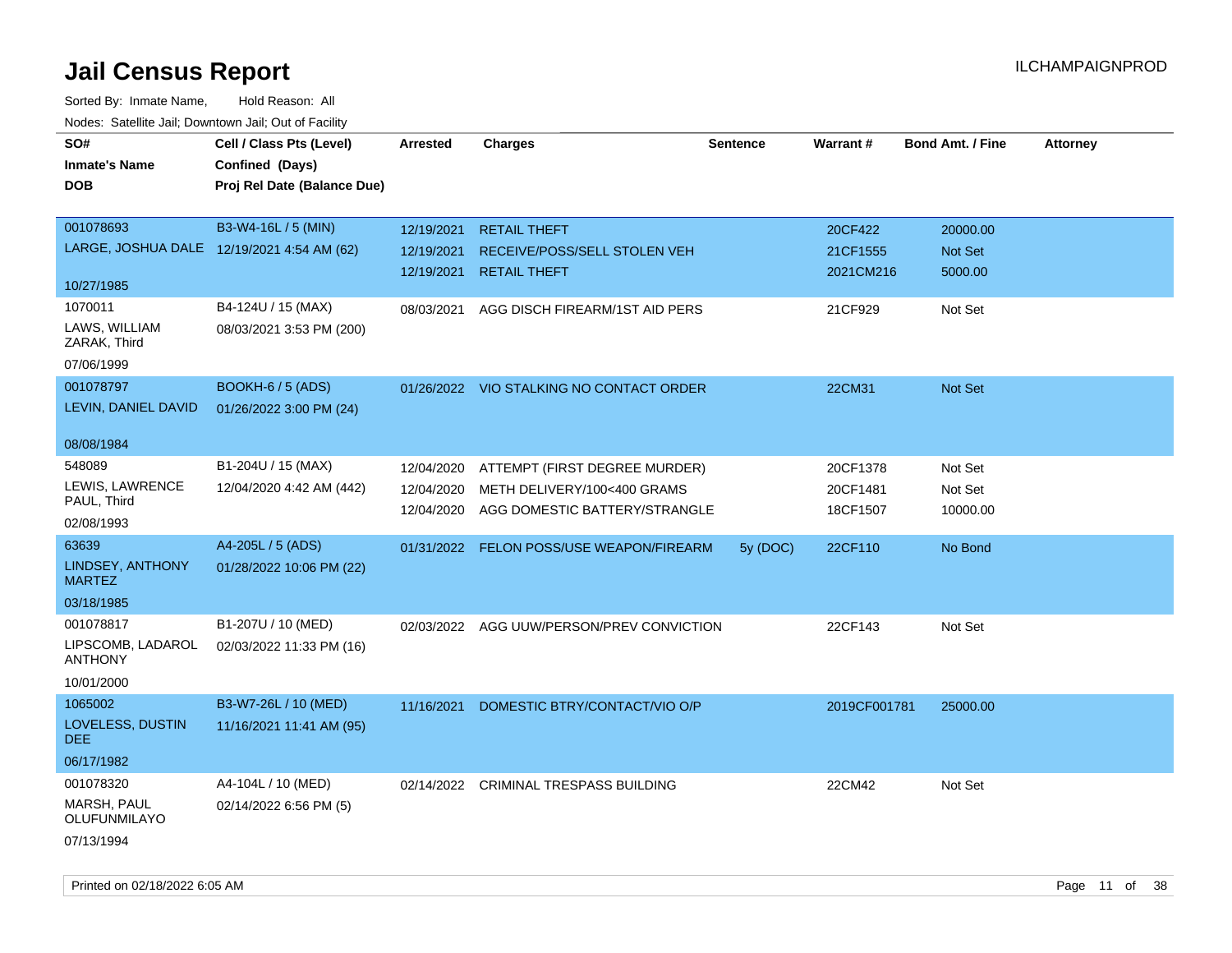| roaco. Catolino dall, Downtown dall, Out of Fability               |                                                                            |                                        |                                                                                 |                 |                                   |                               |                 |
|--------------------------------------------------------------------|----------------------------------------------------------------------------|----------------------------------------|---------------------------------------------------------------------------------|-----------------|-----------------------------------|-------------------------------|-----------------|
| SO#<br><b>Inmate's Name</b><br><b>DOB</b>                          | Cell / Class Pts (Level)<br>Confined (Days)<br>Proj Rel Date (Balance Due) | <b>Arrested</b>                        | <b>Charges</b>                                                                  | <b>Sentence</b> | Warrant#                          | <b>Bond Amt. / Fine</b>       | <b>Attorney</b> |
| 1038892<br>MCCAULEY, TIMOTHY<br><b>WILLIAM</b><br>03/05/1989       | BOOKH-3<br>02/16/2022 8:49 PM (3)                                          |                                        | 02/16/2022 PRED CRIM SEX ASLT/BODILY HARM                                       |                 | 2022CFAWOW                        | No Bond                       |                 |
| 48792<br>MCCLAIN, HURCHEL<br><b>JOSEPH</b><br>05/01/1979           | B4-127L / 10 (MED)<br>11/20/2021 4:11 AM (91)                              | 11/19/2021                             | AGG BATTERY/DISCHARGE FIREARM                                                   |                 | 21CF1425                          | Not Set                       |                 |
| 1004137<br>MCDONALD, DAVON D 02/14/2022 4:21 PM (5)<br>11/08/1992  | A3-111U / 15 (ADS)                                                         |                                        | 02/14/2022 AGG CRIM SEX ABUSE/VIC 13-17                                         |                 | 22CF165                           | 250000.00                     |                 |
| 001077938<br>MCGAHA,<br><b>CHRISTOPHER D</b><br>07/27/1991         | BOOKH-2 / 15 (ADS)<br>05/10/2021 7:02 PM (285)                             | 05/10/2021<br>05/11/2021<br>05/27/2021 | AGG KIDNAPING DISCH FIR/HARM<br><b>MURDER</b><br>ESCAPE FROM DEPT OF CORRECTION |                 | 21CF532<br>2021-CF-215<br>21CF600 | Not Set<br>No Bond<br>Not Set |                 |
| 66710<br><b>MEEKS, CASSARIOUS</b><br><b>MONTE</b><br>06/22/1984    | A4-101L / 15 (ADS)<br>01/20/2022 11:40 AM (30)                             |                                        | 01/19/2022 ARMED VIOLENCE/CATEGORY I                                            |                 | <b>22CF88</b>                     | Not Set                       |                 |
| 1043071<br>MERRELL-<br>SUTHERLAND, ALICIA<br>11/26/1972            | A2-120L / 10 (MED)<br>11/08/2021 2:22 AM (103)                             | 11/08/2021                             | CRIM DMG/GOVT PROP/<\$500                                                       |                 | 21CF1378                          | Not Set                       |                 |
| 41584<br>MILLER, JOSE LOVELL 12/02/2021 1:04 AM (79)<br>10/07/1975 | B4-227L / 15 (MAX)                                                         |                                        | 12/01/2021 ARMED HABITUAL CRIMINAL                                              |                 | 21CF1467                          | Not Set                       |                 |
| 1069743<br>MITCHELL, DIAMOND<br><b>PAULETTE</b><br>01/31/2000      | A2-223L / 15 (ADS)<br>02/12/2022 3:41 PM (7)                               |                                        | 02/12/2022 AGG BATTERY/DISCHARGE FIREARM                                        |                 | 22CF178                           | Not Set                       |                 |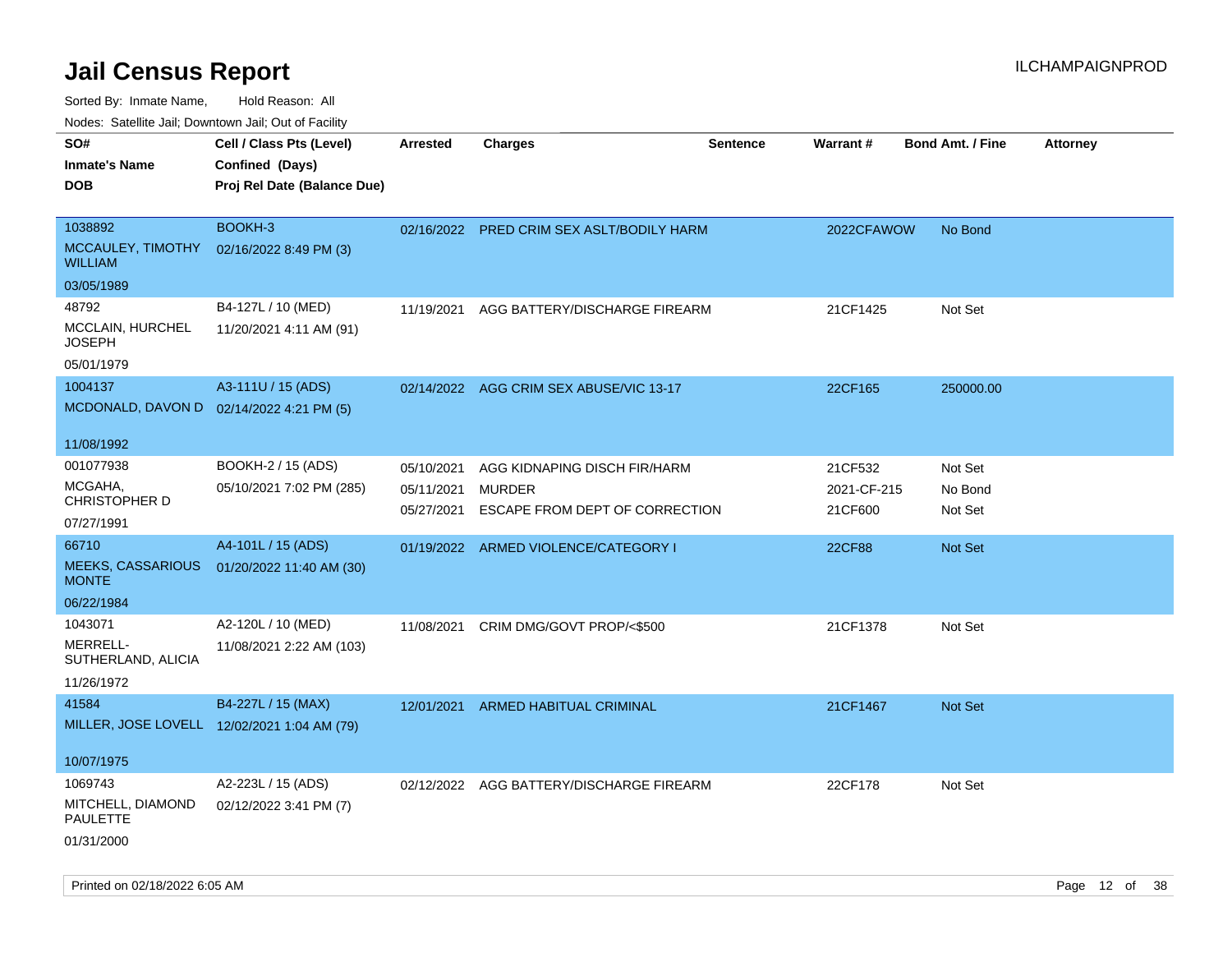Sorted By: Inmate Name, Hold Reason: All

Nodes: Satellite Jail; Downtown Jail; Out of Facility

| rouco. Calcinic Jan, Downtown Jan, Out of Facility |                                             |                 |                                         |                 |           |                         |                 |
|----------------------------------------------------|---------------------------------------------|-----------------|-----------------------------------------|-----------------|-----------|-------------------------|-----------------|
| SO#                                                | Cell / Class Pts (Level)                    | <b>Arrested</b> | <b>Charges</b>                          | <b>Sentence</b> | Warrant#  | <b>Bond Amt. / Fine</b> | <b>Attorney</b> |
| <b>Inmate's Name</b>                               | Confined (Days)                             |                 |                                         |                 |           |                         |                 |
| <b>DOB</b>                                         | Proj Rel Date (Balance Due)                 |                 |                                         |                 |           |                         |                 |
|                                                    |                                             |                 |                                         |                 |           |                         |                 |
| 001077902                                          | A2-123L / 5 (ADS)                           | 11/23/2021      | BATTERY/CAUSE BODILY HARM               |                 | 21CM187   | <b>Not Set</b>          |                 |
| MOFFETT, CAROLYN<br><b>REENE</b>                   | 11/21/2021 10:31 AM (90)                    |                 |                                         |                 |           |                         |                 |
| 10/23/1988                                         |                                             |                 |                                         |                 |           |                         |                 |
| 39106                                              | B3-W3-10L / 10 (MED)                        | 10/12/2021      | DOMESTIC BATTERY/OTHER PRIOR            |                 | 21CF1217  | Not Set                 |                 |
| Junior                                             | MOORE, ANDREW LEE, 10/12/2021 1:02 AM (130) |                 |                                         |                 |           |                         |                 |
| 04/12/1973                                         | 4/10/2022 (0.00)                            |                 |                                         |                 |           |                         |                 |
| 1007239                                            | B4-225U / 10 (MED)                          | 12/29/2021      | <b>DOMESTIC BATTERY</b>                 | 3y (DOC)        | 21CF1607  | <b>Not Set</b>          |                 |
| MOORE, ANDREW<br><b>VIRGIL</b>                     | 12/29/2021 8:40 PM (52)                     |                 |                                         |                 |           |                         |                 |
| 08/20/1972                                         |                                             |                 |                                         |                 |           |                         |                 |
| 539294                                             | B1-105L / 10 (MED)                          | 01/11/2022      | AGG DUI/NO VALID DL                     |                 | 22CF49    | Not Set                 |                 |
| MOSLEY, JAMES<br><b>CALVIN</b>                     | 01/11/2022 9:43 PM (39)                     |                 | 01/11/2022 PAROLE REVOCATION            |                 | CH2200227 | No Bond                 |                 |
| 12/11/1985                                         |                                             |                 |                                         |                 |           |                         |                 |
| 522328                                             | A3-216U / 10 (ADS)                          |                 | 02/10/2022 FELON POSS/USE FIREARM PRIOR |                 | 22CF170   | No Bond                 |                 |
| MOSLEY, VINCENT<br><b>DONZEL</b>                   | 02/10/2022 11:27 AM (9)                     |                 |                                         |                 |           |                         |                 |
| 09/27/1985                                         |                                             |                 |                                         |                 |           |                         |                 |
| 001078517                                          | B1-102L / 15 (MAX)                          | 10/19/2021      | ATTEMPT (FIRST DEGREE MURDER)           |                 | 21CF1267  | Not Set                 |                 |
| NELSON, RORY<br><b>DEMOND</b>                      | 10/19/2021 3:55 AM (123)                    |                 |                                         |                 |           |                         |                 |
| 08/14/1984                                         |                                             |                 |                                         |                 |           |                         |                 |
| 1073913                                            | A1-227L / 10 (ADS)                          |                 | 02/12/2022 AGGRAVATED BATTERY           |                 | 22CF175   | <b>Not Set</b>          |                 |
| OSBORNE, NICHOLE<br><b>MARIE</b>                   | 02/12/2022 12:50 PM (7)                     |                 |                                         |                 |           |                         |                 |
| 06/22/1979                                         |                                             |                 |                                         |                 |           |                         |                 |
| 1074169                                            | B3-W4-15U / 10 (MED)                        | 12/21/2021      | AGGRAVATED DOMESTIC BATTERY             |                 | 21CF1567  | Not Set                 |                 |
|                                                    | PANZER, IAN RICHARD 12/21/2021 2:24 PM (60) |                 |                                         |                 |           |                         |                 |
|                                                    |                                             |                 |                                         |                 |           |                         |                 |
| 07/04/1988                                         | 2/18/2022 (0.00)                            |                 |                                         |                 |           |                         |                 |
|                                                    |                                             |                 |                                         |                 |           |                         |                 |
|                                                    |                                             |                 |                                         |                 |           |                         |                 |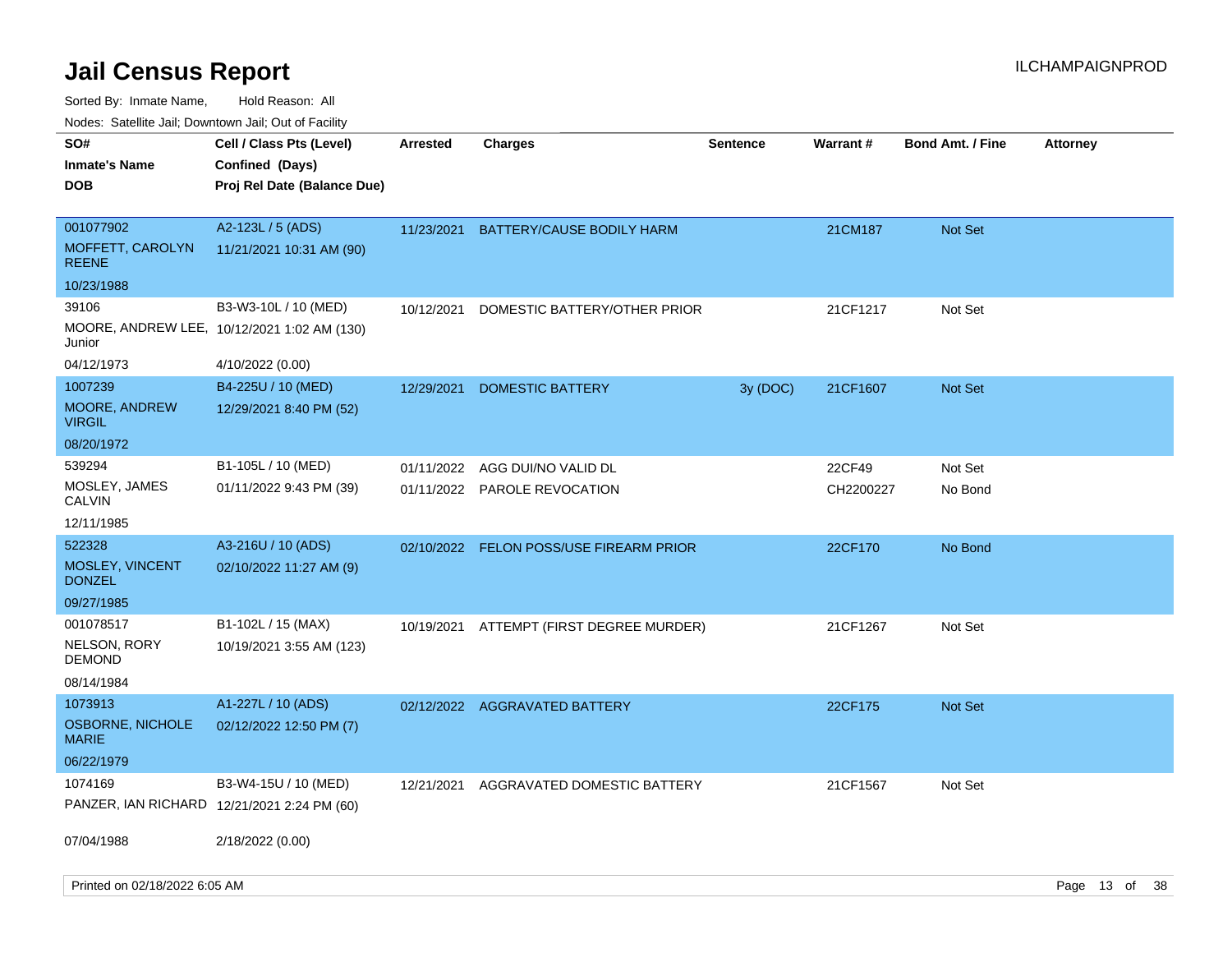| soupois catomic can, Dominomii can, Cat or Faomt<br>SO# | Cell / Class Pts (Level)                    | <b>Arrested</b>    | <b>Charges</b>                           | <b>Sentence</b> | Warrant#   | <b>Bond Amt. / Fine</b> | <b>Attorney</b> |
|---------------------------------------------------------|---------------------------------------------|--------------------|------------------------------------------|-----------------|------------|-------------------------|-----------------|
| <b>Inmate's Name</b>                                    | Confined (Days)                             |                    |                                          |                 |            |                         |                 |
| <b>DOB</b>                                              | Proj Rel Date (Balance Due)                 |                    |                                          |                 |            |                         |                 |
|                                                         |                                             |                    |                                          |                 |            |                         |                 |
| 001078854                                               | BOOKF-3                                     |                    | 02/15/2022 ARMED VIOLENCE/CATEGORY I     |                 | 22CF190    | Not Set                 |                 |
| PATNAUDE, MARTY<br><b>WW</b>                            | 02/15/2022 5:12 PM (4)                      |                    |                                          |                 |            |                         |                 |
| 08/26/2003                                              |                                             |                    |                                          |                 |            |                         |                 |
| 1030954                                                 | B4-223U / 15 (MAX)                          | 01/14/2022         | ARMED VIOLENCE/CATEGORY I                |                 | 22CF76     | Not Set                 |                 |
| PETTIGREW,<br>MALCOME JAMIESON                          | 01/15/2022 4:35 AM (35)                     |                    | 01/14/2022 MFG/DEL CANNABIS/10-30 GRAMS  |                 | 2020CF9    | 15000.00                |                 |
| 02/20/1995                                              |                                             |                    |                                          |                 |            |                         |                 |
| 1008308                                                 | A4-105L / 10 (ADS)                          | 01/30/2022 ASSAULT |                                          |                 | 19CM364    | 4000.00                 |                 |
| PETTIGREW, MARIO<br><b>TRAVINIO</b>                     | 01/30/2022 6:15 AM (20)                     |                    | 01/30/2022 AGG BTRY/GREAT BOD HARM/60+   |                 | 22CF131    | No Bond                 |                 |
| 08/11/1992                                              |                                             |                    |                                          |                 |            |                         |                 |
| 1059394                                                 | BOOKH-8                                     |                    | 02/16/2022 AGG DUI/NO VALID DL           |                 | 2020CF1396 | No Bond                 |                 |
| PHILLIPS, ISAAC<br><b>TERRELL</b>                       | 02/16/2022 9:00 AM (3)                      |                    |                                          |                 |            |                         |                 |
| 12/27/1996                                              | 5/15/2022 (0.00)                            |                    |                                          |                 |            |                         |                 |
| 001078841                                               | A3-211U / 10 (ADS)                          |                    | 02/13/2022 DEFACE FIREARM ID MARKINGS    |                 | 22CF174    | Not Set                 |                 |
|                                                         | PIERRE, JALEN JAMES 02/13/2022 12:47 AM (6) |                    |                                          |                 |            |                         |                 |
| 06/07/2002                                              |                                             |                    |                                          |                 |            |                         |                 |
| 001078799                                               | A4-105U / 10 (MED)                          |                    | 01/27/2022 FIREARM/FOID INVALID/NOT ELIG |                 | 22CF116    | Not Set                 |                 |
| PURNELL, MARKISE<br><b>MONROE</b>                       | 01/27/2022 9:50 AM (23)                     |                    |                                          |                 |            |                         |                 |
| 07/13/2002                                              |                                             |                    |                                          |                 |            |                         |                 |
| 001078669                                               | B3-W6-24L / 10 (MED)                        | 12/10/2021         | AGG DISCHARGE FIREARM/BLDG/SCH           |                 | 21CF1507   | Not Set                 |                 |
| RANGEL, ADRIAN                                          | 12/10/2021 12:53 AM (71)                    |                    |                                          |                 |            |                         |                 |
| 11/25/2000                                              |                                             |                    |                                          |                 |            |                         |                 |
| 1069524                                                 | B3-W5-18L / 10 (MED)                        | 08/08/2021         | MFG/DEL CANNABIS/30-500 GRAMS            |                 | 21CF953    | Not Set                 |                 |
| RAY-DAVIS, KAMARI<br><b>DAYVON</b>                      | 08/09/2021 2:44 AM (194)                    |                    |                                          |                 |            |                         |                 |
| 03/30/2000                                              |                                             |                    |                                          |                 |            |                         |                 |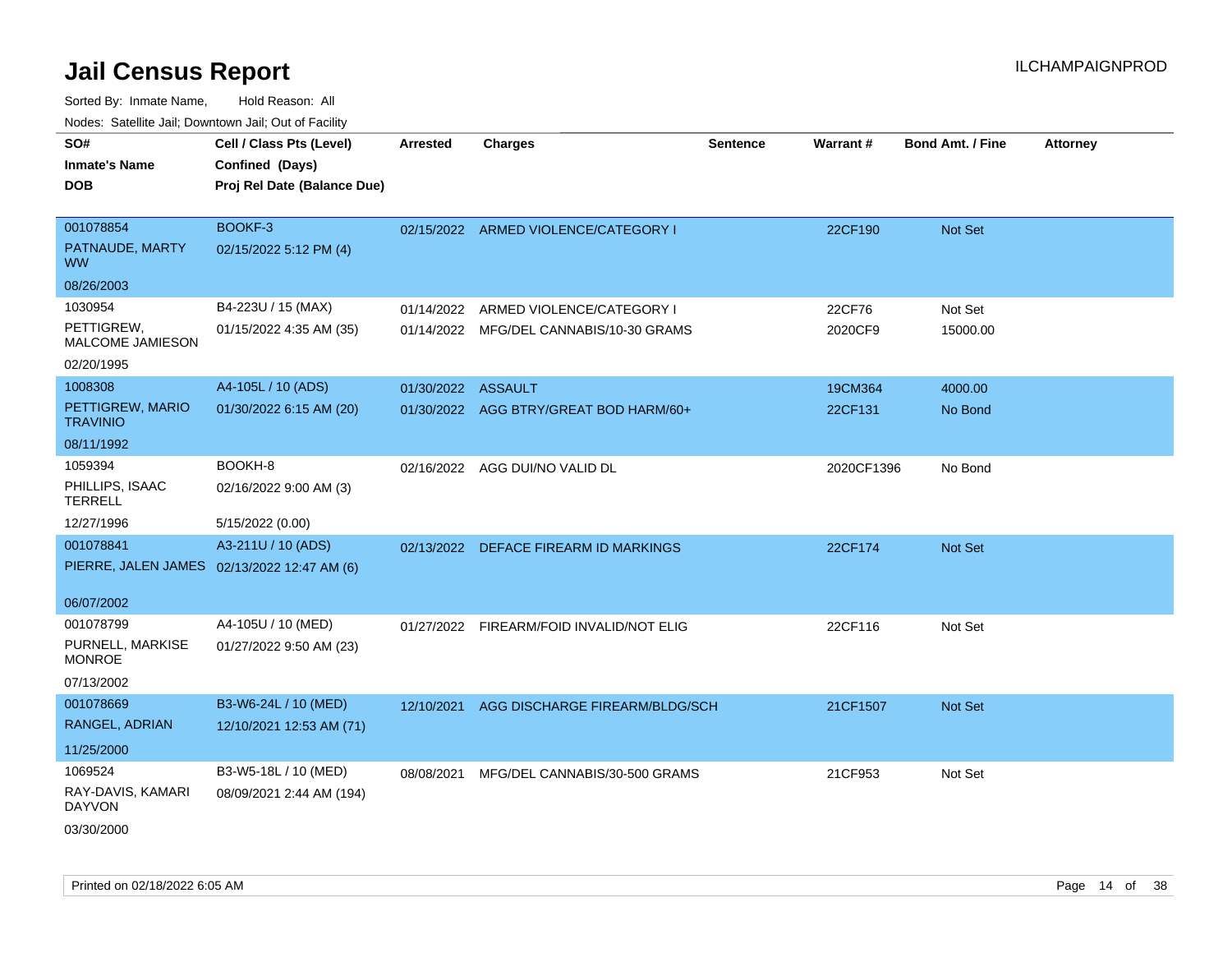Sorted By: Inmate Name, Hold Reason: All Nodes: Satellite Jail; Downtown Jail; Out of Facility

| SO#<br><b>Inmate's Name</b><br><b>DOB</b>                                             | Cell / Class Pts (Level)<br>Confined (Days)<br>Proj Rel Date (Balance Due) | <b>Arrested</b>          | <b>Charges</b>                                                          | <b>Sentence</b> | Warrant#            | <b>Bond Amt. / Fine</b> | <b>Attorney</b> |
|---------------------------------------------------------------------------------------|----------------------------------------------------------------------------|--------------------------|-------------------------------------------------------------------------|-----------------|---------------------|-------------------------|-----------------|
| 45473<br><b>REXROAD, CALVIN</b><br><b>ALLEN</b>                                       | B2-T1-03U / 15 (SPH)<br>11/23/2021 6:27 PM (88)                            | 11/23/2021<br>11/23/2021 | CHIL SEX OFFEN/RESIDE DAY CARE<br><b>VIOLATE SEX OFFENDER REGIS</b>     |                 | 21CF1275<br>21CF546 | 10000.00<br>50000.00    |                 |
| 10/04/1970                                                                            |                                                                            |                          |                                                                         |                 |                     |                         |                 |
| 979485<br>RODRIGUEZ, JOSHUA<br><b>ANTHONY</b><br>04/06/1990                           | B2-T4-16L / 15 (SPH)<br>03/12/2021 1:57 PM (344)                           | 03/12/2021               | PRED CRIM SEX ASLT/VICTIM <13                                           |                 | 21CF282             | Not Set                 |                 |
| 61330                                                                                 | B4-123L / 15 (MAX)                                                         | 12/01/2021               | <b>ARMED HABITUAL CRIMINAL</b>                                          |                 | 21CF1473            | <b>Not Set</b>          |                 |
| <b>RUFFIN, JONATHON</b><br><b>CECIL</b>                                               | 12/01/2021 5:34 AM (80)                                                    | 12/01/2021               | <b>PAROLE REVOCATION</b>                                                |                 | CH2107545           | No Bond                 |                 |
| 05/10/1984                                                                            |                                                                            |                          |                                                                         |                 |                     |                         |                 |
| 1071161<br>SANDERS, MARKELL<br>LAMAR<br>02/02/2000                                    | B4-124L / 15 (MAX)<br>08/18/2021 6:18 PM (185)                             | 08/18/2021               | DELIVERY OF OR POSSESSION OF W/ INT                                     |                 | 21CF1008            | No Bond                 |                 |
| 1068313                                                                               | BOOKH-5                                                                    |                          | 02/18/2022 POSS AMT CON SUB EXCEPT(A)/(D)                               |                 | 22CFAWOW            | <b>Not Set</b>          |                 |
| SANDOVAL-PEREZ,<br><b>CARLOS MAURICIO</b>                                             | 02/18/2022 5:30 AM (1)                                                     |                          |                                                                         |                 |                     |                         |                 |
| 10/16/1999                                                                            |                                                                            |                          |                                                                         |                 |                     |                         |                 |
| 1000820<br>SCHNEIDER, SONGAN<br><b>MICHAEL</b><br>08/18/1992                          | A4-206L / 15 (ADS)<br>01/24/2022 8:20 AM (26)                              | 01/24/2022               | FELON POSS/USE WEAPON/FIREARM<br>01/24/2022 AGGRAVATED DOMESTIC BATTERY |                 | 22CF105<br>21CF1433 | Not Set<br>25000.00     |                 |
| 001078748<br>SCHROEDER, JOSHUA 01/10/2022 9:34 AM (40)<br><b>CURTIS</b><br>09/04/1980 | B3-W4-14L / 10 (MED)<br>3/8/2022 (0.00)                                    |                          | 01/10/2022 AGGRAVATED BATTERY                                           |                 | 21CF151             | No Bond                 |                 |
| 001078698                                                                             | B3-W1-04L / 5 (ADS)                                                        | 12/20/2021               | DIRECT CRIMINAL CONTEMPT                                                |                 | 2019F44             | No Bond                 |                 |
| SIDES, BRIAN KEITH                                                                    | 12/20/2021 4:23 PM (61)                                                    |                          |                                                                         |                 |                     |                         |                 |

12/08/1969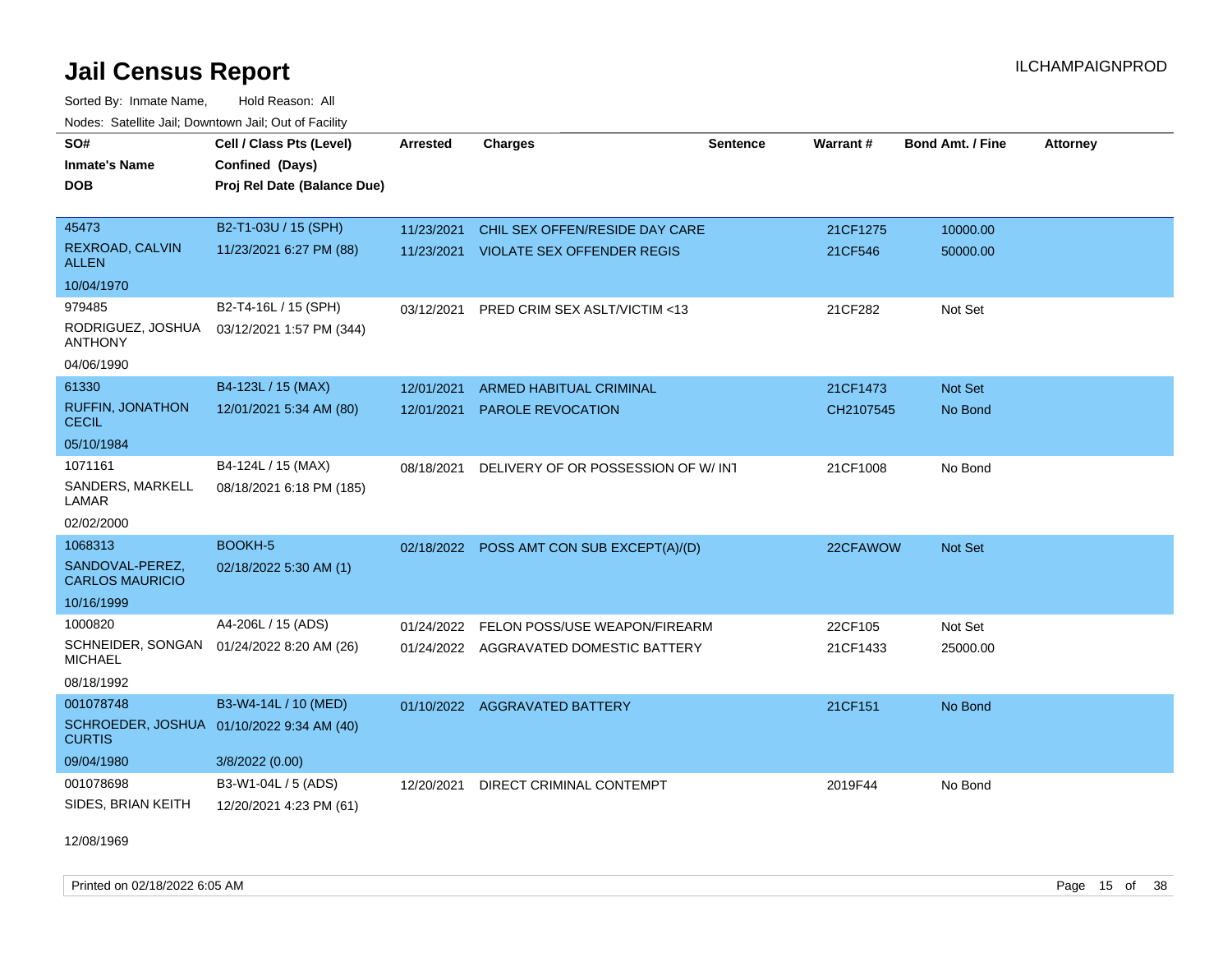| rouce. Calcillic Jali, Downtown Jali, Out of Facility |                             |                 |                                          |                 |                 |                         |                 |
|-------------------------------------------------------|-----------------------------|-----------------|------------------------------------------|-----------------|-----------------|-------------------------|-----------------|
| SO#                                                   | Cell / Class Pts (Level)    | <b>Arrested</b> | <b>Charges</b>                           | <b>Sentence</b> | <b>Warrant#</b> | <b>Bond Amt. / Fine</b> | <b>Attorney</b> |
| <b>Inmate's Name</b>                                  | Confined (Days)             |                 |                                          |                 |                 |                         |                 |
| <b>DOB</b>                                            | Proj Rel Date (Balance Due) |                 |                                          |                 |                 |                         |                 |
|                                                       |                             |                 |                                          |                 |                 |                         |                 |
| 001078441                                             | <b>BOOKF-1 / 15 (ADS)</b>   | 10/01/2021      | ARMED HABITUAL CRIMINAL                  |                 | 21CF1182        | Not Set                 |                 |
| SINGLETON, CORRIE<br><b>DERRELL</b>                   | 10/01/2021 12:36 PM (141)   |                 | 12/20/2021 SPEEDING 26-34 MPH OVER LIMIT |                 | 2021TR2701      | 1000.00                 |                 |
| 05/07/1983                                            |                             |                 |                                          |                 |                 |                         |                 |
| 001078765                                             | B4-223L / 10 (MED)          |                 | 01/13/2022 FELON POSS/USE WEAPON/FIREARM |                 | 22CF66          | Not Set                 |                 |
| SMITH, COREY ADRIAN 01/13/2022 7:32 PM (37)           |                             |                 |                                          |                 |                 |                         |                 |
|                                                       |                             |                 |                                          |                 |                 |                         |                 |
| 09/01/1987                                            |                             |                 |                                          |                 |                 |                         |                 |
| 1038158                                               | A3-114L / 10 (ADS)          |                 | 02/04/2022 CRIMINAL SEX ASSAULT/CONSENT  |                 | 22CF146         | Not Set                 |                 |
| SMITH, RASHAD<br><b>JARECE</b>                        | 02/04/2022 11:42 PM (15)    |                 |                                          |                 |                 |                         |                 |
| 09/16/1995                                            |                             |                 |                                          |                 |                 |                         |                 |
| 001077770                                             | A1-226L / 5 (MIN)           |                 | 01/06/2022 RESIDENTIAL BURGLARY          |                 | 21CF319         | Not Set                 |                 |
| STOFFLE, KELLY ANNE 01/06/2022 3:14 PM (44)           |                             |                 |                                          |                 |                 |                         |                 |
|                                                       |                             |                 |                                          |                 |                 |                         |                 |
| 04/12/1989                                            |                             |                 |                                          |                 |                 |                         |                 |
| 38305                                                 | B2-T2-06L / 10 (SPH)        | 03/18/2020      | <b>CRIMINAL SEXUAL ABUSE</b>             |                 | 20CF-343        | 500000.00               |                 |
| STOVER, JOSH<br><b>ANDREW</b>                         | 03/18/2020 10:24 AM (703)   |                 |                                          |                 |                 |                         |                 |
| 08/18/1973                                            |                             |                 |                                          |                 |                 |                         |                 |
| 001078182                                             | B3-W2-06L / 5 (MIN)         | 12/20/2021      | DRIVING ON REVOKED LICENSE               |                 | 2021CF800       | No Bond                 |                 |
| STRONG, KEVIN<br><b>GARDNER</b>                       | 12/20/2021 4:34 PM (61)     |                 |                                          |                 |                 |                         |                 |
| 02/12/1963                                            | 3/19/2022 (0.00)            |                 |                                          |                 |                 |                         |                 |
| 1062701                                               | B1-107L / 15 (MAX)          |                 | 01/20/2022 UNLAWFUL USE OF A WEAPON      | 10y (DOC)       | 2021CF114       | No Bond                 |                 |
| TAYLOR, CODY EARL                                     | 01/20/2022 11:31 AM (30)    |                 |                                          |                 |                 |                         |                 |
|                                                       |                             |                 |                                          |                 |                 |                         |                 |
| 10/22/1997                                            |                             |                 |                                          |                 |                 |                         |                 |
| 1036650                                               | A3-111L                     |                 | 02/16/2022 ARMED VIOLENCE/CATEGORY I     |                 | 21CF845         | 250000.00               |                 |
| TAYLOR, KORRION<br><b>VELEZ</b>                       | 02/16/2022 4:33 PM (3)      |                 |                                          |                 |                 |                         |                 |
| 03/18/1997                                            |                             |                 |                                          |                 |                 |                         |                 |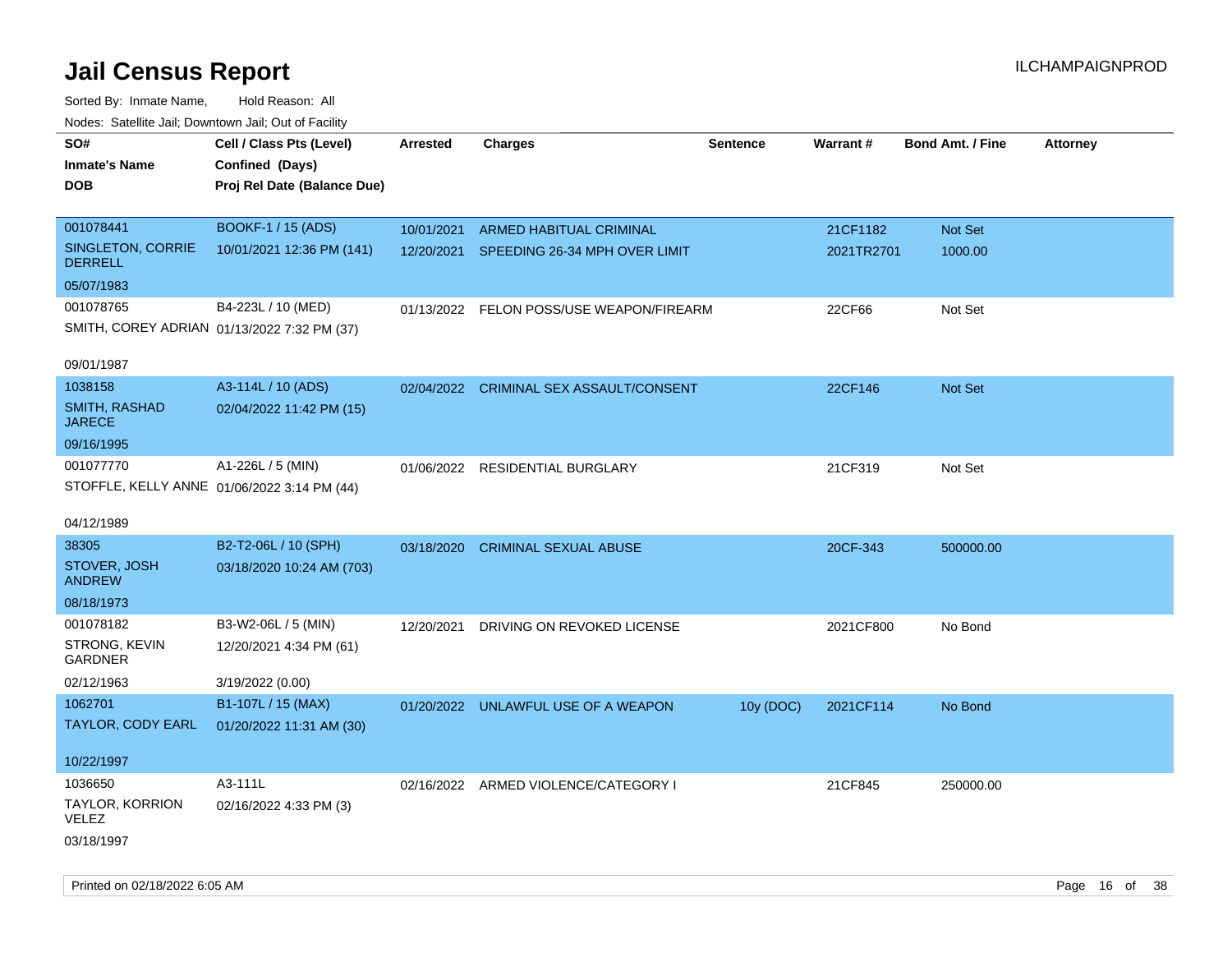Sorted By: Inmate Name, Hold Reason: All

Nodes: Satellite Jail; Downtown Jail; Out of Facility

| ivoues. Salellite Jali, Downtown Jali, Out of Facility |                             |            |                                             |                 |           |                         |                 |
|--------------------------------------------------------|-----------------------------|------------|---------------------------------------------|-----------------|-----------|-------------------------|-----------------|
| SO#                                                    | Cell / Class Pts (Level)    | Arrested   | <b>Charges</b>                              | <b>Sentence</b> | Warrant#  | <b>Bond Amt. / Fine</b> | <b>Attorney</b> |
| <b>Inmate's Name</b>                                   | Confined (Days)             |            |                                             |                 |           |                         |                 |
| <b>DOB</b>                                             | Proj Rel Date (Balance Due) |            |                                             |                 |           |                         |                 |
|                                                        |                             |            |                                             |                 |           |                         |                 |
| 001078471                                              | B4-221U / 10 (MED)          |            | 10/11/2021 AGG UUW/VEHICLE/<21              |                 | 21CF1210  | 100.00                  |                 |
| <b>THATCH, OMARION</b><br><b>DIAMONTE</b>              | 10/11/2021 1:26 AM (131)    |            |                                             |                 |           |                         |                 |
| 09/05/2003                                             |                             |            |                                             |                 |           |                         |                 |
| 32058                                                  | B4-123U / 15 (MAX)          | 06/14/2021 | <b>AGG DISCH FIREARM</b>                    |                 | 21CF690   | Not Set                 |                 |
| THOMPSON, STEVEN<br>ONEAL                              | 06/14/2021 6:44 AM (250)    |            |                                             |                 |           |                         |                 |
| 03/14/1969                                             |                             |            |                                             |                 |           |                         |                 |
| 001078792                                              | A4-203L / 15 (ADS)          | 01/24/2022 | <b>FUGITIVE FROM JUSTICE</b>                |                 | 22CF99    | Not Set                 |                 |
| TRAMBLE, TOM                                           | 01/24/2022 10:24 AM (26)    |            | 01/24/2022 FUGITIVE FROM JUSTICE            |                 | 22CF100   | Not Set                 |                 |
| <b>MARCUS</b>                                          |                             |            | 01/24/2022 ARMED VIOLENCE/CATEGORY I        |                 | 22CF101   | Not Set                 |                 |
| 02/28/1985                                             |                             |            |                                             |                 |           |                         |                 |
| 32910                                                  | B3-W1-02L / 10 (MED)        | 10/04/2021 | DOM BTRY/HARM/1-2 PRECONV                   |                 | 21CF1189  | Not Set                 |                 |
| TULL, CHRISTOPHER<br><b>MICHAEL</b>                    | 10/04/2021 10:53 PM (138)   |            |                                             |                 |           |                         |                 |
| 04/02/1971                                             |                             |            |                                             |                 |           |                         |                 |
| 961786                                                 | A4-206U / 15 (ADS)          |            | 01/24/2022 ARMED HABITUAL CRIMINAL          |                 | 22CF104   | <b>Not Set</b>          |                 |
| <b>WARREN, DESIE</b><br><b>ARNEZ</b>                   | 01/24/2022 7:23 AM (26)     |            |                                             |                 |           |                         |                 |
| 04/28/1988                                             |                             |            |                                             |                 |           |                         |                 |
| 1070737                                                | A1-126L / 15 (MAX)          | 10/14/2021 | AGG KIDNAPG/<13/INTEL DISABL                | (DHS)           | 2020CF418 | 250000.00               |                 |
| WASHINGTON,<br><b>JASTINA VIRGINIA</b>                 | 10/14/2021 12:02 PM (128)   |            |                                             |                 |           |                         |                 |
| 04/11/2000                                             |                             |            |                                             |                 |           |                         |                 |
| 1040925                                                | A3-115U / 10 (ADS)          |            | 02/13/2022 POSSESSING A CONTROLLED SUBSTANC |                 | 22CF179   | Not Set                 |                 |
| <b>WEATHERALL,</b><br><b>JOHNNY EARL JAMES</b>         | 02/14/2022 12:52 AM (5)     |            |                                             |                 |           |                         |                 |
| 04/29/1994                                             |                             |            |                                             |                 |           |                         |                 |
| 977140                                                 | B1-203L / 10 (MED)          | 10/24/2021 | ARMED HABITUAL CRIMINAL                     |                 | 21CF1289  | Not Set                 |                 |
| WEBSTER, DERRIAL<br><b>DEVON</b>                       | 10/24/2021 2:46 AM (118)    |            |                                             |                 |           |                         |                 |
| 01/14/1990                                             |                             |            |                                             |                 |           |                         |                 |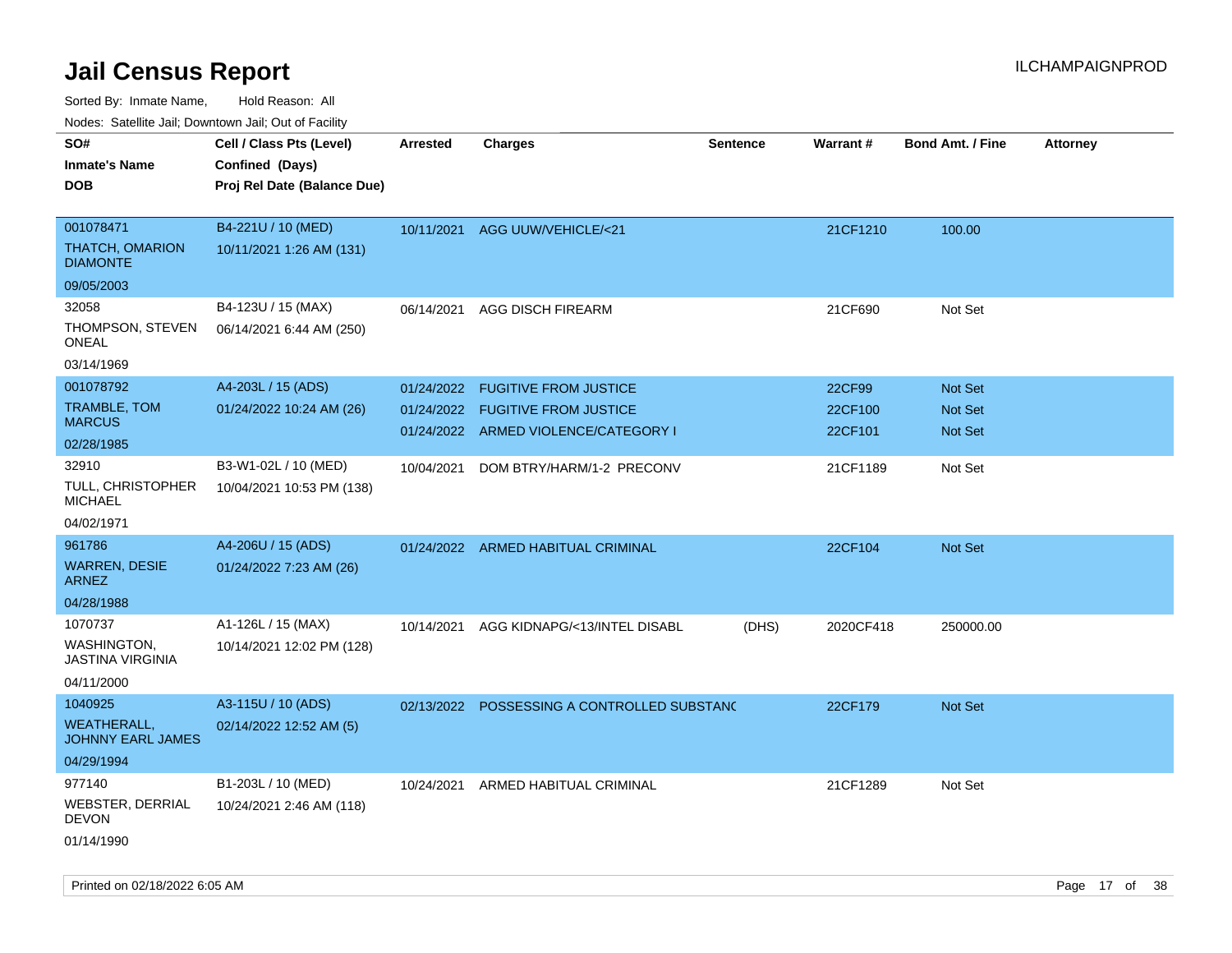| SO#                                        | Cell / Class Pts (Level)    | <b>Arrested</b>   | <b>Charges</b>                          | <b>Sentence</b> | <b>Warrant#</b> | <b>Bond Amt. / Fine</b> | <b>Attorney</b> |
|--------------------------------------------|-----------------------------|-------------------|-----------------------------------------|-----------------|-----------------|-------------------------|-----------------|
| <b>Inmate's Name</b>                       | Confined (Days)             |                   |                                         |                 |                 |                         |                 |
| <b>DOB</b>                                 | Proj Rel Date (Balance Due) |                   |                                         |                 |                 |                         |                 |
|                                            |                             |                   |                                         |                 |                 |                         |                 |
| 1075313                                    | A4-205U / 15 (ADS)          | 01/29/2022        | POSSESSION OF STOLEN FIREARM            |                 | 22CF132         | <b>Not Set</b>          |                 |
| <b>WILLIAMS, EARDIS</b>                    | 01/29/2022 1:23 AM (21)     | 01/29/2022        | MFG/DEL CANNABIS/30-500 GRAMS           |                 | 20CF51          | 5000.00                 |                 |
| <b>ANTONIO, Junior</b><br>01/21/1999       |                             | 01/29/2022        | POSSESSION OF STOLEN FIREARM            |                 | 20CF1048        | 500000.00               |                 |
|                                            |                             |                   |                                         |                 |                 |                         |                 |
| 1049234                                    | A4-102L / 10 (MED)          |                   | 01/22/2022 AGGRAVATED DOMESTIC BATTERY  |                 | 22CF94          | Not Set                 |                 |
| <b>WILLIAMS, KHAMRON</b><br><b>MARCELL</b> | 01/22/2022 9:30 AM (28)     |                   |                                         |                 |                 |                         |                 |
| 08/15/1995                                 |                             |                   |                                         |                 |                 |                         |                 |
| 638552                                     | B2-T2-08L / 5 (SPH)         | 10/07/2021        | CHILD PORNOGRAPHY/PHOTOGRAPH            |                 | 2021CF1207      | No Bond                 |                 |
| <b>WILLIAMS, MICHAEL</b><br>JAMES          | 10/07/2021 12:20 PM (135)   |                   |                                         |                 |                 |                         |                 |
| 03/29/1964                                 |                             |                   |                                         |                 |                 |                         |                 |
| 1066370                                    | B1-101L / 15 (MAX)          | 07/28/2021        | ARMED VIOLENCE/CATEGORY III             |                 | 2021 CF 882     | Not Set                 |                 |
| <b>WILLIAMS, REONTE</b><br><b>REMIR</b>    | 07/28/2021 5:40 AM (206)    |                   |                                         |                 |                 |                         |                 |
| 05/14/1999                                 |                             |                   |                                         |                 |                 |                         |                 |
| 967413                                     | BOOKH-3                     | 02/18/2022        | VIOLATE ORDER PROTECTION                |                 | 22CFAWOW        | <b>Not Set</b>          |                 |
| WINFREY, DEMETRIUS 02/18/2022 12:49 AM (1) |                             | 02/18/2022        | <b>DOMESTIC BATTERY</b>                 |                 | 22CFAWOW        | Not Set                 |                 |
| <b>DARNELL</b>                             |                             | 02/18/2022        | POSSESSING A CONTROLLED SUBSTAND        |                 | 22CFAWOW        | <b>Not Set</b>          |                 |
| 08/27/1986                                 |                             | 02/18/2022        | POSSESS LOOK-ALIKE SUB/1ST              |                 | 22CFAWOW        | <b>Not Set</b>          |                 |
| 1051953                                    | A2-221L / 10 (ADS)          |                   | 02/02/2022 DOMESTIC BATTERY/OTHER PRIOR |                 | 22CF144         | Not Set                 |                 |
| WINSTON, ALYSSIA<br><b>LETEECE</b>         | 02/02/2022 4:29 AM (17)     |                   |                                         |                 |                 |                         |                 |
| 03/17/1996                                 |                             |                   |                                         |                 |                 |                         |                 |
| 511006                                     | A3-216L / 10 (ADS)          |                   | 02/10/2022 FELON POSS/USE FIREARM PRIOR |                 | 22CF171         | No Bond                 |                 |
| <b>WINTERS, ANDRE</b><br><b>TERRELL</b>    | 02/10/2022 11:09 AM (9)     |                   |                                         |                 |                 |                         |                 |
| 02/06/1986                                 |                             |                   |                                         |                 |                 |                         |                 |
| <b>Total Satellite Jail: 140</b>           |                             | <b>Males: 122</b> | Females: 18<br>Unknown: 0               |                 |                 |                         |                 |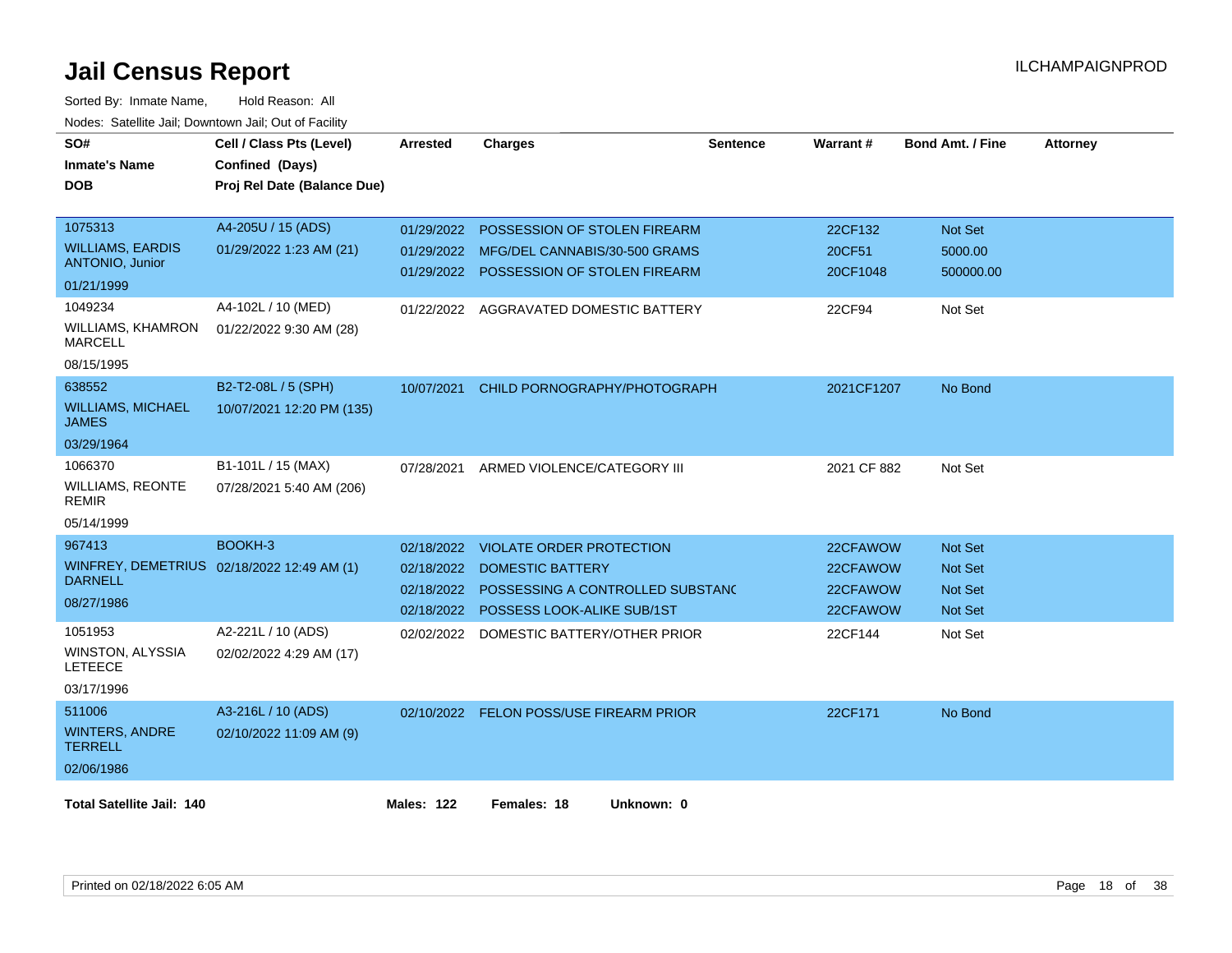| <b>Downtown Jail</b>                      |                                              |                 |                                   |                 |                 |                  |                 |
|-------------------------------------------|----------------------------------------------|-----------------|-----------------------------------|-----------------|-----------------|------------------|-----------------|
| SO#                                       | Cell / Class Pts (Level)                     | <b>Arrested</b> | <b>Charges</b>                    | <b>Sentence</b> | <b>Warrant#</b> | Bond Amt. / Fine | <b>Attorney</b> |
| <b>Inmate's Name</b>                      | Confined (Days)                              |                 |                                   |                 |                 |                  |                 |
| <b>DOB</b>                                | Proj Rel Date (Balance Due)                  |                 |                                   |                 |                 |                  |                 |
|                                           |                                              |                 |                                   |                 |                 |                  |                 |
| 1073165                                   | G4L / 5 (MIN)                                | 04/30/2021      | <b>BURGLARY</b>                   |                 | 21CF516         | Not Set          |                 |
| ACKERMAN, CODY                            | 04/30/2021 4:48 PM (295)                     | 04/30/2021      | FORGERY/ISSUE/DELIVER DOCUMENT    |                 | 19CF143         | 75000.00         |                 |
| <b>JAMES</b>                              |                                              | 05/03/2021      | FORGERY/ISSUE/DELIVER DOCUMENT    |                 | 2018CF689       | 2500.00 / 75.00  |                 |
| 02/01/1989                                |                                              |                 |                                   |                 |                 |                  |                 |
| 1070569                                   | G9U / 5 (MIN)                                | 01/14/2022      | AGGRAVATED ASSAULT                |                 | 22CF75          | Not Set          |                 |
| ARNDT, MICHAEL<br>Junior                  | 01/14/2022 11:32 PM (36)                     | 02/01/2022      | PROBATION VIOLATION               |                 | 20CF806         | Not Set          |                 |
| 11/28/1971                                |                                              |                 |                                   |                 |                 |                  |                 |
| 001078621                                 | F9U / 10 (MED)                               | 12/23/2021      | <b>RESIDENTIAL BURGLARY</b>       |                 | 21CF1582        | <b>Not Set</b>   |                 |
|                                           | BAILEY, DANIEL SCOTT 12/23/2021 9:44 AM (58) | 01/14/2022      | <b>PROBATION VIOLATION</b>        |                 | 21CF1445        | <b>Not Set</b>   |                 |
|                                           |                                              |                 |                                   |                 |                 |                  |                 |
| 05/09/1999                                |                                              |                 |                                   |                 |                 |                  |                 |
| 969121                                    | I3 / 15 (SPH)                                | 11/25/2021      | <b>CRIM TRESPASS TO RESIDENCE</b> |                 | 21CF1444        | Not Set          |                 |
| <b>BECKLEY, ANTHONY</b><br><b>PATRICK</b> | 11/25/2021 7:16 PM (86)                      |                 |                                   |                 |                 |                  |                 |
| 06/30/1989                                |                                              |                 |                                   |                 |                 |                  |                 |
| 47897                                     | J5L / 15 (ADS)                               | 01/19/2022      | <b>VIOLATE ORDER PROTECTION</b>   |                 | 22CF85          | <b>Not Set</b>   |                 |
| <b>BRANAMAN,</b>                          | 01/19/2022 9:21 PM (31)                      | 01/19/2022      | DRVG REVOKED/2+/PERS INJ/DEATH    |                 | 22CF84          | <b>Not Set</b>   |                 |
| <b>CLIFFORD EARL</b>                      |                                              | 02/08/2022      | <b>DRIVE REVOKED/RECK HOMIC/3</b> |                 | 21CF1280        | <b>Not Set</b>   |                 |
| 03/09/1975                                |                                              | 02/08/2022      | DRIVING ON REVOKED LICENSE        |                 | 21TR8305        | <b>Not Set</b>   |                 |
| 1027929                                   | F6L / 15 (MAX)                               | 12/18/2021      | HOME INVASION/CAUSE INJURY        |                 | 21CF1560        | No Bond          |                 |
| <b>BROUGHTON, MARK</b><br>ANTHONY, Junior | 12/18/2021 2:55 AM (63)                      |                 |                                   |                 |                 |                  |                 |
| 02/15/1990                                |                                              |                 |                                   |                 |                 |                  |                 |
| 1067476                                   | F5L / 10 (MED)                               | 11/13/2021      | AGG DOMESTIC BATTERY/STRANGLE     |                 | 20CF575         | 5000.00          |                 |
| <b>BROWN, JAMES</b><br><b>BRONELL</b>     | 11/13/2021 2:35 AM (98)                      | 11/13/2021      | <b>RESIDENTIAL BURGLARY</b>       |                 | 21CF385         | 25000.00         |                 |
| 01/08/1996                                |                                              |                 |                                   |                 |                 |                  |                 |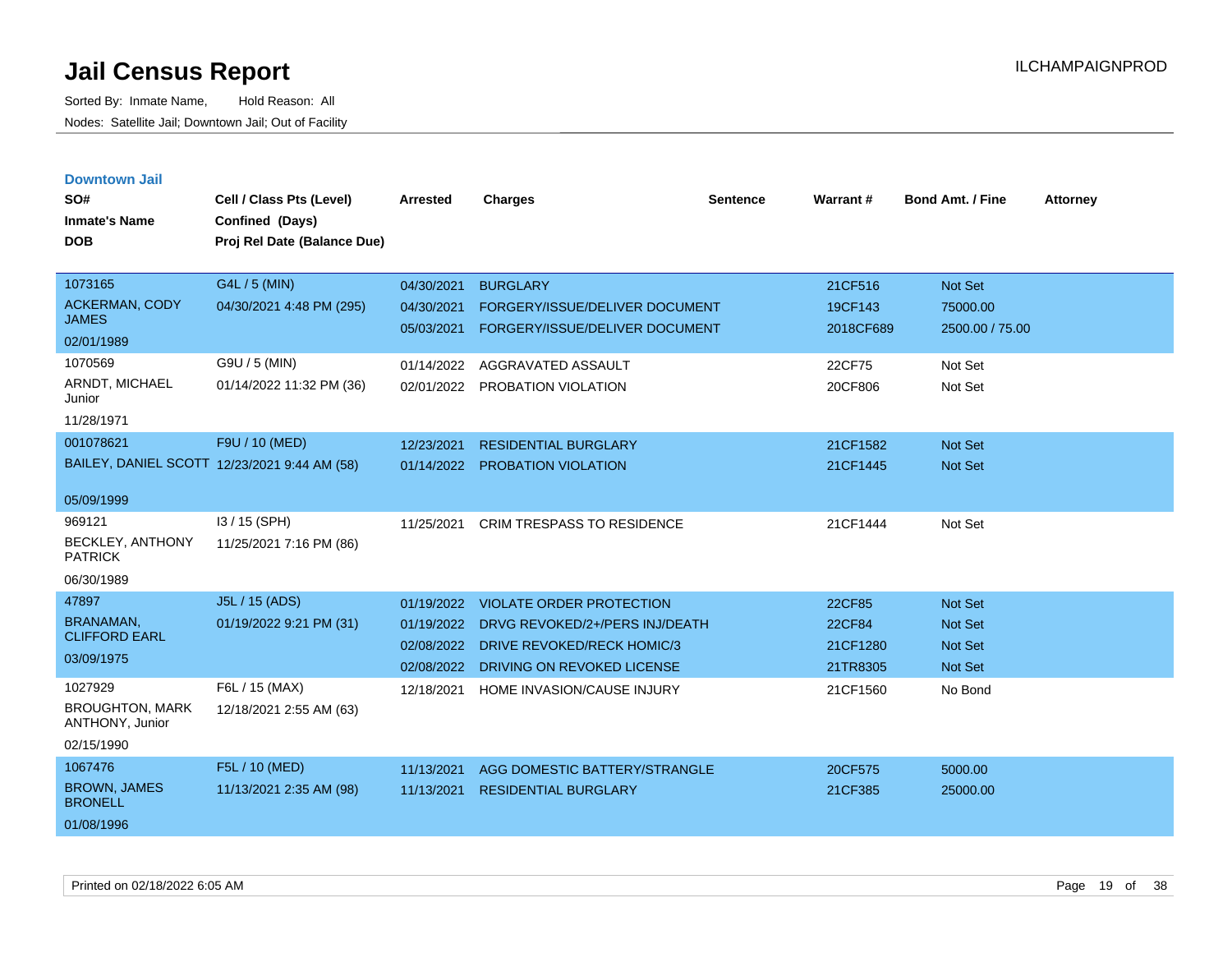| SO#                                        | Cell / Class Pts (Level)                   | Arrested   | <b>Charges</b>                          | <b>Sentence</b> | Warrant#   | <b>Bond Amt. / Fine</b> | <b>Attorney</b> |
|--------------------------------------------|--------------------------------------------|------------|-----------------------------------------|-----------------|------------|-------------------------|-----------------|
| <b>Inmate's Name</b>                       | Confined (Days)                            |            |                                         |                 |            |                         |                 |
| <b>DOB</b>                                 | Proj Rel Date (Balance Due)                |            |                                         |                 |            |                         |                 |
|                                            |                                            |            |                                         |                 |            |                         |                 |
| 995432                                     | <b>H5L / 10 (ADS)</b>                      | 12/20/2021 | FAIL TO RPT WKLY/NO FIXED ADDR          |                 | 21CF1559   | Not Set                 |                 |
| <b>BROWN, JAVON</b><br><b>SHANTEZ</b>      | 12/20/2021 2:06 AM (61)                    |            |                                         |                 |            |                         |                 |
| 10/14/1991                                 |                                            |            |                                         |                 |            |                         |                 |
| 1075941                                    | G2L / 5 (MIN)                              | 10/08/2021 | AGG UNLAWFUL USE OF WEAPON/VEH          | 2y(DOC)         | 20CF360    | No Bond                 |                 |
| <b>BROWN, LIONEL</b><br><b>TERRELL</b>     | 10/08/2021 5:16 PM (134)                   |            |                                         |                 |            |                         |                 |
| 10/19/1981                                 |                                            |            |                                         |                 |            |                         |                 |
| 1068812                                    | F1L / 15 (MAX)                             | 12/21/2021 | AGG DISCHARGE FIREARM/OCC VEH           |                 | 21CF741    | Not Set                 |                 |
| <b>BRYANT, DANNY</b><br><b>EUGENE</b>      | 12/21/2021 1:50 PM (60)                    | 12/21/2021 | FELON POSS/USE FIREARM PRIOR            |                 | 21CF1568   | Not Set                 |                 |
| 11/22/1989                                 |                                            |            |                                         |                 |            |                         |                 |
| 001078092                                  | H <sub>2</sub> U / 10 (ADS)                | 12/27/2021 | AGG BATTERY/PUBLIC PLACE                |                 | 2021CF1042 | 5000.00                 |                 |
| WILLIAM                                    | CHOUNARD, STANLEY 12/27/2021 10:47 PM (54) |            |                                         |                 |            |                         |                 |
| 06/25/1986                                 |                                            |            |                                         |                 |            |                         |                 |
| 56241                                      | E1L / 5 (MIN)                              |            | 01/13/2022 VIOLATE ORDER/PRIOR DOM BTRY |                 | 22CF59     | Not Set                 |                 |
| <b>CLARK, DAMON</b><br><b>GILLMORE</b>     | 01/13/2022 4:36 AM (37)                    |            |                                         |                 |            |                         |                 |
| 12/21/1976                                 |                                            |            |                                         |                 |            |                         |                 |
| 1075361                                    | J6L / 5 (ADS)                              | 04/16/2021 | <b>BURGLARY</b>                         |                 | 21CF414    | Not Set                 |                 |
| <b>COWART, TORREY</b><br>BENJAMEN, Junior  | 04/16/2021 9:17 PM (309)                   |            |                                         |                 |            |                         |                 |
| 11/22/1987                                 |                                            |            |                                         |                 |            |                         |                 |
| 1067370                                    | E6L / 15 (ADS)                             | 11/05/2021 | FIREARM/FOID INVALID/NOT ELIG           |                 | 21CF1370   | Not Set                 |                 |
| <b>DAVIS, AUSTIN</b><br><b>CHRISTOPHER</b> | 11/06/2021 12:23 AM (105)                  |            |                                         |                 |            |                         |                 |
| 08/11/1997                                 |                                            |            |                                         |                 |            |                         |                 |
| 001077214                                  | 14 / 15 (ADS)                              | 12/20/2021 | <b>MURDER</b>                           |                 | 21CF1572   | Not Set                 |                 |
| DAVIS-MURDOCK,<br><b>ERION VASSHAD</b>     | 12/21/2021 10:13 AM (60)                   | 12/22/2021 | <b>PAROLE REVOCATION</b>                |                 | CH2107977  | Not Set                 |                 |
| 06/22/1998                                 |                                            |            |                                         |                 |            |                         |                 |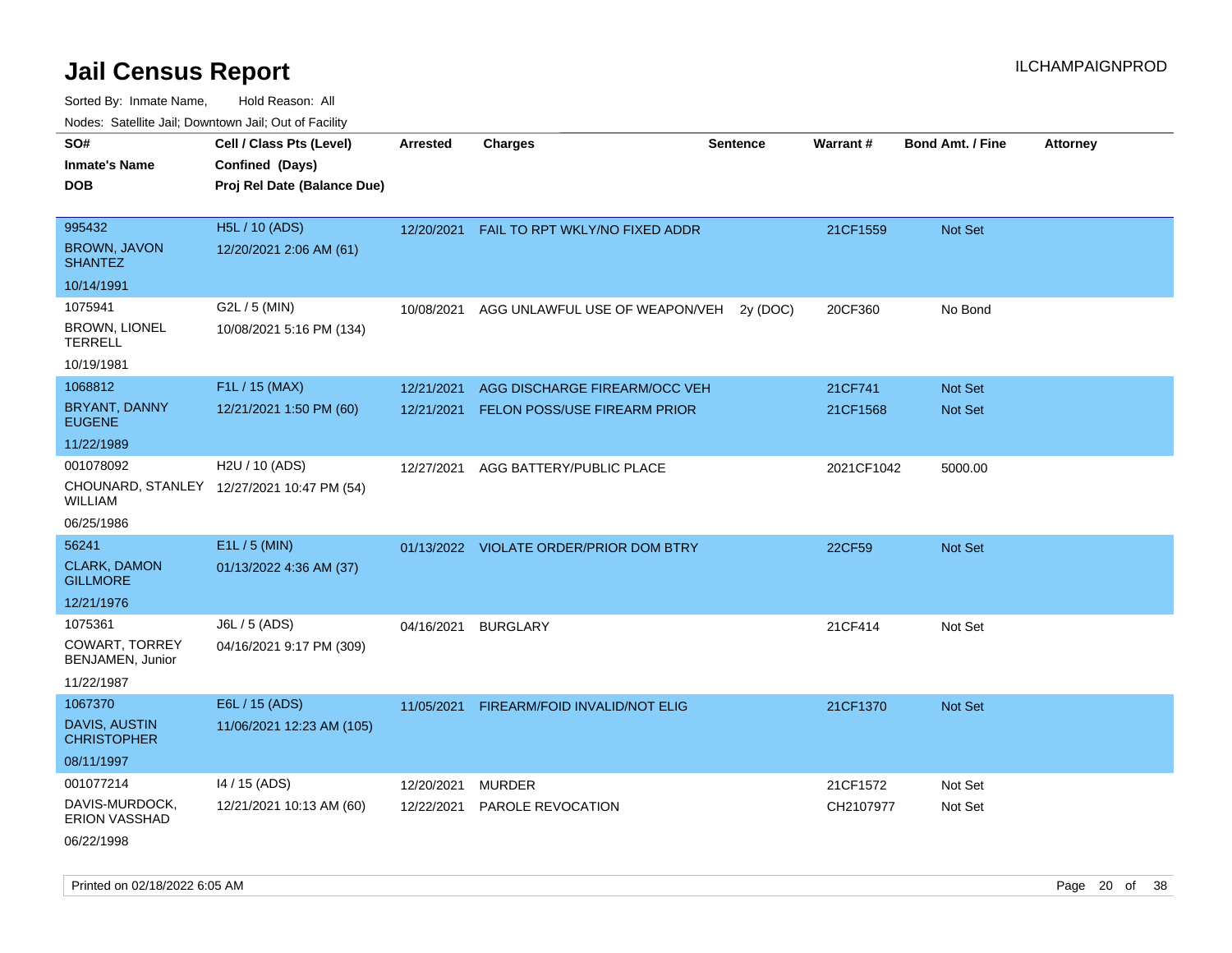Sorted By: Inmate Name, Hold Reason: All Nodes: Satellite Jail; Downtown Jail; Out of Facility

| SO#                                     | Cell / Class Pts (Level)                     | <b>Arrested</b>   | <b>Charges</b>                          | Sentence | Warrant#   | <b>Bond Amt. / Fine</b> | <b>Attorney</b> |
|-----------------------------------------|----------------------------------------------|-------------------|-----------------------------------------|----------|------------|-------------------------|-----------------|
| <b>Inmate's Name</b>                    | Confined (Days)                              |                   |                                         |          |            |                         |                 |
| <b>DOB</b>                              | Proj Rel Date (Balance Due)                  |                   |                                         |          |            |                         |                 |
|                                         |                                              |                   |                                         |          |            |                         |                 |
| 001078223                               | G6L / 5 (MIN)                                | 11/09/2021        | AGG DUI/NO VALID DL                     |          | 21CF1382   | Not Set                 |                 |
| DIEGO-MATEO,<br><b>JOAQUIN</b>          | 11/09/2021 10:52 PM (102)                    |                   |                                         |          |            |                         |                 |
| 01/23/2002                              |                                              |                   |                                         |          |            |                         |                 |
| 571307                                  | J3L / 15 (ADS)                               | 09/14/2020        | <b>PRED CRIM SEX ASLT/VICTIM &lt;13</b> |          | 2020CF1025 | Not Set                 |                 |
| DOMINGO-<br>CASTANEDA,                  | 09/14/2020 11:19 PM (523)                    |                   | 09/14/2020 CRIM SEXUAL ABUSE/CONSENT    |          | 2020CF1026 | Not Set                 |                 |
| 09/29/1989                              |                                              |                   |                                         |          |            |                         |                 |
| 527379                                  | D6 / 15 (ADS)                                | 10/25/2021        | ARMED HABITUAL CRIMINAL                 |          | 21CF1297   | <b>Not Set</b>          |                 |
| DRAKE, MARCELL<br><b>DEON</b>           | 10/25/2021 5:05 PM (117)                     | 10/27/2021        | AGG DOMESTIC BATTERY/STRANGLE           |          | 21CF1245   | <b>Not Set</b>          |                 |
| 04/20/1987                              |                                              |                   |                                         |          |            |                         |                 |
| 959292                                  | K1 / 15 (ADS)                                | 04/01/2021        | ATTEMPT (FIRST DEGREE MURDER)           |          | 2020CF565  | 2000000.00              |                 |
| DUNCAN, COREYON<br><b>ANTHONY</b>       | 04/01/2021 8:46 PM (324)                     | 12/17/2021 MURDER |                                         |          | 21CF1542   | Not Set                 |                 |
| 01/17/1989                              |                                              |                   |                                         |          |            |                         |                 |
| 1024895                                 | C5L / 10 (ADS)                               | 12/15/2021        | MFG/DEL 100<400 GR COCA/ANLG            |          | 21CF1535   | Not Set                 |                 |
| <b>EDWARDS, GEORGE</b><br><b>CORTEZ</b> | 12/15/2021 12:26 PM (66)                     | 12/15/2021        | <b>AGGRAVATED BATTERY</b>               |          | 21CF1536   | <b>Not Set</b>          |                 |
| 06/19/1994                              |                                              |                   |                                         |          |            |                         |                 |
| 1053207                                 | K3 / 15 (SPH)                                |                   | 06/06/2019 MURDER/INTENT TO KILL/INJURE |          | 2019-CF849 | 2000000.00              |                 |
| FAUST, JAQUAVEON<br>LAVELL              | 06/06/2019 2:24 PM (989)                     |                   |                                         |          |            |                         |                 |
| 07/25/1996                              |                                              |                   |                                         |          |            |                         |                 |
| 962759                                  | J1L / 5 (ADS)                                | 07/16/2021        | <b>METH DELIVERY&lt;5 GRAMS</b>         |          | 21CF833    | <b>Not Set</b>          |                 |
|                                         | FINLEY, KEVIN DANTE 07/16/2021 9:44 PM (218) | 07/29/2021        | AGG CRIM SEX ASSAULT/FELONY             |          | 21CF891    | No Bond                 |                 |
|                                         |                                              |                   |                                         |          |            |                         |                 |
| 12/28/1988                              |                                              |                   |                                         |          |            |                         |                 |
| 524764                                  | G3L / 5 (MIN)                                | 09/18/2021        | METH DELIVERY/15<100 GRAMS              |          | 21CF627    | 50000.00                |                 |
| <b>FISCUS, ROBERT</b><br>LOWELL         | 09/18/2021 10:50 AM (154)                    |                   |                                         |          |            |                         |                 |
| 02/17/1986                              |                                              |                   |                                         |          |            |                         |                 |

Printed on 02/18/2022 6:05 AM Page 21 of 38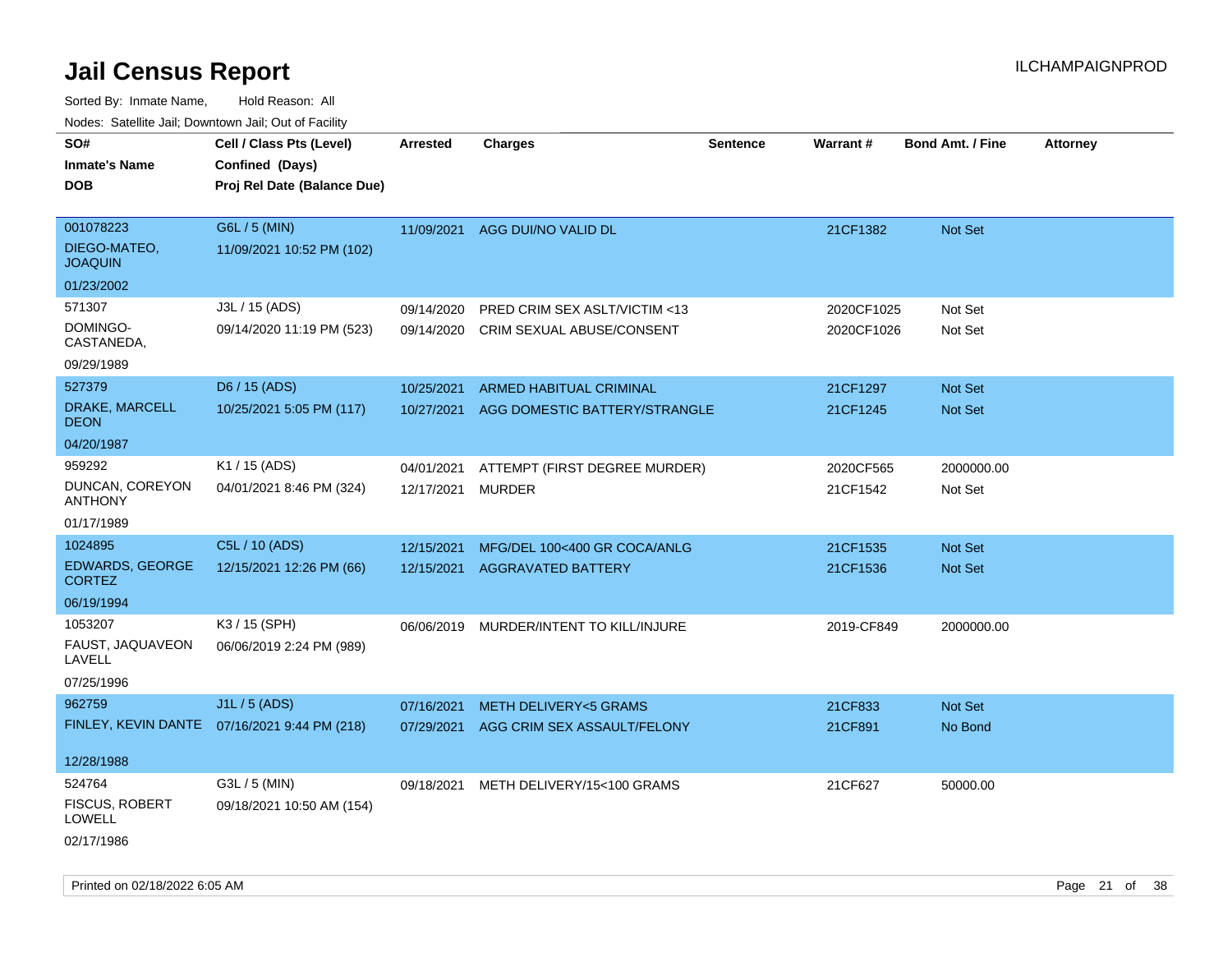| roaco. Oatomto dan, Downtown dan, Oat or Fability |                             |                  |                                          |                 |           |                         |                 |
|---------------------------------------------------|-----------------------------|------------------|------------------------------------------|-----------------|-----------|-------------------------|-----------------|
| SO#                                               | Cell / Class Pts (Level)    | <b>Arrested</b>  | <b>Charges</b>                           | <b>Sentence</b> | Warrant#  | <b>Bond Amt. / Fine</b> | <b>Attorney</b> |
| <b>Inmate's Name</b>                              | Confined (Days)             |                  |                                          |                 |           |                         |                 |
| <b>DOB</b>                                        | Proj Rel Date (Balance Due) |                  |                                          |                 |           |                         |                 |
|                                                   |                             |                  |                                          |                 |           |                         |                 |
| 1063104                                           | G1U / 5 (MIN)               |                  | 01/10/2022 VIOLATE ORDER PROTECTION      |                 | 21CF1258  | 25000.00                |                 |
| <b>FUSON, KEITH</b><br><b>EDWARD</b>              | 01/10/2022 9:14 PM (40)     |                  | 01/10/2022 VIOLATE ORDER PROTECTION      |                 | 21CF1259  | 25000.00                |                 |
| 05/07/1987                                        |                             |                  |                                          |                 |           |                         |                 |
| 1003785                                           | G7L / 5 (MIN)               |                  | 01/31/2022 THEFT CON INTENT <\$500 PRIOR | 4y (DOC)        | 19CF1558  | No Bond                 |                 |
| GENTRY, SIDNEY<br><b>RAYNARD</b>                  | 01/31/2022 8:44 AM (19)     |                  |                                          |                 |           |                         |                 |
| 05/27/1971                                        |                             |                  |                                          |                 |           |                         |                 |
| 32913                                             | I1 / 15 (ADS)               | 12/03/2021       | PRED CRIM SEX ASLT/VICTIM <13            |                 | 21CF1481  | Not Set                 |                 |
| GROB, WARREN A,<br>Junior                         | 12/03/2021 4:24 PM (78)     |                  |                                          |                 |           |                         |                 |
| 12/07/1950                                        |                             |                  |                                          |                 |           |                         |                 |
| 1073611                                           | G3U / 5 (MIN)               | 02/09/2021       | MFG 15>100 GR ECSTASY/ANALOG             |                 | 21CF121   | 500000.00               |                 |
| HAYES, CAMERON<br><b>TAYLOR MALEEK</b>            | 02/09/2021 3:10 PM (375)    | 02/09/2021       | DELIVERY OF OR POSSESSION OF W/INT       |                 | 21CF160   | Not Set                 |                 |
| 08/10/1998                                        |                             |                  |                                          |                 |           |                         |                 |
| 544770                                            | D3 / 10 (MED)               | 08/14/2021       | AGGRAVATED DOMESTIC BATTERY              |                 | 21CF977   | No Bond                 |                 |
| <b>HAYES, DEVON</b><br><b>JERMAINE</b>            | 08/14/2021 2:56 AM (189)    |                  | 08/14/2021 AGG DOMESTIC BATTERY/STRANGLE |                 | 2021CF514 | 25000.00                |                 |
| 11/07/1987                                        |                             |                  |                                          |                 |           |                         |                 |
| 972300                                            | F6U / 10 (MED)              | 12/22/2021       | <b>RESIDENTIAL BURGLARY</b>              |                 | 18CF1691  | 25000.00                |                 |
| HOLT, MICHAEL<br><b>TERRELL</b>                   | 12/22/2021 8:36 AM (59)     | 12/22/2021       | AGG CRIM SEX ABUSE/VICTIM <9             |                 | 19CF1277  | 250000.00               |                 |
| 12/25/1989                                        |                             |                  |                                          |                 |           |                         |                 |
| 953555                                            | C4U / 15 (MAX)              | 03/10/2021       | <b>CRIM TRESPASS TO RESIDENCE</b>        |                 | 21CF272   | Not Set                 |                 |
| HUNT, TAVARIS EARL                                | 03/10/2021 4:58 AM (346)    | 04/14/2021       | AGG FLEEING POLICE/21 MPH OVER           | 3y(DOC)         | 2020CF94  | 10000.00                |                 |
| 12/29/1987                                        |                             |                  |                                          |                 |           |                         |                 |
| 518711                                            | G5L / 5 (MIN)               | 01/30/2022       | THFT/TRANS MERCH/<\$300/PRECONV          |                 | 19CF767   | 690.00                  |                 |
| <b>INGERSON, LUCUS</b>                            | 01/30/2022 4:57 PM (20)     | 01/30/2022 THEFT |                                          |                 | 22CF133   | Not Set                 |                 |
| JAMES                                             |                             |                  |                                          |                 |           |                         |                 |
| 09/16/1979                                        |                             |                  |                                          |                 |           |                         |                 |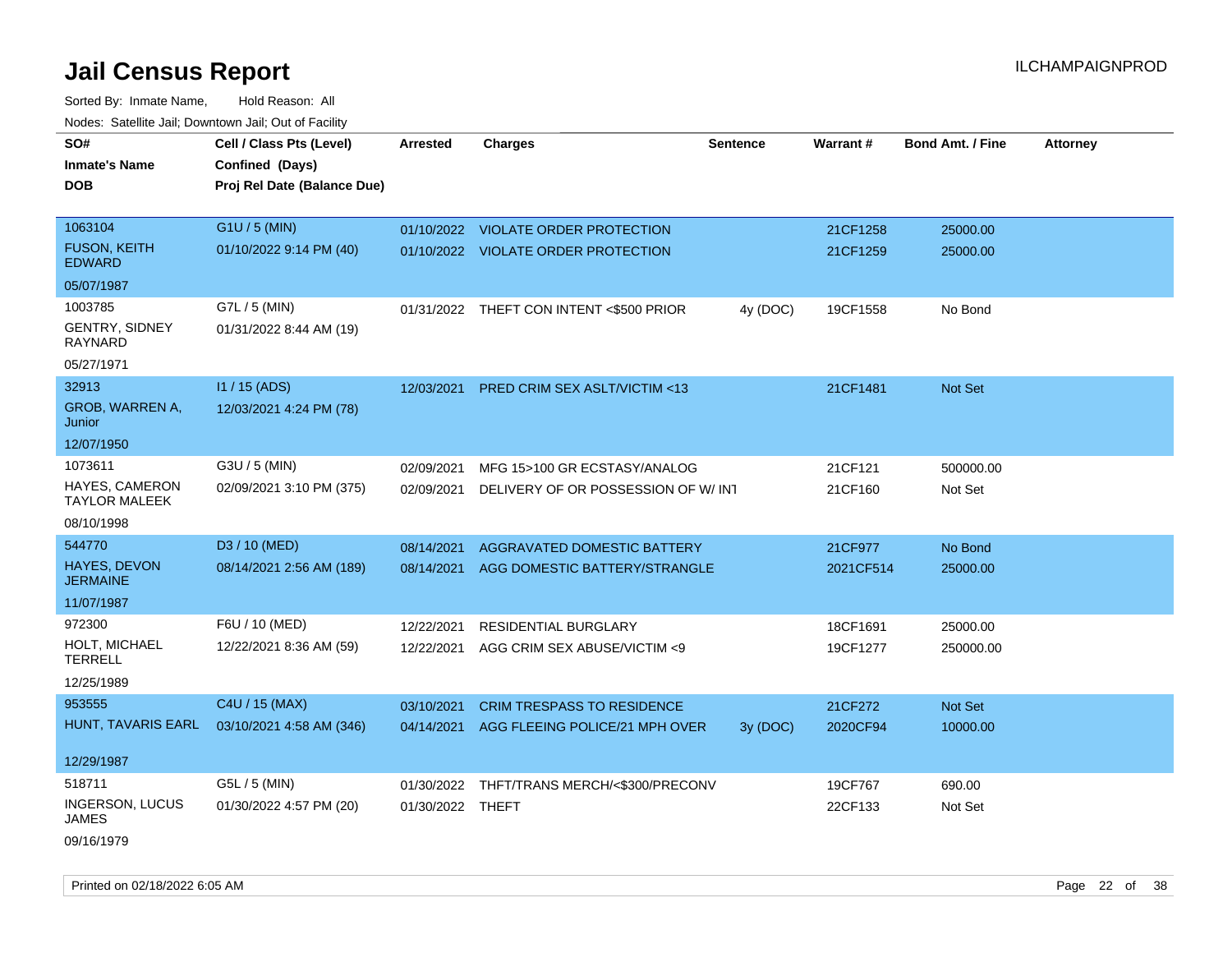Sorted By: Inmate Name, Hold Reason: All Nodes: Satellite Jail; Downtown Jail; Out of Facility

| SO#                                        | Cell / Class Pts (Level)    | <b>Arrested</b> | <b>Charges</b>                                           | <b>Sentence</b> | Warrant#     | <b>Bond Amt. / Fine</b> | <b>Attorney</b> |
|--------------------------------------------|-----------------------------|-----------------|----------------------------------------------------------|-----------------|--------------|-------------------------|-----------------|
| <b>Inmate's Name</b>                       | Confined (Days)             |                 |                                                          |                 |              |                         |                 |
| DOB                                        | Proj Rel Date (Balance Due) |                 |                                                          |                 |              |                         |                 |
|                                            |                             |                 |                                                          |                 |              |                         |                 |
| 53058                                      | G4U / 5 (MIN)               |                 | 01/31/2022 DELIVERY OF OR POSSESSION OF W/IN15y/6m (DOC) |                 |              | Not Set                 |                 |
| <b>JOHNSON, DEMARIO</b><br><b>LACONTE</b>  | 01/31/2022 11:12 AM (19)    |                 |                                                          |                 |              |                         |                 |
| 06/14/1981                                 |                             |                 |                                                          |                 |              |                         |                 |
| 24308                                      | D <sub>2</sub> / 15 (MAX)   | 06/03/2021      | <b>ROBBERY</b>                                           |                 | 21CF625      | No Bond                 |                 |
| <b>KWIATKOWSKI,</b><br>ROBERT JOHN         | 06/03/2021 10:40 PM (261)   |                 |                                                          |                 |              |                         |                 |
| 08/08/1963                                 |                             |                 |                                                          |                 |              |                         |                 |
| 1041648                                    | C8L / 15 (MAX)              | 01/11/2022      | ARMED HABITUAL CRIMINAL                                  |                 | 22CF41       | <b>Not Set</b>          |                 |
| <b>LANE, DEMETRIUS</b><br>LAQUAN           | 01/11/2022 5:27 AM (39)     | 01/11/2022      | <b>PAROLE REVOCATION</b>                                 |                 | CH2200221    | <b>Not Set</b>          |                 |
| 07/04/1996                                 |                             |                 |                                                          |                 |              |                         |                 |
| 29681                                      | J2L / 15 (ADS)              | 07/14/2020      | PREDATORY CRIMINAL SEX ASSLT/CHILD                       |                 | 20CF-781     | 250000.00               |                 |
| LENOIR, JOHN<br><b>CHRISTOPHER</b>         | 07/14/2020 12:51 PM (585)   |                 |                                                          |                 |              |                         |                 |
| 04/20/1966                                 |                             |                 |                                                          |                 |              |                         |                 |
| 001077524                                  | C7L / 10 (SPH)              | 12/14/2020      | AGG BATTERY/JUDGE/EMT                                    |                 | 2020-CF-1212 | 10000.00                |                 |
| LEWIS, TREVOR                              | 12/14/2020 5:16 PM (432)    | 12/14/2020      | <b>RESIDENTIAL ARSON</b>                                 |                 | 2020-CF-1388 | 150000.00               |                 |
| <b>DANIEL</b>                              |                             | 12/14/2020      | AGG BATTERY/PUBLIC PLACE                                 |                 | 2020-CF-1231 | 50000.00                |                 |
| 06/03/2002                                 |                             | 12/14/2020      | AGG BATTERY/PEACE OFFICER                                |                 | 2020-CF-1211 | 10000.00                |                 |
| 45113                                      | E2L / 15 (MAX)              | 11/20/2021      | ARMED HABITUAL CRIMINAL                                  |                 | 21CF1424     | No Bond                 |                 |
| MARTIN, JEREMIAH<br><b>FRANCIS</b>         | 11/20/2021 1:18 AM (91)     |                 |                                                          |                 |              |                         |                 |
| 01/18/1977                                 |                             |                 |                                                          |                 |              |                         |                 |
| 1000869                                    | C9L / 15 (MAX)              | 09/11/2021      | <b>FELON POSS/USE WEAPON/FIREARM</b>                     |                 | 21CF1102     | <b>Not Set</b>          |                 |
| <b>MARTIN, MANNIX</b><br><b>TILMOND</b>    | 09/12/2021 12:40 AM (160)   |                 |                                                          |                 |              |                         |                 |
| 07/19/1991                                 |                             |                 |                                                          |                 |              |                         |                 |
| 1063030                                    | H4L / 15 (ADS)              | 12/20/2021      | <b>MURDER</b>                                            |                 | 21CF1571     | Not Set                 |                 |
| MASON, RYAN ONEIAL 12/21/2021 9:30 AM (60) |                             | 12/22/2021      | PAROLE REVOCATION                                        |                 | CH2107979    | Not Set                 |                 |
|                                            |                             |                 |                                                          |                 |              |                         |                 |

02/22/1991

Printed on 02/18/2022 6:05 AM **Page 23 of 38**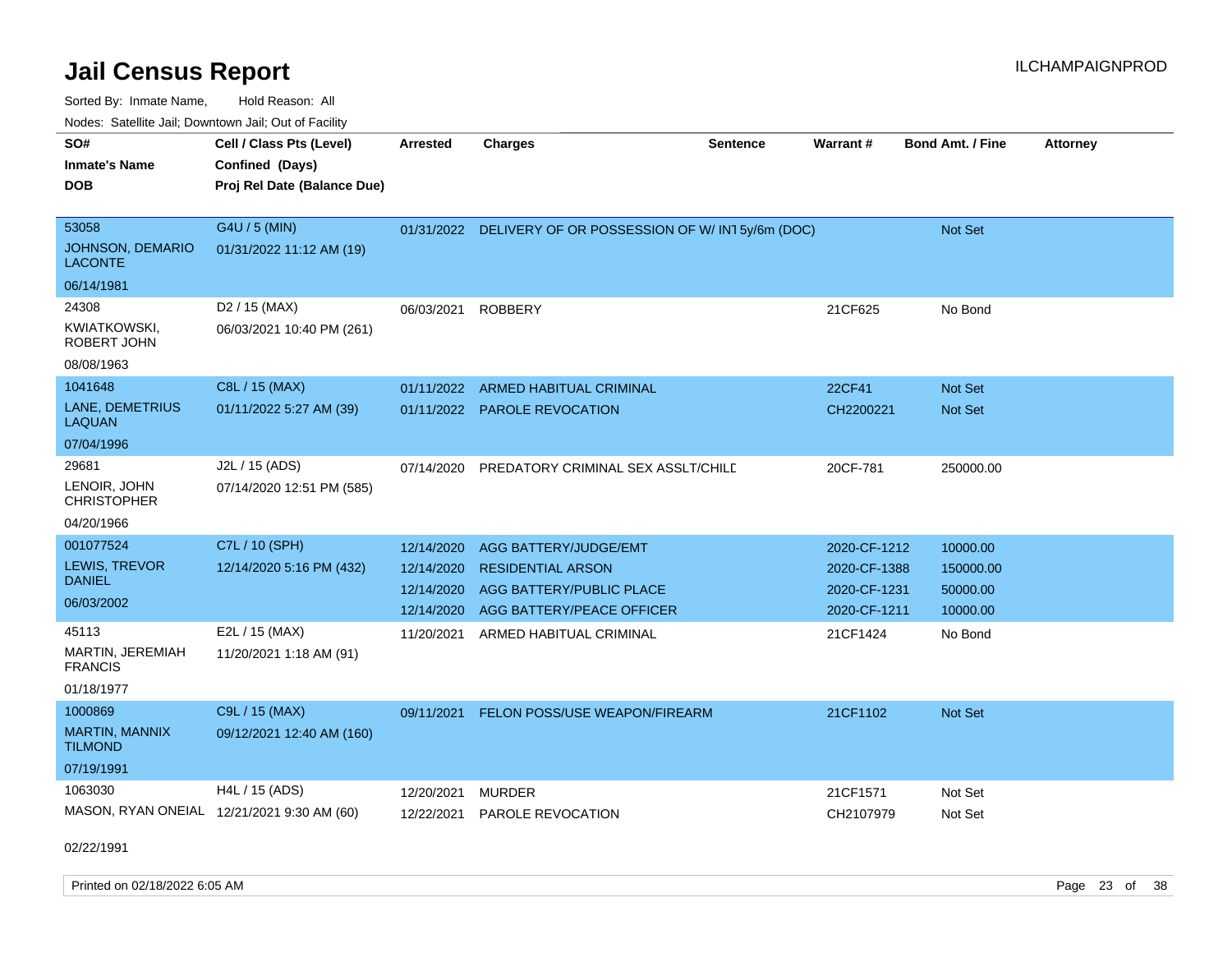| ivouss. Satellite Jali, Downtown Jali, Out of Facility |                             |                      |                               |                 |            |                         |                 |
|--------------------------------------------------------|-----------------------------|----------------------|-------------------------------|-----------------|------------|-------------------------|-----------------|
| SO#                                                    | Cell / Class Pts (Level)    | <b>Arrested</b>      | <b>Charges</b>                | <b>Sentence</b> | Warrant#   | <b>Bond Amt. / Fine</b> | <b>Attorney</b> |
| <b>Inmate's Name</b>                                   | Confined (Days)             |                      |                               |                 |            |                         |                 |
| <b>DOB</b>                                             | Proj Rel Date (Balance Due) |                      |                               |                 |            |                         |                 |
|                                                        |                             |                      |                               |                 |            |                         |                 |
| 1066623                                                | G6U / 5 (MIN)               | 11/17/2021           | MFG/DEL 15<100 GR COCA/ANALOG |                 | 17CF1093   | 75000.00                |                 |
| MATA-OROZCO,<br><b>OLEGARIO</b>                        | 11/17/2021 5:08 PM (94)     |                      |                               |                 |            |                         |                 |
| 03/06/1995                                             |                             |                      |                               |                 |            |                         |                 |
| 001078249                                              | B3 / 10 (MED)               | 08/07/2021           | FELON POSS/USE WEAPON/FIREARM | 4y (DOC)        | 21CF947    | Not Set                 |                 |
| MCCLENDON, CALVIN<br>М                                 | 08/07/2021 8:56 AM (196)    |                      |                               |                 |            |                         |                 |
| 04/29/1990                                             |                             |                      |                               |                 |            |                         |                 |
| 40235                                                  | G9L / 5 (MIN)               | 10/04/2021 AGG DUI/4 |                               |                 | 2021CF1145 | 35000.00                |                 |
| MERRIWEATHER,<br><b>MARCUS TODD</b>                    | 10/04/2021 4:41 PM (138)    |                      |                               |                 |            |                         |                 |
| 11/28/1967                                             |                             |                      |                               |                 |            |                         |                 |
| 1040273                                                | E5U / 15 (ADS)              | 09/30/2021           | PRED CRIM SEX ASLT/VICTIM <13 |                 | 21CF329    | 500000.00               |                 |
| METCALFE, LANELL<br>JARON                              | 09/30/2021 11:32 PM (142)   |                      |                               |                 |            |                         |                 |
| 09/22/1988                                             |                             |                      |                               |                 |            |                         |                 |
| 1075635                                                | B <sub>2</sub> / 10 (ADS)   | 05/11/2021           | AGG DISCHARGE FIREARM/OCC VEH |                 | 21CF538    | Not Set                 |                 |
| MILES, DEVLON VON,<br>Junior                           | 05/11/2021 10:39 PM (284)   | 05/11/2021           | MFG/DEL CANNABIS/30-500 GRAMS |                 | 20CF1402   | 100000.00               |                 |
| 11/04/2000                                             |                             |                      |                               |                 |            |                         |                 |
| 001078721                                              | $15/5$ (ADS)                | 12/29/2021           | VIOLATE ORDER PROTECTION      |                 | 21CF1600   | Not Set                 |                 |
| MIRAMONTES, RAUL                                       | 12/29/2021 4:02 AM (52)     |                      |                               |                 |            |                         |                 |
|                                                        |                             |                      |                               |                 |            |                         |                 |
| 05/11/1989                                             |                             |                      |                               |                 |            |                         |                 |
| 1069209                                                | <b>H1L / 10 (ADS)</b>       | 04/07/2021           | AGG BATTERY/GREAT BODILY HARM |                 | 21CF376    | Not Set                 |                 |
| MOORE, DEVONTE<br>JAMAL                                | 04/07/2021 6:25 PM (318)    |                      |                               |                 |            |                         |                 |
| 09/24/1995                                             |                             |                      |                               |                 |            |                         |                 |
| 61251                                                  | E4L / 15 (ADS)              | 12/27/2021           | PRED CRIM SEX ASLT/VICTIM <13 |                 | 21CF651    | No Bond                 |                 |
| PETMECKY, JOHN<br><b>ROBERT</b>                        | 12/27/2021 1:52 PM (54)     |                      |                               |                 |            |                         |                 |
| 03/09/1983                                             |                             |                      |                               |                 |            |                         |                 |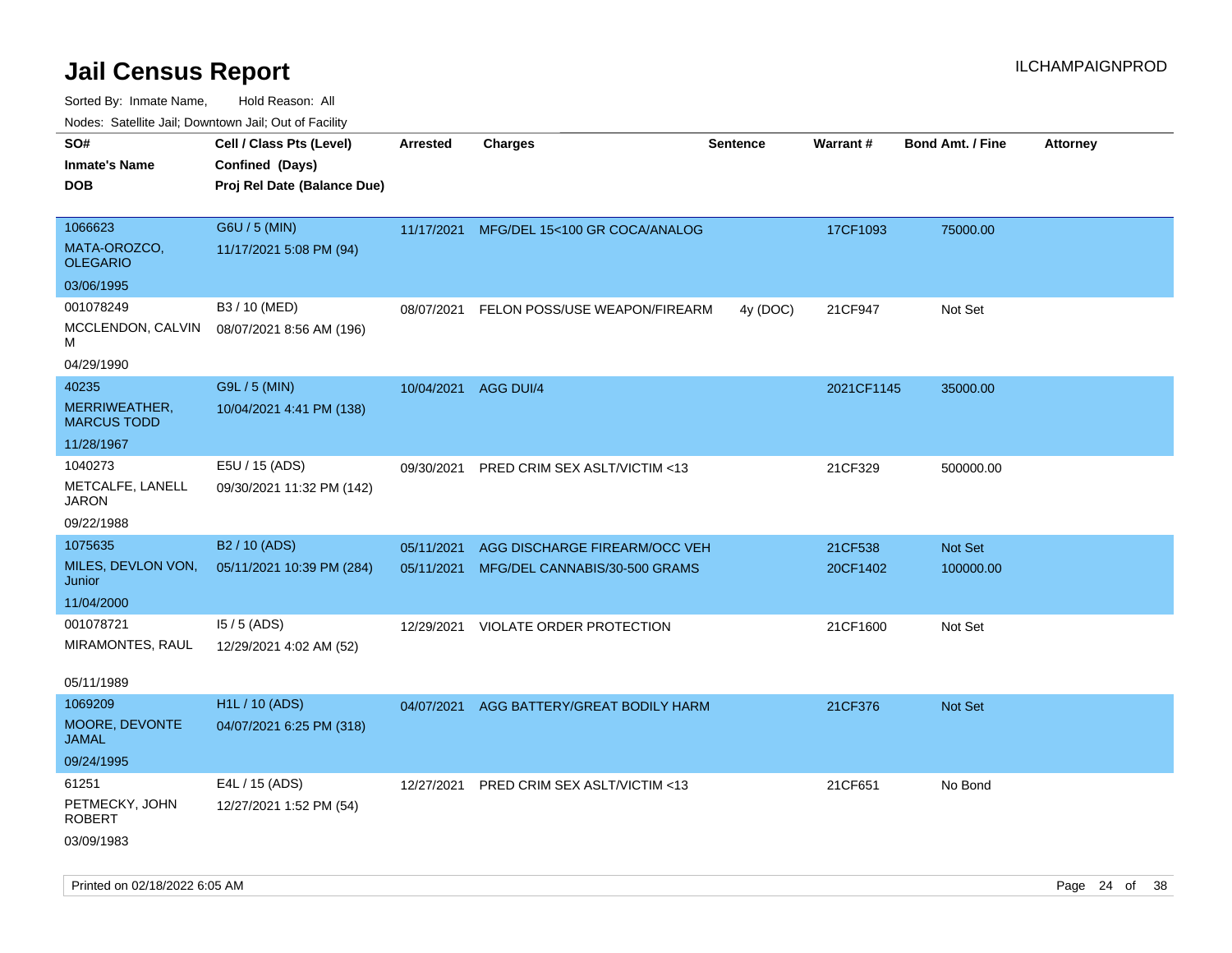| SO#<br><b>Inmate's Name</b><br><b>DOB</b>    | Cell / Class Pts (Level)<br>Confined (Days)<br>Proj Rel Date (Balance Due) | <b>Arrested</b>          | <b>Charges</b>                                                 | <b>Sentence</b> | Warrant #            | <b>Bond Amt. / Fine</b> | <b>Attorney</b> |
|----------------------------------------------|----------------------------------------------------------------------------|--------------------------|----------------------------------------------------------------|-----------------|----------------------|-------------------------|-----------------|
| 001078357                                    | C7U / 15 (SPH)                                                             | 09/17/2021               | ARMED ROBBERY/ARMED W/FIREARM                                  |                 | 21CF1128             | <b>Not Set</b>          |                 |
| PETTIGREW, CAREY<br><b>CORNITRIAS DEOBLO</b> | 09/17/2021 9:56 AM (155)                                                   | 09/17/2021<br>09/17/2021 | ARMED ROBBERY/ARMED W/FIREARM<br>ARMED ROBBERY/ARMED W/FIREARM |                 | 21CF1129<br>21CF1230 | Not Set<br>Not Set      |                 |
| 08/31/1986                                   |                                                                            |                          |                                                                |                 |                      |                         |                 |
| 1022441                                      | C3L / 10 (ADS)                                                             | 10/27/2021               | AGG BATTERY/PEACE OFFICER                                      |                 | 2021 CF 12           | No Bond                 |                 |
| PICKENS, DONTRELL<br><b>DEMAR</b>            | 10/27/2021 1:39 PM (115)                                                   | 10/27/2021               | AGG BATTERY/PEACE OFFICER                                      |                 | 2020 CF 1488         | No Bond                 |                 |
| 12/10/1993                                   |                                                                            |                          |                                                                |                 |                      |                         |                 |
| 1063325                                      | C6L / 10 (MED)                                                             |                          | 01/13/2022 VIO BAIL BOND/CLASS A OFFENSE                       |                 | 22CM17               | Not Set                 |                 |
| PICKENS, JOSEPH<br><b>PARNELL</b>            | 01/14/2022 12:28 AM (36)                                                   |                          |                                                                |                 |                      |                         |                 |
| 04/27/1978                                   |                                                                            |                          |                                                                |                 |                      |                         |                 |
| 001077783<br>RIVERA, DARYL<br><b>ANTONIO</b> | H6L / 10 (ADS)<br>01/05/2022 4:20 PM (45)                                  | 01/05/2022               | <b>AGGRAVATED BATTERY</b>                                      |                 | 21CF325              | Not Set                 |                 |
| 11/14/1981                                   |                                                                            |                          |                                                                |                 |                      |                         |                 |
| 1072114                                      | A1U / 15 (SPH)                                                             | 01/17/2021               | ATTEMPT (FIRST DEGREE MURDER)                                  |                 | 2021CF65             | Not Set                 |                 |
| ROBINSON, DONNELL<br><b>LEVON</b>            | 01/17/2021 2:40 PM (398)                                                   | 01/17/2021<br>02/17/2021 | ARMED ROBBERY/NO FIREARM<br><b>AGGRAVATED BATTERY</b>          | 4y (DOC)        | 2020CF824            | 75000.00<br>250000.00   |                 |
| 10/23/2000                                   |                                                                            |                          |                                                                |                 |                      |                         |                 |
| 1068592                                      | J7L / 15 (ADS)                                                             | 11/12/2021               | <b>BURGLARY</b>                                                | 2y (DOC)        | 21CF1393             | Not Set                 |                 |
| ROSS, TEVONTAE<br><b>TERRANCE</b>            | 11/12/2021 8:41 AM (99)                                                    |                          |                                                                |                 |                      |                         |                 |
| 12/15/1998                                   |                                                                            |                          |                                                                |                 |                      |                         |                 |
| 59178                                        | F8L / 15 (MAX)                                                             | 12/13/2021               | AGG DISCHARGE FIREARM/OCC VEH                                  |                 | 21CF1274             | 1500000.00              |                 |
| SANDERS, MICHAEL<br><b>JEAN</b>              | 12/13/2021 4:17 PM (68)                                                    |                          |                                                                |                 |                      |                         |                 |
| 12/22/1967                                   |                                                                            |                          |                                                                |                 |                      |                         |                 |
| 001078704                                    | F7U / 15 (MAX)                                                             | 12/21/2021               | MURDER/INTENT TO KILL/INJURE                                   |                 | 21CF1575             | Not Set                 |                 |
| SHORTER, JAQUAN<br><b>MAURICE</b>            | 12/23/2021 1:23 AM (58)                                                    |                          |                                                                |                 |                      |                         |                 |
| 10/08/1998                                   |                                                                            |                          |                                                                |                 |                      |                         |                 |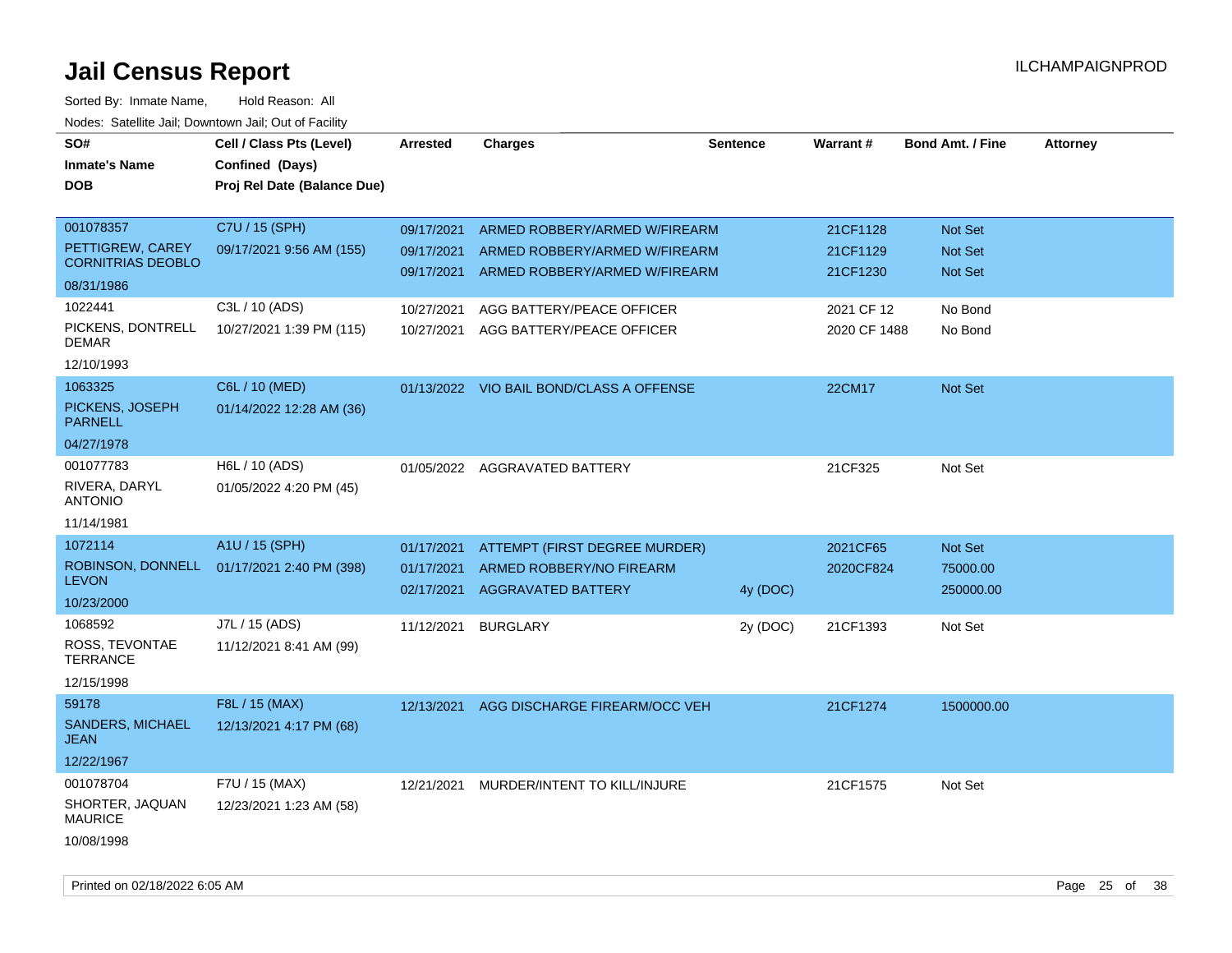Sorted By: Inmate Name, Hold Reason: All Nodes: Satellite Jail; Downtown Jail; Out of Facility

| rougs. Calcinic Jan, Downtown Jan, Out of Facility |                             |                     |                                         |                 |            |                         |                 |
|----------------------------------------------------|-----------------------------|---------------------|-----------------------------------------|-----------------|------------|-------------------------|-----------------|
| SO#                                                | Cell / Class Pts (Level)    | <b>Arrested</b>     | <b>Charges</b>                          | <b>Sentence</b> | Warrant#   | <b>Bond Amt. / Fine</b> | <b>Attorney</b> |
| <b>Inmate's Name</b>                               | Confined (Days)             |                     |                                         |                 |            |                         |                 |
| <b>DOB</b>                                         | Proj Rel Date (Balance Due) |                     |                                         |                 |            |                         |                 |
|                                                    |                             |                     |                                         |                 |            |                         |                 |
| 47195                                              | G8L / 5 (MIN)               | 12/27/2021          | <b>RESIDENTIAL BURGLARY</b>             |                 | 2020CF1222 | 10000.00                |                 |
| SIMMONS, JAMES<br><b>ROBERT</b>                    | 12/27/2021 8:42 AM (54)     | 12/28/2021          | <b>RESIDENTIAL BURGLARY</b>             |                 | 2021CF1596 | <b>Not Set</b>          |                 |
| 03/13/1975                                         |                             |                     |                                         |                 |            |                         |                 |
| 1064798                                            | B1 / 15 (ADS)               | 01/17/2022          | <b>MURDER</b>                           |                 | 2021CF695  | 1500000.00              |                 |
| STENNIS, BRUCE<br><b>DEONTAY</b>                   | 01/17/2022 1:29 PM (33)     |                     | 01/17/2022 MFG/DEL 1<15 GR COCAINE/ANLG |                 | 21CF520    | 50000.00                |                 |
| 08/12/1998                                         |                             |                     |                                         |                 |            |                         |                 |
| 65920                                              | F3L / 15 (MAX)              | 12/21/2021          | ARMED ROBBERY/ARMED W/FIREARM           |                 | 21CF1543   | 100000.00               |                 |
| TAPSCOTT.<br><b>CORNELIUS</b>                      | 12/21/2021 10:57 PM (60)    |                     |                                         |                 |            |                         |                 |
| 07/14/1985                                         |                             |                     |                                         |                 |            |                         |                 |
| 1068839                                            | F4L / 15 (MAX)              | 08/07/2020 HOMICIDE |                                         |                 | 2020-CF851 | 1000000.00              |                 |
| TAYLOR, LONDON<br>JAVON                            | 08/07/2020 10:30 AM (561)   |                     |                                         |                 |            |                         |                 |
| 08/16/1999                                         |                             |                     |                                         |                 |            |                         |                 |
| 1004142                                            | F2U / 15 (MAX)              | 10/27/2021          | POSSESSION OF METH/15<100GRAMS          |                 | 2021CF1298 | 1500000.00              |                 |
| TOY, KAYON LARENZ                                  | 10/22/2021 1:01 PM (120)    |                     |                                         |                 |            |                         |                 |
| 09/12/1991                                         |                             |                     |                                         |                 |            |                         |                 |
| 1056971                                            | D4 / 10 (ADS)               | 08/07/2021          | FELON POSS/USE WEAPON/FIREARM           |                 | 21CF948    | No Bond                 |                 |
| TRAVIS, DENZEL<br><b>DANTRELL</b>                  | 08/07/2021 7:36 AM (196)    | 08/08/2021          | AGG BATTERY/PUBLIC PLACE                |                 | 2020CF647  | 25000.00                |                 |
| 03/21/1993                                         |                             |                     |                                         |                 |            |                         |                 |
| 001078250                                          | F2L / 10 (MED)              | 08/07/2021          | FELON POSS WEAPON/BODY ARMOR            |                 | 21CF950    | Not Set                 |                 |
| <b>TRAVIS, JORDAN</b><br><b>TESHAUN</b>            | 08/07/2021 10:27 AM (196)   |                     |                                         |                 |            |                         |                 |
| 03/03/1996                                         |                             |                     |                                         |                 |            |                         |                 |
| 56994                                              | A1L / 15 (SPH)              | 12/09/2021          | STALKING/CAUSE FEAR FOR SAFETY          |                 | 21CF1514   | Not Set                 |                 |
| <b>TURNER, ROBERT</b><br>EARL, Senior              | 12/09/2021 9:23 PM (72)     | 12/13/2021          | <b>PAROLE REVOCATION</b>                |                 | CH2107735  | Not Set                 |                 |
| 09/07/1982                                         |                             |                     |                                         |                 |            |                         |                 |

Printed on 02/18/2022 6:05 AM **Page 26** of 38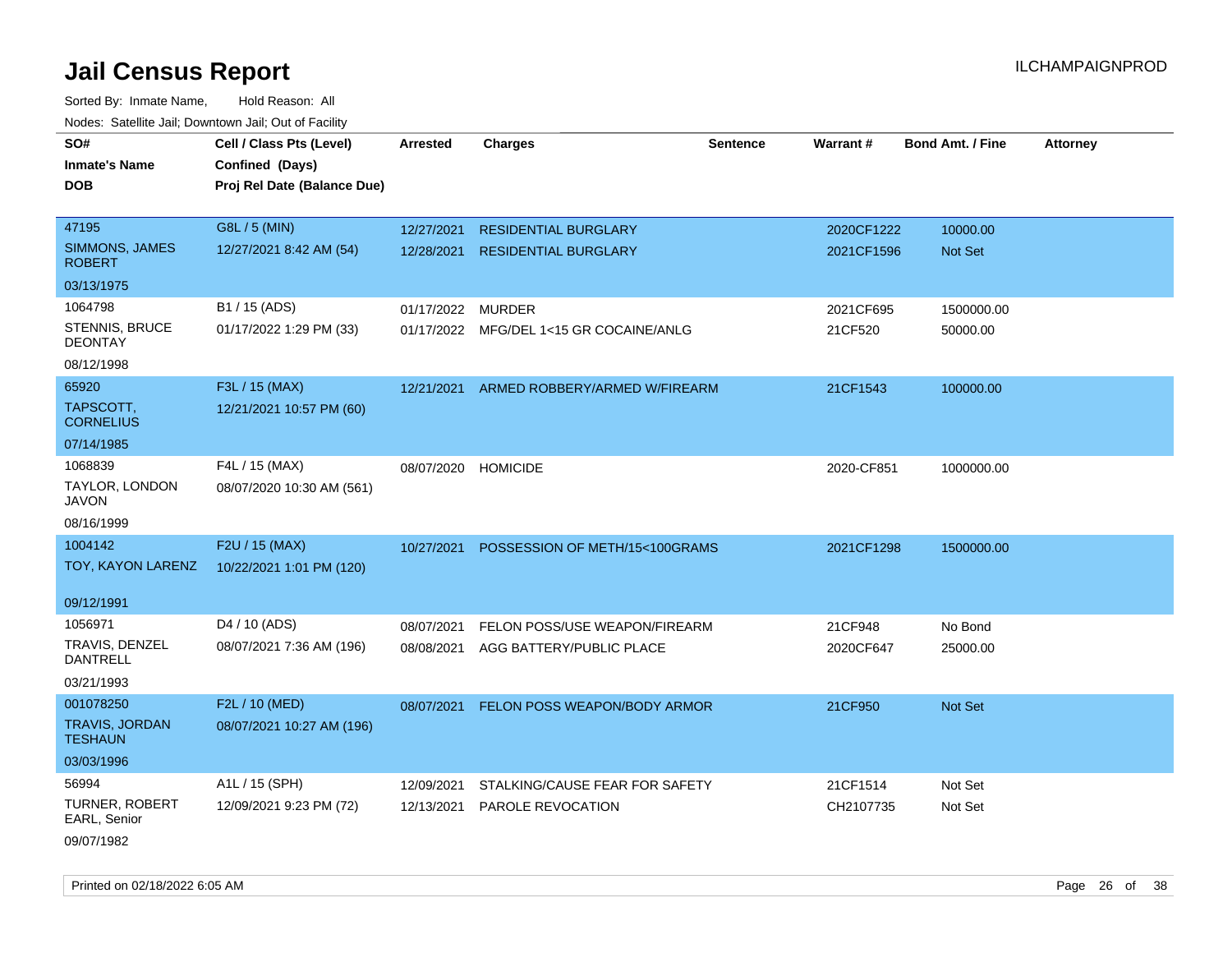Sorted By: Inmate Name, Hold Reason: All Nodes: Satellite Jail; Downtown Jail; Out of Facility

| roaco. Catolino dall, Downtown dall, Out of Fability           |                                                                            |                          |                                                              |                 |                       |                         |                 |
|----------------------------------------------------------------|----------------------------------------------------------------------------|--------------------------|--------------------------------------------------------------|-----------------|-----------------------|-------------------------|-----------------|
| SO#<br><b>Inmate's Name</b><br><b>DOB</b>                      | Cell / Class Pts (Level)<br>Confined (Days)<br>Proj Rel Date (Balance Due) | <b>Arrested</b>          | Charges                                                      | <b>Sentence</b> | <b>Warrant#</b>       | <b>Bond Amt. / Fine</b> | <b>Attorney</b> |
| 30108<br><b>VANDYKE, DARYL</b><br><b>ANTHONY</b><br>10/04/1965 | J4L / 15 (ADS)<br>07/30/2021 8:29 PM (204)                                 | 07/30/2021 MURDER        |                                                              |                 | 21CF902               | 2000000.00              |                 |
| 968681                                                         | D5 / 15 (ADS)                                                              |                          |                                                              |                 |                       |                         |                 |
| WADE, DEMETRIUS<br>DARYL                                       | 08/27/2021 2:25 AM (176)                                                   | 08/27/2021<br>08/27/2021 | AGG CRIM SX AB/VIC 13<18/TRUST<br>INDIRECT CRIMINAL CONTEMPT | 3y (DOC)        | 2020CF499<br>2021CC16 | 250000.00<br>No Bond    |                 |
| 01/07/1987                                                     |                                                                            |                          |                                                              |                 |                       |                         |                 |
| 1070971                                                        | <b>H3L / 5 (ADS)</b>                                                       | 12/07/2021               | <b>IDENTITY THEFT/&lt;\$300</b>                              |                 | 20CF922               | <b>Not Set</b>          |                 |
| <b>WEIR, CLINTON</b><br><b>HOWARD</b>                          | 12/08/2021 3:45 AM (73)                                                    | 12/07/2021               | <b>RECKLESS DRIVING</b>                                      |                 | 19TR2348              | <b>Not Set</b>          |                 |
| 03/15/1983                                                     |                                                                            |                          |                                                              |                 |                       |                         |                 |
| 001078328<br>WHITE, JUSTIN<br><b>STEVEN</b>                    | C2L / 15 (MAX)<br>08/30/2021 10:48 AM (173)                                | 08/30/2021               | FELON POSS/USE WEAPON/FIREARM                                |                 | 21CF1045              | Not Set                 |                 |
| 10/25/1995                                                     |                                                                            |                          |                                                              |                 |                       |                         |                 |
| 54212                                                          | E3U / 10 (ADS)                                                             | 12/21/2021               | ARMED VIOLENCE/CATEGORY I                                    |                 | 21CF1576              | Not Set                 |                 |
| <b>WHITLOCK, GEORGE</b>                                        | 12/21/2021 1:20 PM (60)                                                    | 12/21/2021               | RECEIVE/POSS/SELL STOLEN VEH                                 |                 | 2021CF669             | 10000.00                |                 |
| ABRAM<br>11/10/1978                                            |                                                                            | 12/21/2021               | <b>VIOLATE ORDER PROTECTION</b>                              |                 | 2021CM391             | 1000.00                 |                 |
| 001078709<br>WILLIAMS, DAVID LEE                               | F1U / 15 (MAX)<br>12/22/2021 11:00 AM (59)                                 | 12/22/2021               | ARMED VIOLENCE/CATEGORY I                                    |                 | 21CF1586              | Not Set                 |                 |
| 12/18/1989                                                     |                                                                            |                          |                                                              |                 |                       |                         |                 |
| 1058072                                                        | A2U / 15 (SPH)                                                             | 02/25/2021               | ARMED HABITUAL CRIMINAL                                      |                 |                       | Not Set                 |                 |
| <b>WILLIAMS, KENNETH</b><br><b>BERNARD</b>                     | 02/25/2021 3:24 PM (359)                                                   |                          |                                                              |                 |                       |                         |                 |
| 10/04/1985                                                     |                                                                            |                          |                                                              |                 |                       |                         |                 |
| 001078711<br>WILLIS, RANDY<br>RAMEEL                           | F9L / 10 (MED)<br>12/22/2021 4:15 PM (59)                                  | 12/22/2021               | AGG DISCHARGE FIREARM/OCC BLDG                               |                 | 21CF1585              | Not Set                 |                 |
| 09/10/2003                                                     |                                                                            |                          |                                                              |                 |                       |                         |                 |

Printed on 02/18/2022 6:05 AM Page 27 of 38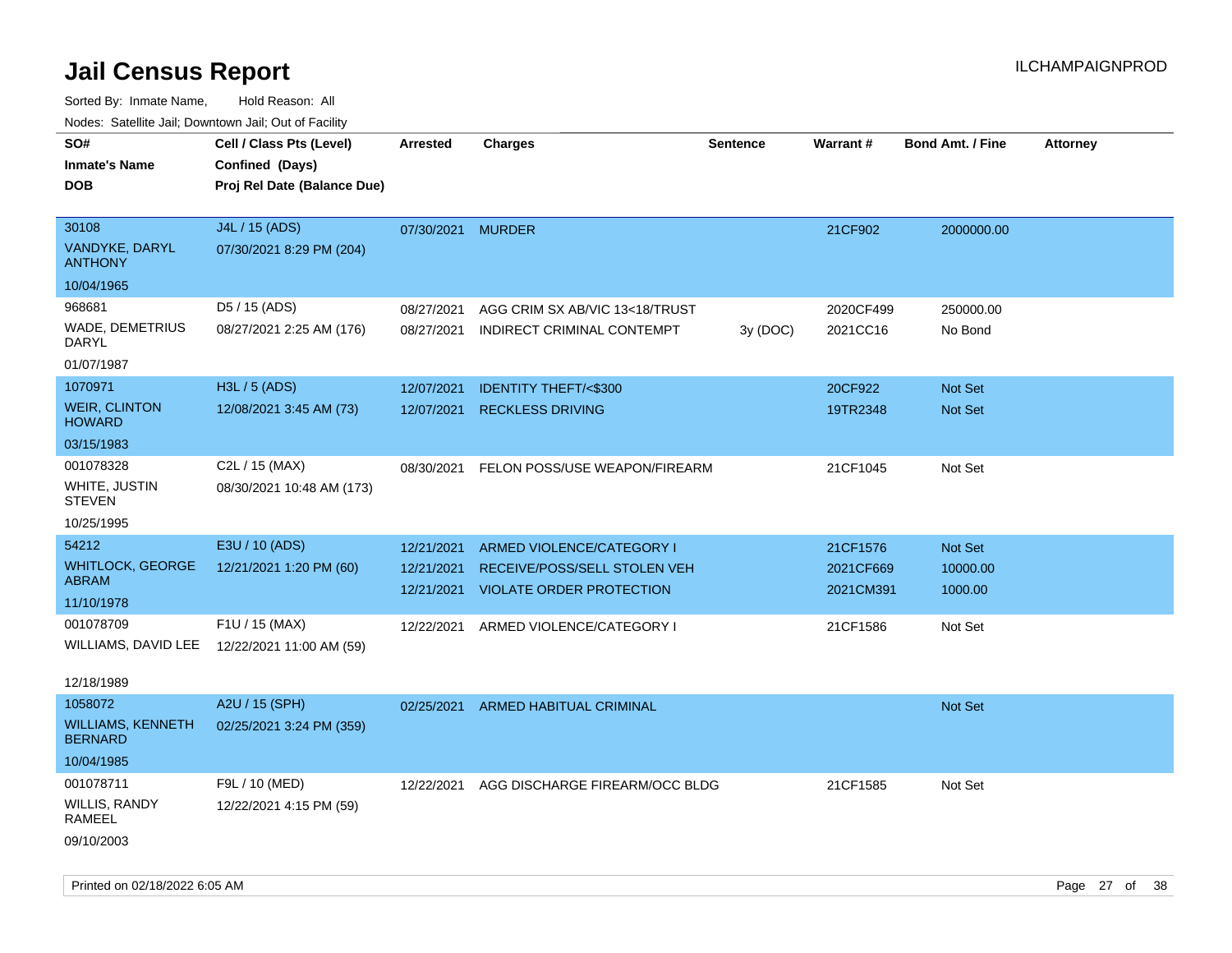| SO#<br><b>Inmate's Name</b><br><b>DOB</b>           | Cell / Class Pts (Level)<br>Confined (Days)<br>Proj Rel Date (Balance Due) | Arrested   | Charges         | <b>Sentence</b> | Warrant #   | <b>Bond Amt. / Fine</b> | Attorney |
|-----------------------------------------------------|----------------------------------------------------------------------------|------------|-----------------|-----------------|-------------|-------------------------|----------|
| 9326<br>YOUNG, ANTHONY<br><b>PAUL</b><br>03/13/1954 | $12/5$ (ADS)<br>06/14/2021 12:07 PM (250)                                  | 06/14/2021 | <b>BURGLARY</b> |                 | 2020-CF-625 | <b>Not Set</b>          |          |
| <b>Total Downtown Jail: 72</b>                      |                                                                            | Males: 72  | Females: 0      | Unknown: 0      |             |                         |          |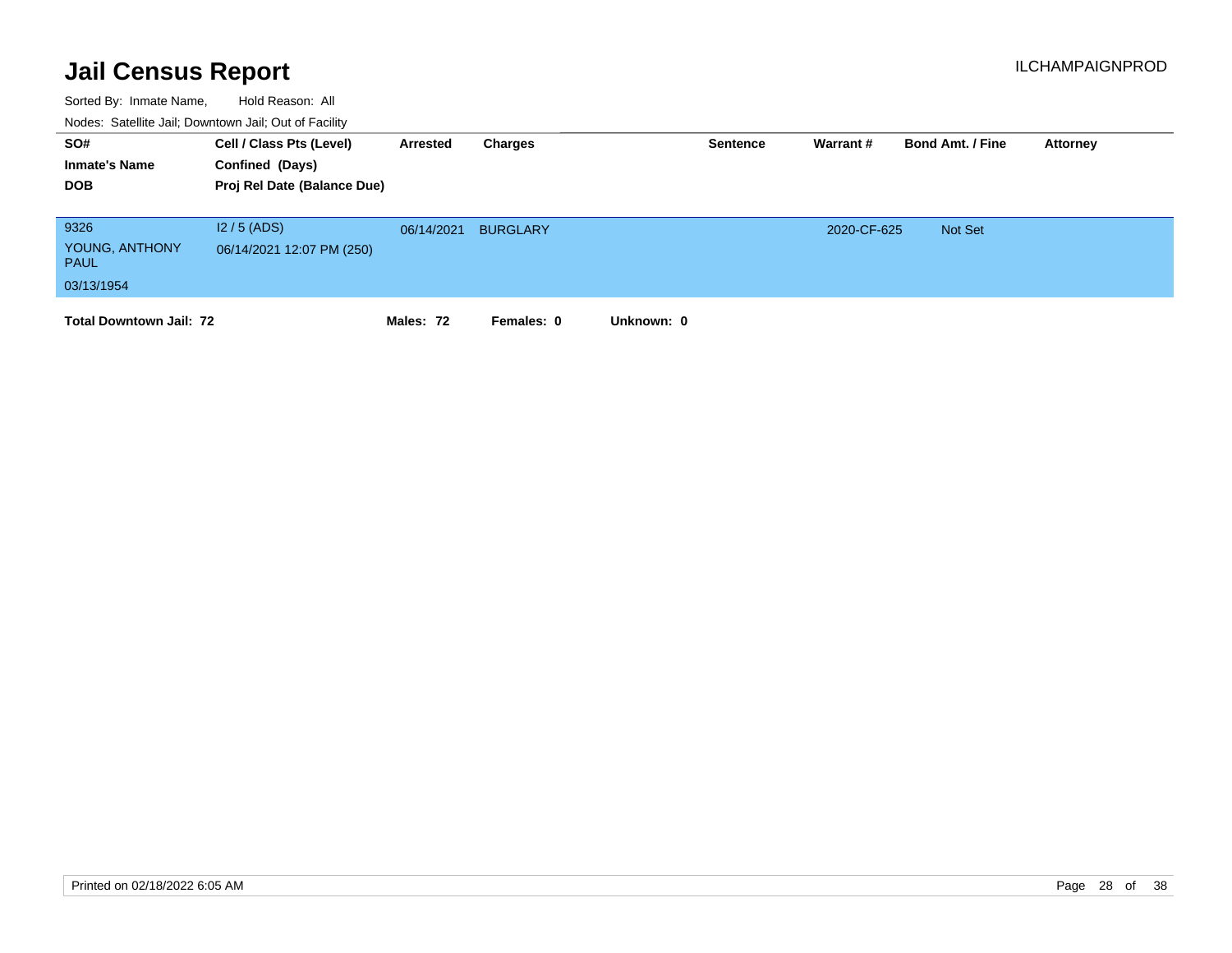| <b>Out of Facility</b> |  |  |
|------------------------|--|--|
|------------------------|--|--|

| SO#<br><b>Inmate's Name</b><br><b>DOB</b> | Cell / Class Pts (Level)<br>Confined (Days)<br>Proj Rel Date (Balance Due) | <b>Arrested</b> | <b>Charges</b>                     | <b>Sentence</b> | Warrant#  | Bond Amt. / Fine | <b>Attorney</b> |
|-------------------------------------------|----------------------------------------------------------------------------|-----------------|------------------------------------|-----------------|-----------|------------------|-----------------|
| 61095<br>AMOS, DERRICK<br><b>JAMES</b>    | <b>KAN / 10 (ADS)</b><br>05/02/2021 9:02 PM (293)                          | 05/02/2021      | HOME INVASION/CAUSE INJURY         |                 | 2021CF323 | 100000.00        |                 |
| 06/12/1985                                |                                                                            |                 |                                    |                 |           |                  |                 |
| 19971                                     | EHD                                                                        | 11/09/2021      | DRIVING RVK/SUSP DUI/SSS 4-9       |                 | 2021CF968 | Not Set          |                 |
| <b>LYNN</b>                               | BARNESKE, RAYMOND 11/09/2021 9:32 AM (102)                                 |                 |                                    |                 |           |                  |                 |
| 08/17/1961                                | 5/6/2022 (0.00)                                                            |                 |                                    |                 |           |                  |                 |
| 516062                                    | <b>KAN / 15 (MAX)</b>                                                      | 02/22/2021      | PHONE HARASSMENT/2+                |                 | 20CF194   | 5000.00          |                 |
| BENNETT, JOHN<br><b>MICHAEL</b>           | 02/22/2021 10:47 AM (362)                                                  | 02/22/2021      | AGG DISCH FIR/VEH/PC OFF/FRMAN     |                 | 21CF210   | No Bond          |                 |
| 04/30/1986                                |                                                                            |                 |                                    |                 |           |                  |                 |
| 33993                                     | KAN / 10 (MED)                                                             | 06/14/2021      | AGGRAVATED DOMESTIC BATTERY        |                 | 21CF688   | Not Set          |                 |
| <b>BOOKER, STEPHON</b><br><b>MONTELL</b>  | 06/14/2021 7:42 PM (250)                                                   | 06/14/2021      | POSSESSING A CONTROLLED SUBSTANC   |                 | 21CF657   | Not Set          |                 |
| 06/11/1971                                |                                                                            | 06/14/2021      | PAROLE REVOCATION                  |                 | CH2103612 | No Bond          |                 |
| 1074315                                   | <b>KAN / 15 (MAX)</b>                                                      | 07/27/2021      | AGG DISCHARGE FIREARM/VEH/SCH      |                 | 21CF927   | Not Set          |                 |
| <b>BRIGGS, PATRICK</b><br><b>MONTAY</b>   | 08/03/2021 4:56 PM (200)                                                   |                 |                                    |                 |           |                  |                 |
| 08/05/2001                                |                                                                            |                 |                                    |                 |           |                  |                 |
| 001078065                                 | KAN / 10 (ADS)                                                             | 06/17/2021      | AGG BATTERY/DISCHARGE FIREARM      |                 | 21CF704   | 1000000.00       |                 |
| BROWN, CHARMAN<br>LAKEEF                  | 06/17/2021 12:32 PM (247)                                                  |                 |                                    |                 |           |                  |                 |
| 11/30/2002                                |                                                                            |                 |                                    |                 |           |                  |                 |
| 1038554                                   | KAN / 15 (MAX)                                                             | 08/18/2021      | DELIVERY OF OR POSSESSION OF W/INT |                 | 21CF1009  | No Bond          |                 |
| <b>BROWN, CORRION</b><br><b>DEVONTAE</b>  | 08/18/2021 5:40 PM (185)                                                   | 08/18/2021      | <b>ARMED HABITUAL CRIMINAL</b>     |                 | 21CF1162  | Not Set          |                 |
| 04/19/1995                                |                                                                            |                 |                                    |                 |           |                  |                 |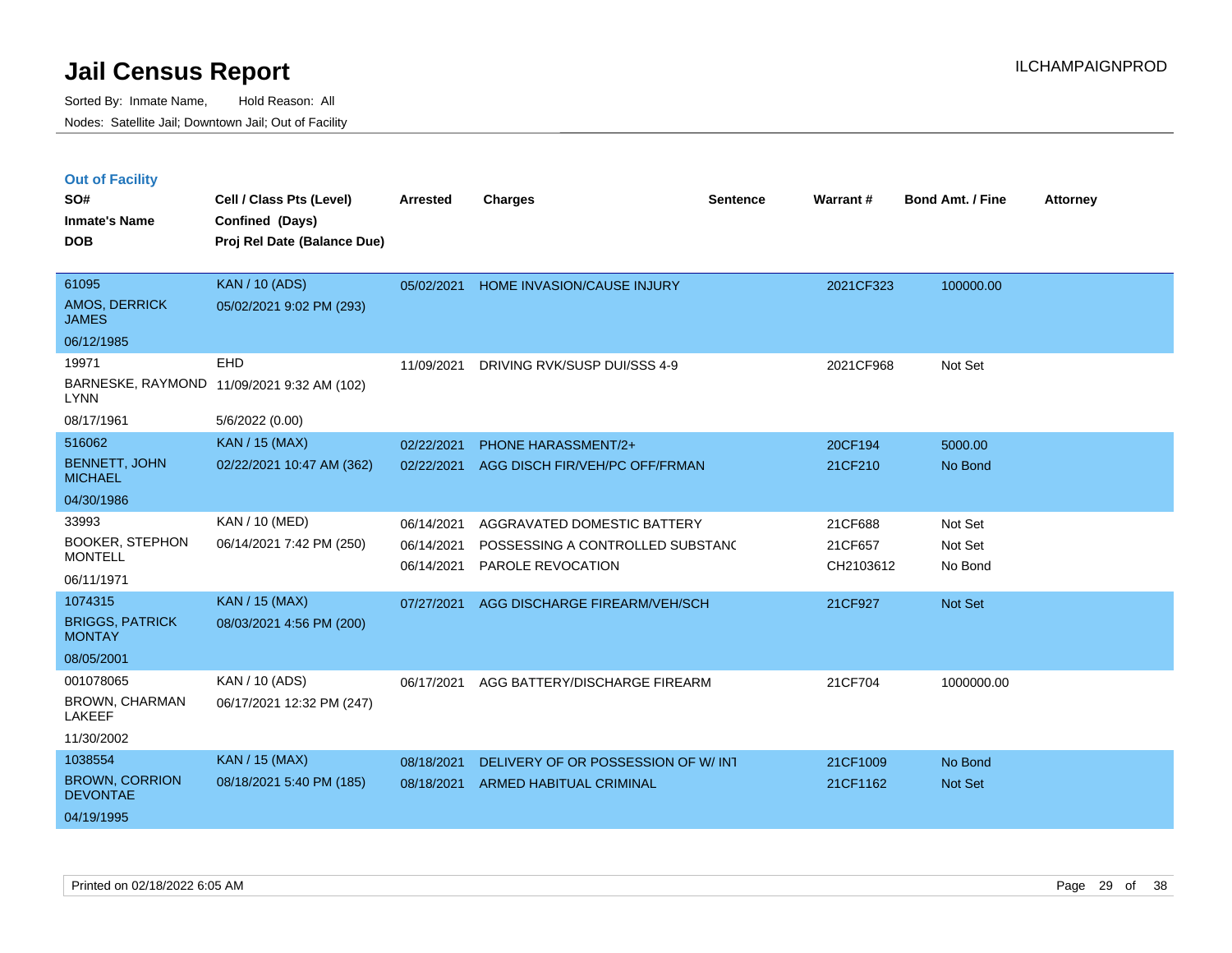| ivouss. Saleline Jali, Downtown Jali, Out of Facility                    |                                                                            |            |                                          |                 |                 |                         |                 |
|--------------------------------------------------------------------------|----------------------------------------------------------------------------|------------|------------------------------------------|-----------------|-----------------|-------------------------|-----------------|
| SO#<br>Inmate's Name<br>DOB                                              | Cell / Class Pts (Level)<br>Confined (Days)<br>Proj Rel Date (Balance Due) | Arrested   | <b>Charges</b>                           | <b>Sentence</b> | <b>Warrant#</b> | <b>Bond Amt. / Fine</b> | <b>Attorney</b> |
| 1038579<br><b>BROWN, MARKEL</b><br>rikki                                 | <b>KAN / 15 (MAX)</b><br>08/18/2021 2:05 PM (185)                          | 08/18/2021 | FELON POSS/USE WEAPON/FIREARM            |                 | 21CF1010        | Not Set                 |                 |
| 01/06/1995<br>1003006<br>BROWN, ROCKEITH<br><b>JAVONTE</b><br>07/23/1991 | KAN / 15 (MAX)<br>08/19/2021 12:55 AM (184)                                | 08/19/2021 | FELON POSS/USE MACHINE GUN               |                 | 21CF1011        | No Bond                 |                 |
| 995894                                                                   | <b>KAN / 10 (ADS)</b><br>BUTLER, JAMES LYNN 12/28/2021 11:05 AM (53)       | 12/28/2021 | FELON POSSESS WEAPON/2ND+                | 5y (DOC)        | 2020CF709       | No Bond                 |                 |
| 12/04/1991<br>987334<br>CAIN, ISAIAH<br><b>DEPRIEST</b><br>12/23/1990    | KAN / 15 (MAX)<br>03/10/2021 2:22 PM (346)                                 |            | 03/10/2021 ATTEMPT (FIRST DEGREE MURDER) |                 | 19CF689         | Not Set                 |                 |
| 992962<br><b>CAMPBELL, KEITH</b><br>KNAQEEB<br>07/22/1991                | <b>KAN / 15 (ADS)</b><br>05/25/2021 1:19 PM (270)                          | 05/25/2021 | MURDER/INTENT TO KILL/INJURE             |                 | 2018CF1045      | 1000000.00              |                 |
| 001078576<br>CARTER, DEMONDRE<br>DAVON<br>05/27/2001                     | KAN / 15 (MAX)<br>11/09/2021 6:01 PM (102)                                 | 11/09/2021 | UNLAWFUL USE OF A WEAPON                 |                 | 21CF1383        | Not Set                 |                 |
| 1064992<br><b>CARTER, KEJUAN</b><br>JAVONTE<br>06/27/1998                | <b>KAN / 15 (MAX)</b><br>09/20/2021 11:42 PM (152)                         | 09/20/2021 | ARMED VIOLENCE/CATEGORY I                |                 | 21CF1137        | <b>Not Set</b>          |                 |
| 001078729<br>CARTER, TROY<br>DEMON<br>01/02/2004                         | KAN / 15 (ADS)<br>01/02/2022 10:29 AM (48)                                 |            | 01/02/2022 MURDER/INTENT TO KILL/INJURE  |                 | 20CF396         | 1000000.00              |                 |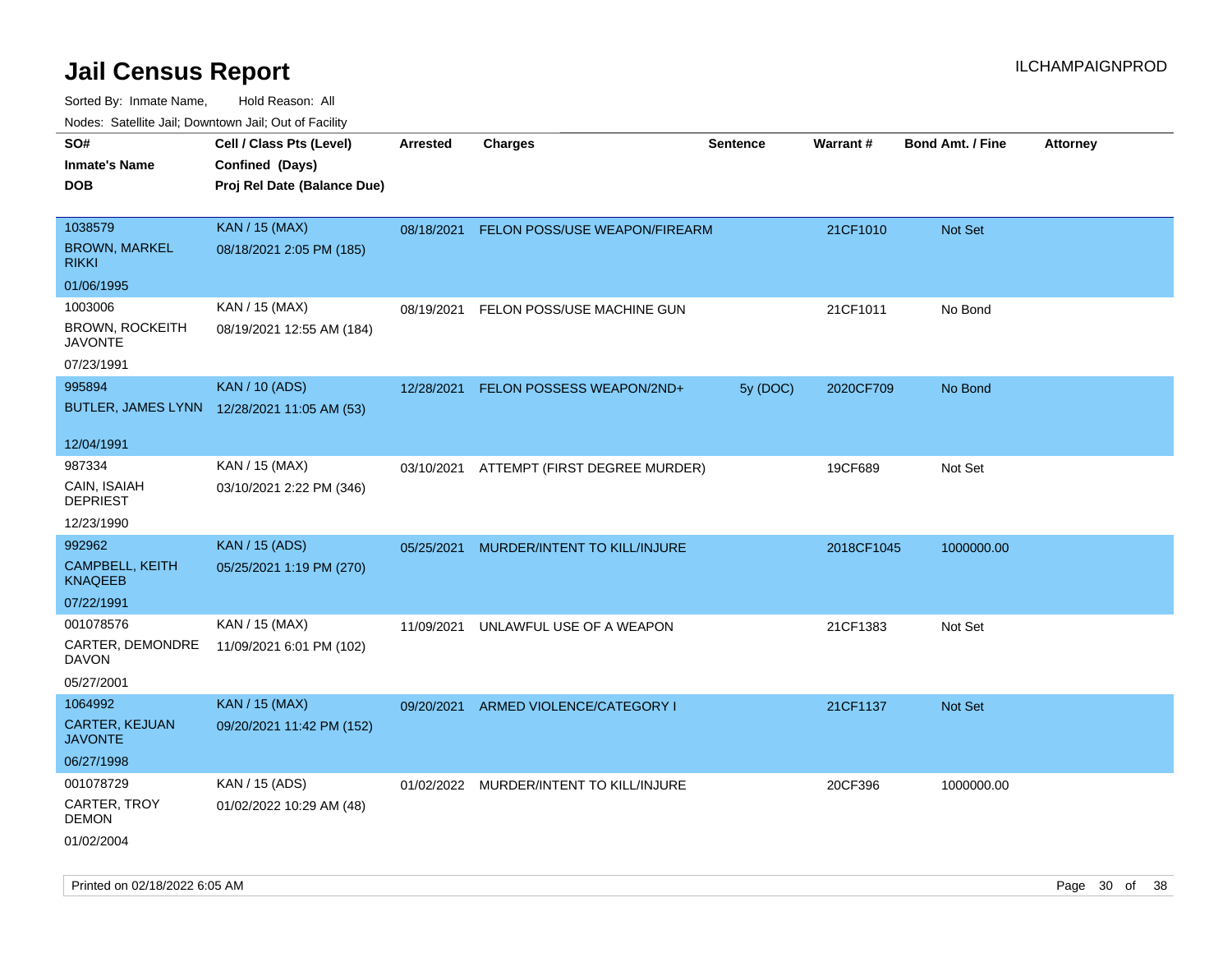| SO#<br><b>Inmate's Name</b><br><b>DOB</b> | Cell / Class Pts (Level)<br>Confined (Days)<br>Proj Rel Date (Balance Due) | <b>Arrested</b> | <b>Charges</b>                          | <b>Sentence</b> | Warrant#    | <b>Bond Amt. / Fine</b> | <b>Attorney</b> |
|-------------------------------------------|----------------------------------------------------------------------------|-----------------|-----------------------------------------|-----------------|-------------|-------------------------|-----------------|
| 001078461                                 | <b>KAN / 10 (MED)</b>                                                      | 10/07/2021      | AGG UNLAWFUL USE WEAPON/PERSON          |                 | 2021CF1209  | No Bond                 |                 |
| <b>COLE, ERIC JOSE</b>                    | 10/08/2021 12:25 AM (134)                                                  | 10/07/2021      | AGG DOMESTIC BATTERY/STRANGLE           |                 | 2021CF1208  | <b>Not Set</b>          |                 |
| 01/24/2002                                |                                                                            | 10/08/2021      | <b>HARASS WITNESS/FAMILY MBR/REP</b>    |                 | 21CF1218    | Not Set                 |                 |
| 1048488                                   | KAN / 10 (ADS)                                                             | 12/30/2021      | ARMED VIOLENCE/CATEGORY I               |                 | 2022CF4     | Not Set                 |                 |
| COLSON, WAYNE<br>ARTHUR, Third            | 12/30/2021 8:27 AM (51)                                                    |                 |                                         |                 |             |                         |                 |
| 10/14/1995                                |                                                                            |                 |                                         |                 |             |                         |                 |
| 57733                                     | <b>KAN / 15 (SPH)</b>                                                      | 02/25/2020      | <b>HOMICIDE</b>                         |                 | 2020-CF250  | 2000000.00              |                 |
| <b>CRAIG, ANTOINE</b><br><b>DARRELL</b>   | 02/25/2020 4:08 PM (725)                                                   | 02/25/2020      | <b>FELON POSS/USE WEAPON/FIREARM</b>    |                 | 19CF-1827   | 80000.00                |                 |
| 10/09/1982                                |                                                                            |                 |                                         |                 |             |                         |                 |
| 001077939                                 | KAN / 10 (MED)                                                             | 05/10/2021      | FIREARM/FOID INVALID/NOT ELIG           |                 | 21CF526     | No Bond                 |                 |
| <b>CROSS, PATRICK</b><br><b>DONTRELLE</b> | 05/10/2021 7:31 PM (285)                                                   | 06/02/2021      | POSS STOLEN VEHICLE > \$25,000          |                 | 21CF612     | Not Set                 |                 |
| 11/07/2001                                |                                                                            |                 |                                         |                 |             |                         |                 |
| 1061304                                   | <b>KAN / 15 (MAX)</b>                                                      | 10/11/2021      | ARMED HABITUAL CRIMINAL                 |                 | 21CF1226    | No Bond                 |                 |
| <b>DORRIS, KEMION</b>                     | 10/11/2021 7:30 PM (131)                                                   | 10/11/2021      | <b>ARMED HABITUAL CRIMINAL</b>          |                 | 21CF1227    | No Bond                 |                 |
| <b>DAETOCE</b>                            |                                                                            | 10/11/2021      | <b>HOME INVASION/FIREARM</b>            |                 | 21CF1228    | No Bond                 |                 |
| 11/19/1997                                |                                                                            |                 |                                         |                 |             |                         |                 |
| 1059194                                   | EHD                                                                        | 02/08/2022      | DRIVING ON SUSPENDED LICENSE            |                 | 2019TR10596 | Not Set                 |                 |
| <b>ELAM, NICKOLAS</b><br><b>VONTRELL</b>  | 02/08/2022 10:13 AM (11)                                                   |                 |                                         |                 |             |                         |                 |
| 10/23/1990                                | 3/9/2022 (0.00)                                                            |                 |                                         |                 |             |                         |                 |
| 001077363                                 | <b>KAN / 25 (SPH)</b>                                                      | 10/30/2020      | HOME INVASION/FIREARM                   | 10y (DOC)       | 20CF1202    | 500000.00               |                 |
| GARY, DAKOTA<br><b>TREVON</b>             | 10/30/2020 10:41 AM (477)                                                  |                 |                                         |                 |             |                         |                 |
| 12/31/2001                                |                                                                            |                 |                                         |                 |             |                         |                 |
| 1013012                                   | KAN / 15 (MAX)                                                             | 07/08/2021      | ATTEMPT (FIRST DEGREE MURDER)           |                 | 2021CF790   | 1000000.00              |                 |
| GARY, XAVIER LAMAR                        | 07/08/2021 9:24 AM (226)                                                   | 07/08/2021      | FELON POSS/USE FIREARM PRIOR            |                 | 2020CF650   | 25000.00                |                 |
| 12/14/1991                                |                                                                            |                 | 07/08/2021 FELON POSS/USE FIREARM PRIOR |                 | 21CF798     | Not Set                 |                 |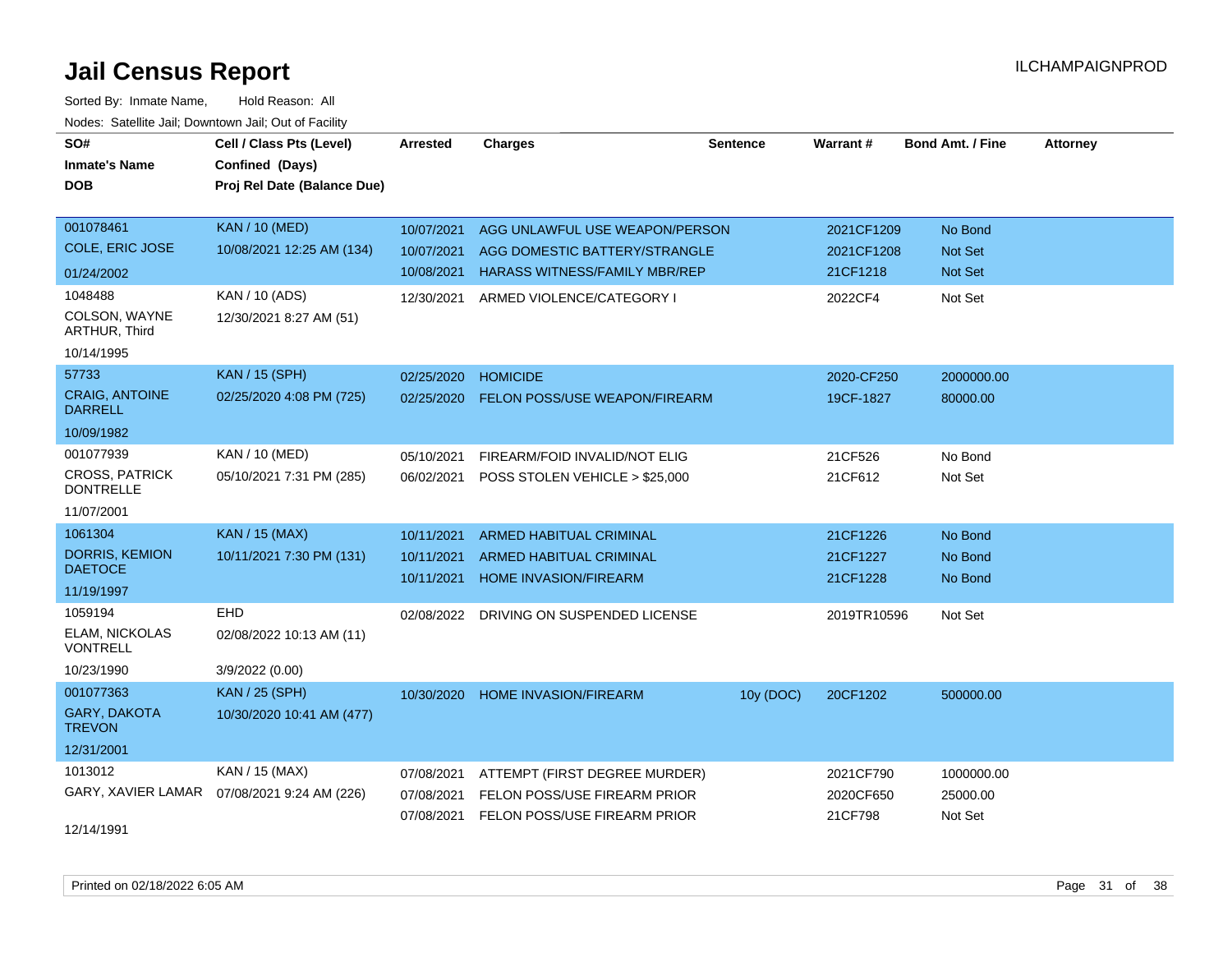| SO#<br><b>Inmate's Name</b><br><b>DOB</b> | Cell / Class Pts (Level)<br>Confined (Days)<br>Proj Rel Date (Balance Due) | <b>Arrested</b> | <b>Charges</b>                        | <b>Sentence</b> | Warrant#  | <b>Bond Amt. / Fine</b> | <b>Attorney</b> |
|-------------------------------------------|----------------------------------------------------------------------------|-----------------|---------------------------------------|-----------------|-----------|-------------------------|-----------------|
|                                           |                                                                            |                 |                                       |                 |           |                         |                 |
| 952666                                    | <b>EHD</b>                                                                 |                 | 01/25/2022 DRIVING ON REVOKED LICENSE |                 | 2021TR175 | Not Set                 |                 |
| Junior                                    | GILL, MICHAEL LAMAR, 01/25/2022 10:05 AM (25)                              |                 |                                       |                 |           |                         |                 |
| 12/07/1986                                | 3/10/2022 (0.00)                                                           |                 |                                       |                 |           |                         |                 |
| 1065946                                   | KAN / 10 (MED)                                                             | 09/04/2021      | AGG BATTERY/DISCHARGE FIREARM         |                 | 21CF1057  | 750000.00               |                 |
| GODBOLT, DESMOND<br><b>DEVONTAE</b>       | 09/04/2021 1:17 AM (168)                                                   | 09/04/2021      | RESIST/OBSTRUCTING A PEACE OFFICEF    |                 | 21CM407   | Not Set                 |                 |
| 11/15/1997                                |                                                                            |                 |                                       |                 |           |                         |                 |
| 1070118                                   | KAN / 15 (MAX)                                                             | 08/31/2021      | AGGRAVATED DOMESTIC BATTERY           |                 | 21CF1049  | No Bond                 |                 |
| <b>GRAHAM, CORTEZ</b><br><b>LAMON</b>     | 08/31/2021 9:32 PM (172)                                                   | 09/02/2021      | PROBATION VIOLATION                   |                 | 21CF55    | Not Set                 |                 |
| 03/31/1976                                |                                                                            |                 |                                       |                 |           |                         |                 |
| 1076506                                   | KAN / 15 (MAX)                                                             | 09/17/2021      | AGG UUW/PERSON/CM THREAT VIOL         |                 | 21CF1131  | Not Set                 |                 |
|                                           | GRAY, JAMARH EMERE 09/17/2021 10:41 AM (155)                               | 09/20/2021      | <b>DOMESTIC BATTERY</b>               |                 | 21CM430   | Not Set                 |                 |
| 06/21/2003                                |                                                                            |                 |                                       |                 |           |                         |                 |
| 1055117                                   | <b>EHD</b>                                                                 |                 | 02/15/2022 AGG BATTERY/PUBLIC PLACE   |                 | 2021CM47  | Not Set                 |                 |
| <b>GREAM, JOHN</b><br><b>ROBERT LEE</b>   | 02/15/2022 10:44 AM (4)                                                    |                 |                                       |                 |           |                         |                 |
| 08/23/1996                                | 6/13/2022 (0.00)                                                           |                 |                                       |                 |           |                         |                 |
| 1045186                                   | KAN / 15 (MAX)                                                             | 08/16/2021      | ARMED VIOLENCE/CATEGORY I             |                 | 21CF934   | 1000000.00              |                 |
| HOLBROOK, JOHNNIE                         | 08/16/2021 11:07 AM (187)                                                  | 08/16/2021      | FELON POSS/USE WEAPON/FIREARM         |                 | 19CF968   | Not Set                 |                 |
| <b>MATHIS</b>                             |                                                                            | 08/16/2021      | AGG FLEEING POLICE/21 MPH OVER        |                 | 21CF988   | Not Set                 |                 |
| 07/19/1996                                |                                                                            | 08/16/2021      | FELON POSS/USE WEAPON/FIREARM         |                 | 21CF989   | Not Set                 |                 |
| 001078146                                 | <b>KAN / 15 (MAX)</b>                                                      | 07/09/2021      | AGG BATTERY/DISCHARGE FIREARM         |                 | 21CF795   | 1000000.00              |                 |
| HUNT, TEIGAN<br><b>JAZAIREO</b>           | 07/09/2021 12:41 PM (225)                                                  | 07/09/2021      | ARMED ROBBERY/ARMED W/FIREARM         |                 | 21CF806   | <b>Not Set</b>          |                 |
| 05/14/2003                                |                                                                            |                 |                                       |                 |           |                         |                 |
| 989743                                    | KAN / 15 (ADS)                                                             | 04/13/2021      | AGG DISCHARGE FIREARM/VEH/SCH         |                 | 21CF400   | Not Set                 |                 |
| JACKSON, STEVE<br>ALLEN                   | 04/13/2021 2:45 AM (312)                                                   | 04/13/2021      | AGGRAVATED DOMESTIC BATTERY           |                 | 21CF399   | Not Set                 |                 |
| 06/04/1991                                |                                                                            |                 |                                       |                 |           |                         |                 |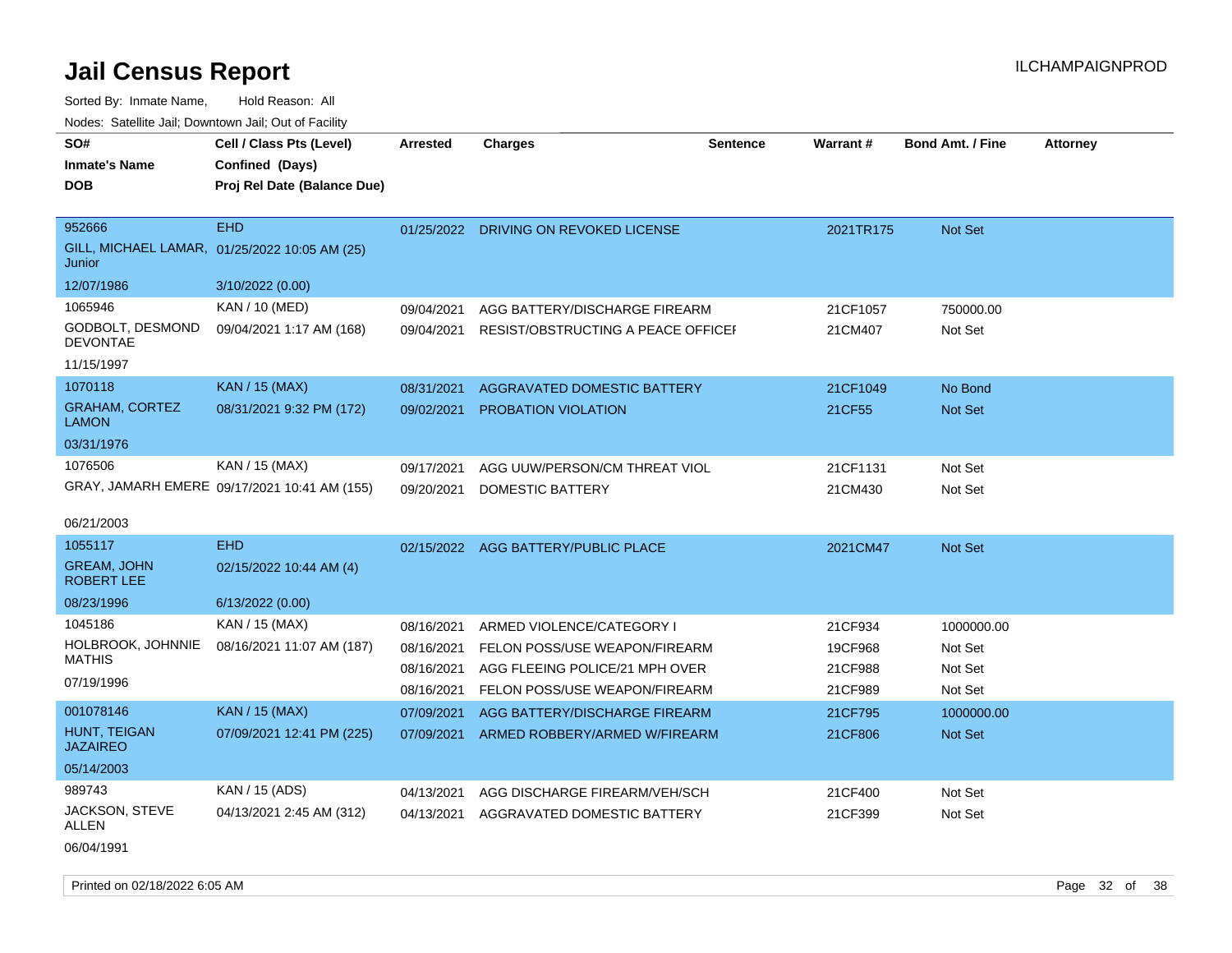Sorted By: Inmate Name, Hold Reason: All Nodes: Satellite Jail; Downtown Jail; Out of Facility

| SO#<br><b>Inmate's Name</b>            | Cell / Class Pts (Level)<br>Confined (Days) | <b>Arrested</b> | <b>Charges</b>                    | <b>Sentence</b> | Warrant#   | <b>Bond Amt. / Fine</b> | <b>Attorney</b> |
|----------------------------------------|---------------------------------------------|-----------------|-----------------------------------|-----------------|------------|-------------------------|-----------------|
| <b>DOB</b>                             | Proj Rel Date (Balance Due)                 |                 |                                   |                 |            |                         |                 |
|                                        |                                             |                 |                                   |                 |            |                         |                 |
| 001078401                              | <b>KAN / 10 (ADS)</b>                       | 09/19/2021      | UNLAWFUL VEHICULAR INVASION       |                 | 21CF1134   | Not Set                 |                 |
| <b>KNIGHT, ERIC</b>                    | 09/19/2021 7:32 PM (153)                    | 09/19/2021      | <b>HRSMT/THREATEN PERSON/KILL</b> |                 | 2021CF561  | 50000.00                |                 |
| 07/11/1991                             |                                             | 09/21/2021      | <b>BURGLARY</b>                   |                 | 21CF1139   | Not Set                 |                 |
| 1002591                                | EHD                                         | 01/11/2022      | AGG DUI/LIC SUSP OR REVOKED       |                 | 2020CF1399 | Not Set                 |                 |
| <b>KRAUS, MARY</b><br><b>KATHERINE</b> | 01/11/2022 11:54 AM (39)                    |                 |                                   |                 |            |                         |                 |
| 04/13/1959                             |                                             |                 |                                   |                 |            |                         |                 |
| 1064445                                | <b>KAN / 15 (MAX)</b>                       | 04/23/2021      | FELON POSS/USE FIREARM/PAROLE     |                 | 21CF899    | Not Set                 |                 |
| LARUE, TERENCE                         | 04/23/2021 11:18 AM (302)                   | 04/23/2021      | AGG DISCHARGE FIREARM/OCC VEH     |                 | 2021CF295  | 500000.00               |                 |
| <b>TRAMEL</b>                          |                                             | 04/23/2021      | POSSESS 15<100 GRAMS COCAINE      |                 | 19CF1052   | 10000.00                |                 |
| 12/23/1998                             |                                             |                 |                                   |                 |            |                         |                 |
| 001078237                              | KAN / 15 (ADS)                              | 08/03/2021      | AGG DISCHARGE FIREARM/OCC VEH     |                 | 21CF928    | No Bond                 |                 |
| LAWS, TERON<br><b>RAMONTE</b>          | 08/03/2021 6:29 PM (200)                    |                 |                                   |                 |            |                         |                 |
| 04/03/2001                             |                                             |                 |                                   |                 |            |                         |                 |
| 001078470                              | <b>KAN / 15 (MAX)</b>                       | 10/10/2021      | MURDER/INTENT TO KILL/INJURE      |                 | 21CF1221   | Not Set                 |                 |
| LEE, AMAHRION<br><b>JA'MERE</b>        | 10/10/2021 1:23 PM (132)                    |                 |                                   |                 |            |                         |                 |
| 11/05/2002                             |                                             |                 |                                   |                 |            |                         |                 |
| 56792                                  | KAN / 10 (MED)                              | 02/02/2021      | ARMED HABITUAL CRIMINAL           |                 | 2021CF141  | 500000.00               |                 |
| LILLARD, LAWRENCE<br><b>TYRONE</b>     | 02/02/2021 2:11 PM (382)                    | 02/22/2021      | DRIVING ON REVOKED LICENSE        |                 | 21TR426    | 5000.00                 |                 |
| 10/20/1982                             |                                             |                 |                                   |                 |            |                         |                 |
| 40877                                  | <b>EHD</b>                                  |                 | 02/01/2022 AGG DUI/3              |                 | 2020CF986  | Not Set                 |                 |
| MABRY-HALL,<br><b>REBECCA SUE</b>      | 02/01/2022 9:32 AM (18)                     |                 |                                   |                 |            |                         |                 |
| 03/21/1971                             | 5/1/2022(0.00)                              |                 |                                   |                 |            |                         |                 |
| 001078575                              | KAN / 10 (MED)                              | 11/09/2021      | <b>GUNRUNNING</b>                 |                 | 21CF1330   | 750000.00               |                 |
| MCLAURIN, KEYON A                      | 11/09/2021 12:41 PM (102)                   |                 |                                   |                 |            |                         |                 |

11/19/2002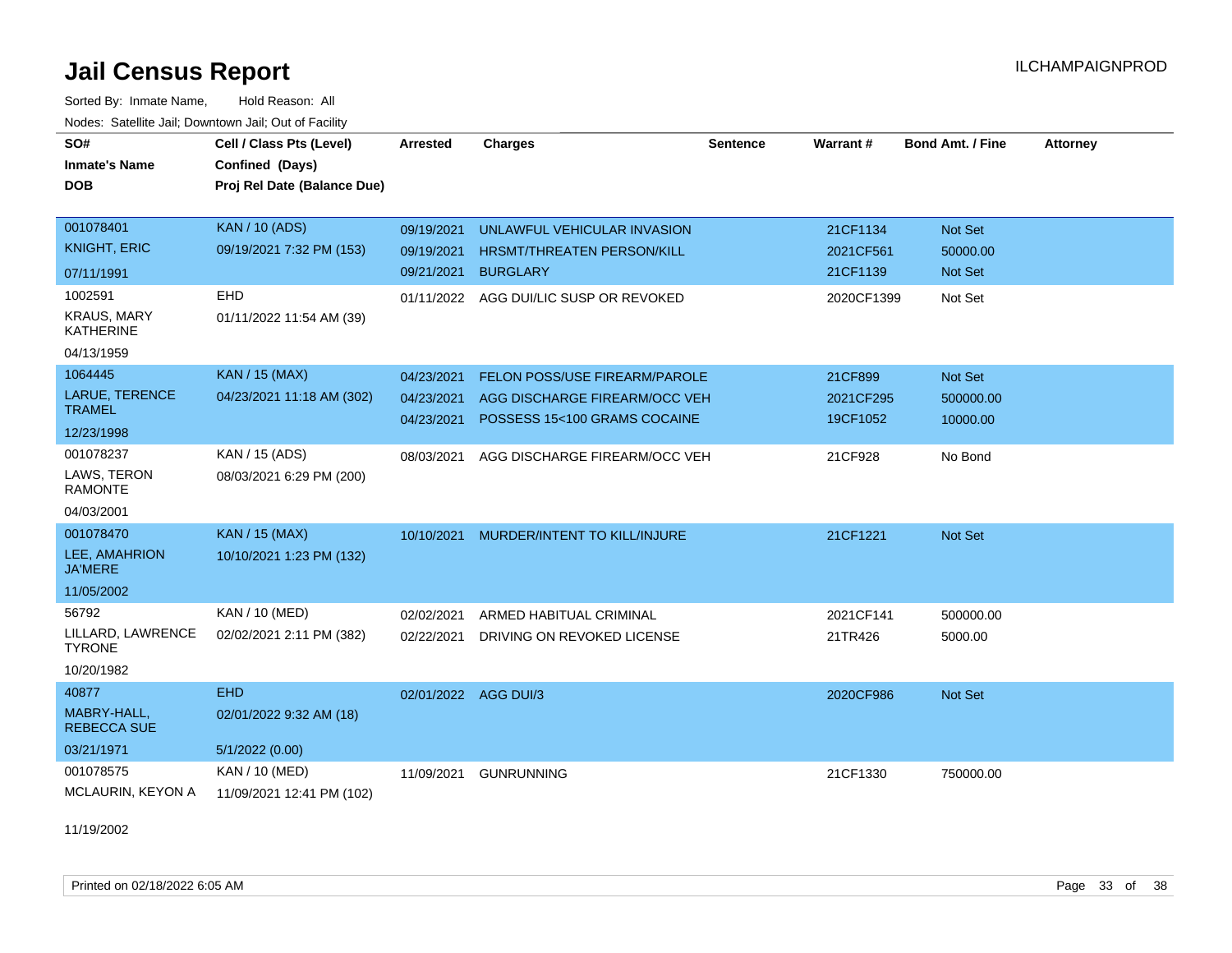| SO#<br><b>Inmate's Name</b><br><b>DOB</b>       | Cell / Class Pts (Level)<br>Confined (Days)<br>Proj Rel Date (Balance Due) | <b>Arrested</b> | <b>Charges</b>                 | <b>Sentence</b> | Warrant#    | <b>Bond Amt. / Fine</b> | <b>Attorney</b> |
|-------------------------------------------------|----------------------------------------------------------------------------|-----------------|--------------------------------|-----------------|-------------|-------------------------|-----------------|
| 1011046                                         | <b>KAN / 15 (ADS)</b>                                                      | 04/10/2021      | ATTEMPT (FIRST DEGREE MURDER)  |                 | 21CF392     | Not Set                 |                 |
| <b>MILES, DARRION</b><br><b>ANTONIO KEVONTA</b> | 04/11/2021 12:46 AM (314)                                                  |                 |                                |                 |             |                         |                 |
| 03/18/1990                                      |                                                                            |                 |                                |                 |             |                         |                 |
| 001077278                                       | KAN / 15 (MAX)                                                             | 10/06/2020      | MURDER/INTENT TO KILL/INJURE   |                 | 2020CF146   | 2000000.00              |                 |
| MILLER, D'ANDRE                                 | 10/06/2020 12:49 PM (501)                                                  | 10/06/2020      | AGG FLEEING POLICE/21 MPH OVER |                 | 2019CF1171  | 50000.00                |                 |
| 09/08/1986                                      |                                                                            |                 |                                |                 |             |                         |                 |
| 001078712                                       | <b>KAN / 10 (MED)</b>                                                      | 12/23/2021      | AGG DISCH FIREARM/1ST AID PERS |                 | 21CF1581    | Not Set                 |                 |
| MONTGOMERY,<br><b>RASHARD MYKI</b>              | 12/23/2021 4:27 PM (58)                                                    |                 |                                |                 |             |                         |                 |
| 11/05/2001                                      |                                                                            |                 |                                |                 |             |                         |                 |
| 1026477                                         | KAN / 15 (ADS)                                                             | 09/21/2021      | AGG DISCHARGE FIREARM/OCC VEH  |                 | 21CF1138    | Not Set                 |                 |
| NEWBILL, DEVONTRE<br><b>LAMONT</b>              | 09/21/2021 2:27 AM (151)                                                   | 09/22/2021      | PROBATION VIOLATION            |                 | 20CF577     | Not Set                 |                 |
| 11/22/1993                                      |                                                                            |                 |                                |                 |             |                         |                 |
| 1072907                                         | <b>KAN</b>                                                                 | 07/14/2021      | ATTEMPT (FIRST DEGREE MURDER)  |                 | 2021-CF-832 | 2000000.00              |                 |
| NIKOLAEV, YEVGENIY                              | 07/14/2021 10:10 PM (220)                                                  | 07/14/2021      | CRIMINAL DAMAGE <\$500/SCHOOL  |                 | 2021CF840   | 5000.00                 |                 |
| 10/06/1983                                      |                                                                            |                 |                                |                 |             |                         |                 |
| 001078558                                       | KAN / 10 (MED)                                                             | 11/03/2021      | UNLAWFUL USE OF A WEAPON       |                 | 21CF1352    | Not Set                 |                 |
| PARRISH, DOMINIC<br>WALTER                      | 11/03/2021 1:25 PM (108)                                                   |                 |                                |                 |             |                         |                 |
| 08/23/2001                                      |                                                                            |                 |                                |                 |             |                         |                 |
| 001078063                                       | <b>KAN / 15 (MAX)</b>                                                      | 06/15/2021      | AGG CRIM SEX ASSAULT/WEAPON    |                 | 2021CF678   | 1000000.00              |                 |
|                                                 | PERRY, ROBERT Junior 06/15/2021 4:37 PM (249)                              | 06/15/2021      | <b>ROBBERY</b>                 |                 | 2021CF159   | 25000.00                |                 |
| 12/21/1990                                      |                                                                            |                 |                                |                 |             |                         |                 |
| 37559                                           | EHD                                                                        | 01/12/2022      | DRIVING ON REVOKED LICENSE     |                 | 2021TR2685  | Not Set                 |                 |
| PICKENS, DAVID<br><b>EUGENE</b>                 | 01/12/2022 10:16 AM (38)                                                   |                 |                                |                 |             |                         |                 |
| 02/01/1973                                      | 3/12/2022 (0.00)                                                           |                 |                                |                 |             |                         |                 |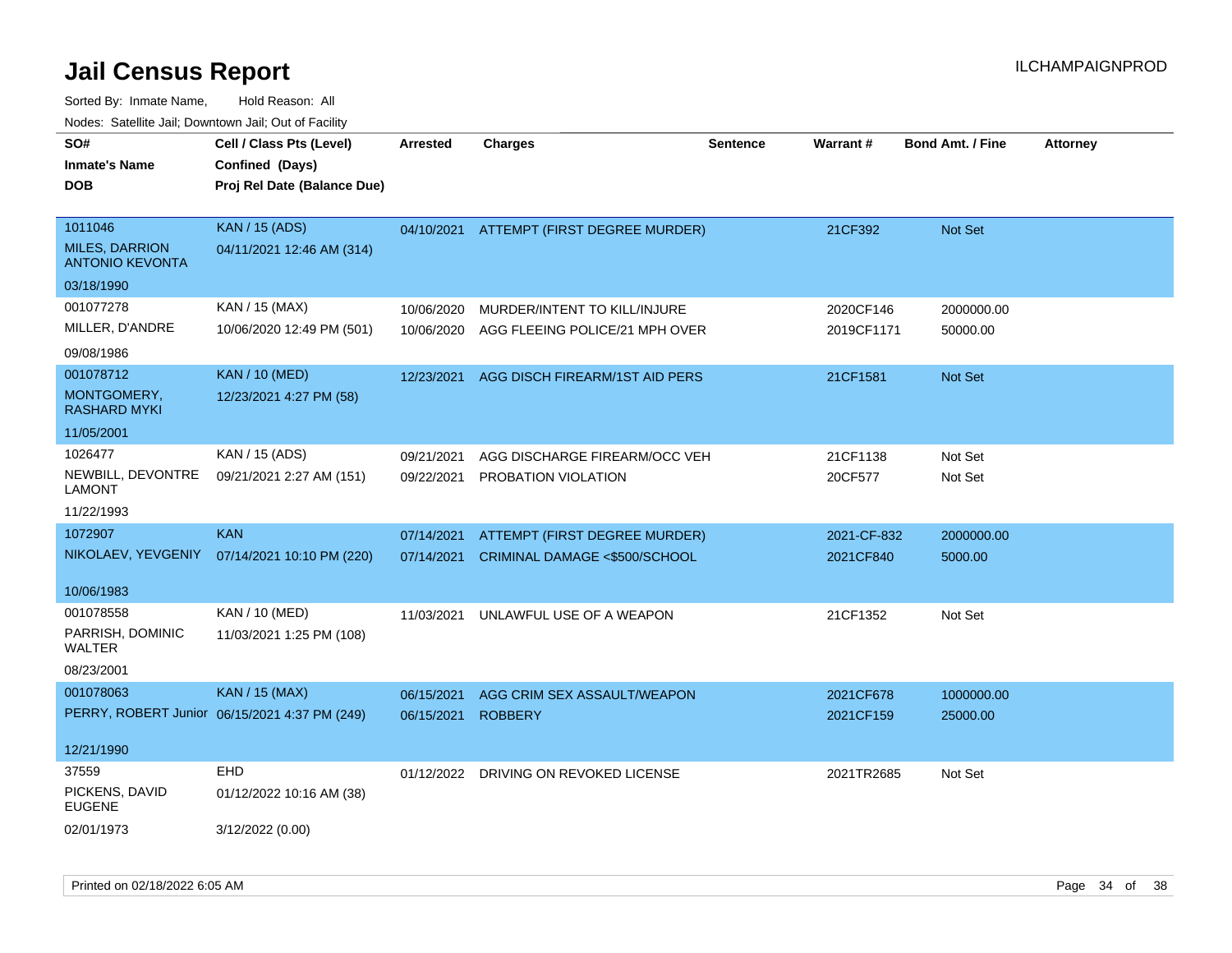| SO#                                | Cell / Class Pts (Level)                    | <b>Arrested</b> |                                          | <b>Sentence</b> | Warrant #   | <b>Bond Amt. / Fine</b> | <b>Attorney</b> |
|------------------------------------|---------------------------------------------|-----------------|------------------------------------------|-----------------|-------------|-------------------------|-----------------|
| <b>Inmate's Name</b>               |                                             |                 | <b>Charges</b>                           |                 |             |                         |                 |
| <b>DOB</b>                         | Confined (Days)                             |                 |                                          |                 |             |                         |                 |
|                                    | Proj Rel Date (Balance Due)                 |                 |                                          |                 |             |                         |                 |
|                                    |                                             |                 |                                          |                 |             |                         |                 |
| 001077614                          | <b>KAN / 15 (MAX)</b>                       |                 | 01/17/2021 ATTEMPT (FIRST DEGREE MURDER) |                 | 21CF66      | <b>Not Set</b>          |                 |
| <b>DEVON</b>                       | ROBINSON, DONTRELL 01/17/2021 3:08 PM (398) |                 |                                          |                 |             |                         |                 |
| 09/22/2002                         |                                             |                 |                                          |                 |             |                         |                 |
| 1061216                            | KAN / 10 (MED)                              | 06/22/2021      | <b>HOME INVASION/FIREARM</b>             |                 | 21CF727     | Not Set                 |                 |
| RUNGE, ANDRE<br><b>MARSEAN</b>     | 06/22/2021 4:42 PM (242)                    |                 |                                          |                 |             |                         |                 |
| 12/05/1997                         |                                             |                 |                                          |                 |             |                         |                 |
| 650295                             | <b>PIA / 50 (MAX)</b>                       | 04/22/2020      | <b>CRIMINAL SEXUAL ASSAULT</b>           |                 | 2020-CF407  | 750000.00               |                 |
| SANDAGE, JERALD                    | 04/22/2020 6:30 AM (668)                    | 04/22/2020      | <b>CRIMINAL SEXUAL ASSAULT</b>           |                 | 2020-CF408  | 750000.00               |                 |
| <b>EUGENE</b>                      |                                             | 04/22/2020      | <b>CRIMINAL SEXUAL ABUSE</b>             |                 | 2020-CF409  | 750000.00               |                 |
| 06/07/1971                         |                                             | 04/22/2020      | <b>CRIMINAL SEXUAL ASSAULT</b>           |                 | 2020-CF410  | 750000.00               |                 |
|                                    |                                             | 04/22/2020      | <b>OFFICIAL MISCONDUCT</b>               |                 | 2019-CF1811 | 25000.00                |                 |
| 1062194                            | KAN / 15 (MAX)                              | 02/27/2020      | MURDER/OTHER FORCIBLE FELONY             |                 | 20CF-247    | 1000000.00              |                 |
| SIMMONS, MICHAEL<br>JAMAL          | 02/27/2020 1:11 PM (723)                    | 09/23/2020      | AGG BATTERY/DISCHARGE FIREARM            |                 | 20CF1061    | Not Set                 |                 |
| 11/03/1997                         |                                             |                 |                                          |                 |             |                         |                 |
| 19495                              | <b>EHD</b>                                  |                 | 01/26/2022 DRIVING RVK/SUSP DUI/SSS 3RD  |                 | 2021CF740   | <b>Not Set</b>          |                 |
| SIMPSON, BRADLEY<br><b>FARRELL</b> | 01/26/2022 9:07 AM (24)                     |                 |                                          |                 |             |                         |                 |
| 05/16/1960                         | 2/24/2022 (0.00)                            |                 |                                          |                 |             |                         |                 |
| 001078115                          | KAN / 15 (MAX)                              | 07/01/2021      | ARMED VIOLENCE/CATEGORY I                | 5y (DOC)        | 21CF772     | Not Set                 |                 |
| SMITH, JAMES<br>NASHAUN, Junior    | 07/01/2021 2:44 PM (233)                    |                 |                                          |                 |             |                         |                 |
| 09/18/2000                         |                                             |                 |                                          |                 |             |                         |                 |
| 001077868                          | KAN / 15 (MAX)                              | 04/21/2021      | ARMED ROBBERY/ARMED W/FIREARM            |                 | 21CF445     | <b>Not Set</b>          |                 |
| SPEARMENT,<br><b>KENTRELL</b>      | 04/21/2021 9:48 PM (304)                    | 08/19/2021      | FLEEING/ATTEMPT ELUDE OFFICER            |                 | 2021TR1053  | 1000.00                 |                 |
| 01/21/2002                         |                                             |                 |                                          |                 |             |                         |                 |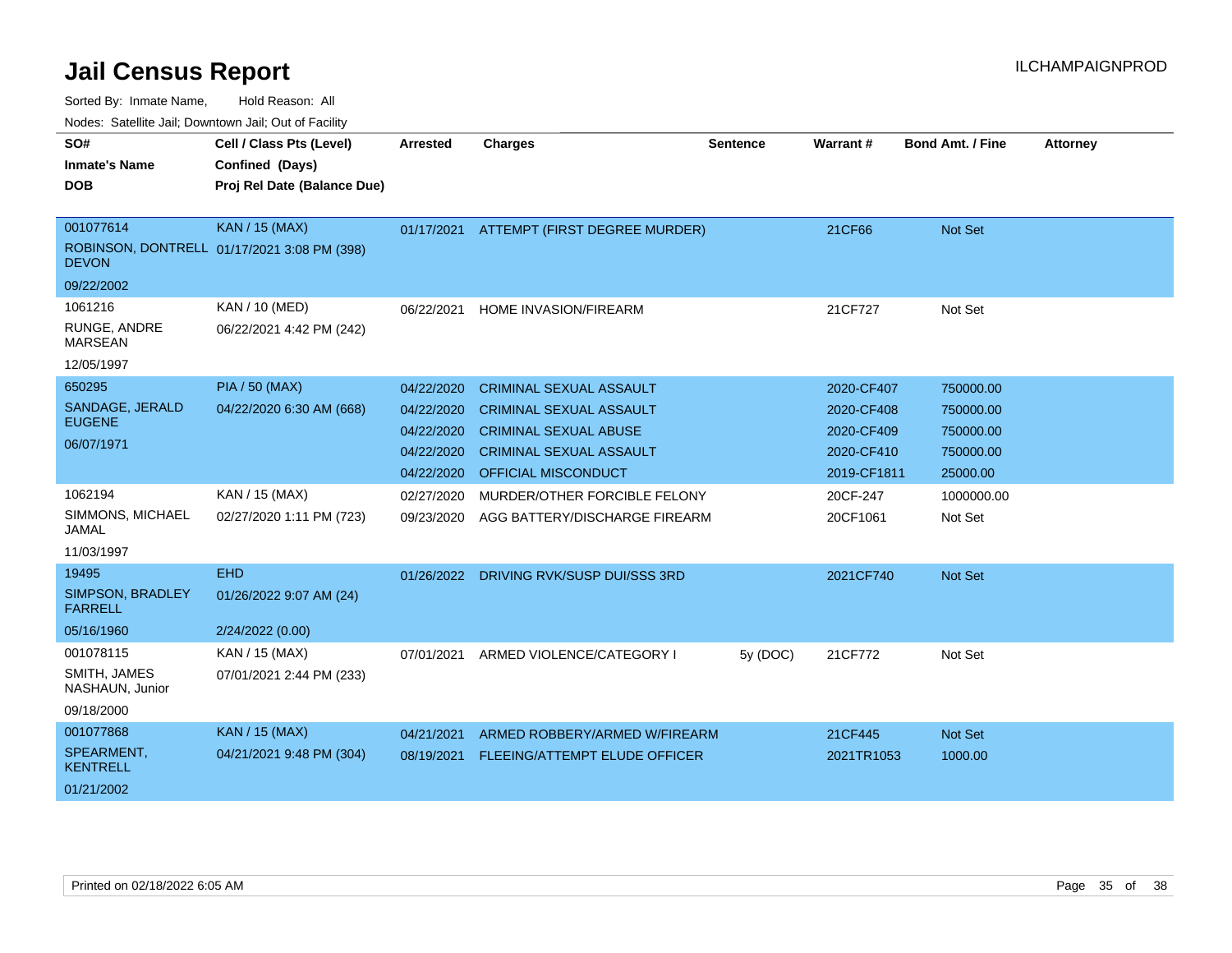| SO#<br><b>Inmate's Name</b><br><b>DOB</b>         | Cell / Class Pts (Level)<br>Confined (Days)<br>Proj Rel Date (Balance Due) | <b>Arrested</b>          | <b>Charges</b>                                                  | <b>Sentence</b> | <b>Warrant#</b>              | <b>Bond Amt. / Fine</b> | <b>Attorney</b> |
|---------------------------------------------------|----------------------------------------------------------------------------|--------------------------|-----------------------------------------------------------------|-----------------|------------------------------|-------------------------|-----------------|
| 11979<br><b>STARK, JACK LYNN</b>                  | <b>EHD</b><br>01/11/2022 10:13 AM (39)                                     |                          | 01/11/2022 AGG FLEEING POLICE/21 MPH OVER                       |                 | 2021CF629                    | <b>Not Set</b>          |                 |
| 12/31/1955                                        | 4/9/2022 (0.00)                                                            |                          |                                                                 |                 |                              |                         |                 |
| 001077854<br>STUKINS, DANNY RAY                   | EHD<br>09/15/2021 10:17 AM (157)                                           | 09/15/2021               | DRIVING RVK/SUSP DUI/SSS 4-9                                    |                 | 2021CF306                    | Not Set                 |                 |
| 07/05/1985                                        | 3/13/2022 (0.00)                                                           |                          |                                                                 |                 |                              |                         |                 |
| 1046632                                           | <b>KAN / 15 (MAX)</b>                                                      | 09/14/2021               | ARMED VIOLENCE/CATEGORY II                                      |                 | 21CF912                      | 750000.00               |                 |
|                                                   | TATE, JAVON MARQUIS 09/14/2021 12:10 PM (158)                              |                          |                                                                 |                 |                              |                         |                 |
| 08/10/1996                                        |                                                                            |                          |                                                                 |                 |                              |                         |                 |
| 1033031<br>TOMS, ANDREW<br><b>CHUCKY</b>          | KAN / 15 (MAX)<br>08/19/2020 5:59 PM (549)                                 | 08/19/2020               | *AGG BATTERY W/FIREARM/PERSON                                   |                 | 2020-CF923                   | 500000.00               |                 |
| 09/28/1978                                        |                                                                            |                          |                                                                 |                 |                              |                         |                 |
| 001078386                                         | <b>KAN / 10 (MED)</b>                                                      | 09/14/2021               | POSSESSION OF STOLEN FIREARM                                    |                 | 2021CF1099                   | 250000.00               |                 |
| <b>TURNER, AMARIO</b><br>09/23/2002               | 09/14/2021 11:42 PM (158)                                                  |                          |                                                                 |                 |                              |                         |                 |
| 1011886<br><b>TURNER, SHAWNTAY</b>                | EHD<br>01/12/2022 9:25 AM (38)                                             |                          | 01/12/2022 AGG FLEEING/2+ CON DEVICES                           |                 | 2021CF378                    | Not Set                 |                 |
| <b>EUGENE</b>                                     |                                                                            |                          |                                                                 |                 |                              |                         |                 |
| 01/09/1992                                        | 3/11/2022 (0.00)                                                           |                          |                                                                 |                 |                              |                         |                 |
| 1062558<br><b>WELLS, JIAMANTE</b><br><b>AMORE</b> | <b>KAN</b> / 10 (MED)<br>10/02/2021 8:29 PM (140)                          | 10/02/2021               | <b>FELON POSS/USE WEAPON/FIREARM</b>                            |                 | 21CF1185                     | Not Set                 |                 |
| 09/02/1995                                        |                                                                            |                          |                                                                 |                 |                              |                         |                 |
| 1002033                                           | KAN / 15 (MAX)                                                             | 09/08/2021               | DRIVING ON SUSPENDED LICENSE                                    |                 | 2019-TR-11944                | 5000.00                 |                 |
| <b>WEST, ANTONIO</b><br><b>DEONTA</b>             | 09/08/2021 11:01 PM (164)                                                  | 09/08/2021<br>09/08/2021 | ARMED ROBBERY/ARMED W/FIREARM<br>AGG UNLAWFUL USE OF WEAPON/VEH |                 | 2020-CF-1406<br>2021-CF-AWOW | 500000.00<br>Not Set    |                 |
| 04/15/1992                                        |                                                                            | 09/08/2021<br>09/08/2021 | OBSTRCT JUSTICE/LEAVE STATE<br>ARMED VIOLENCE/CATEGORY I        |                 | 2021-CF-AWOW<br>2021-CF-AWOW | Not Set<br>Not Set      |                 |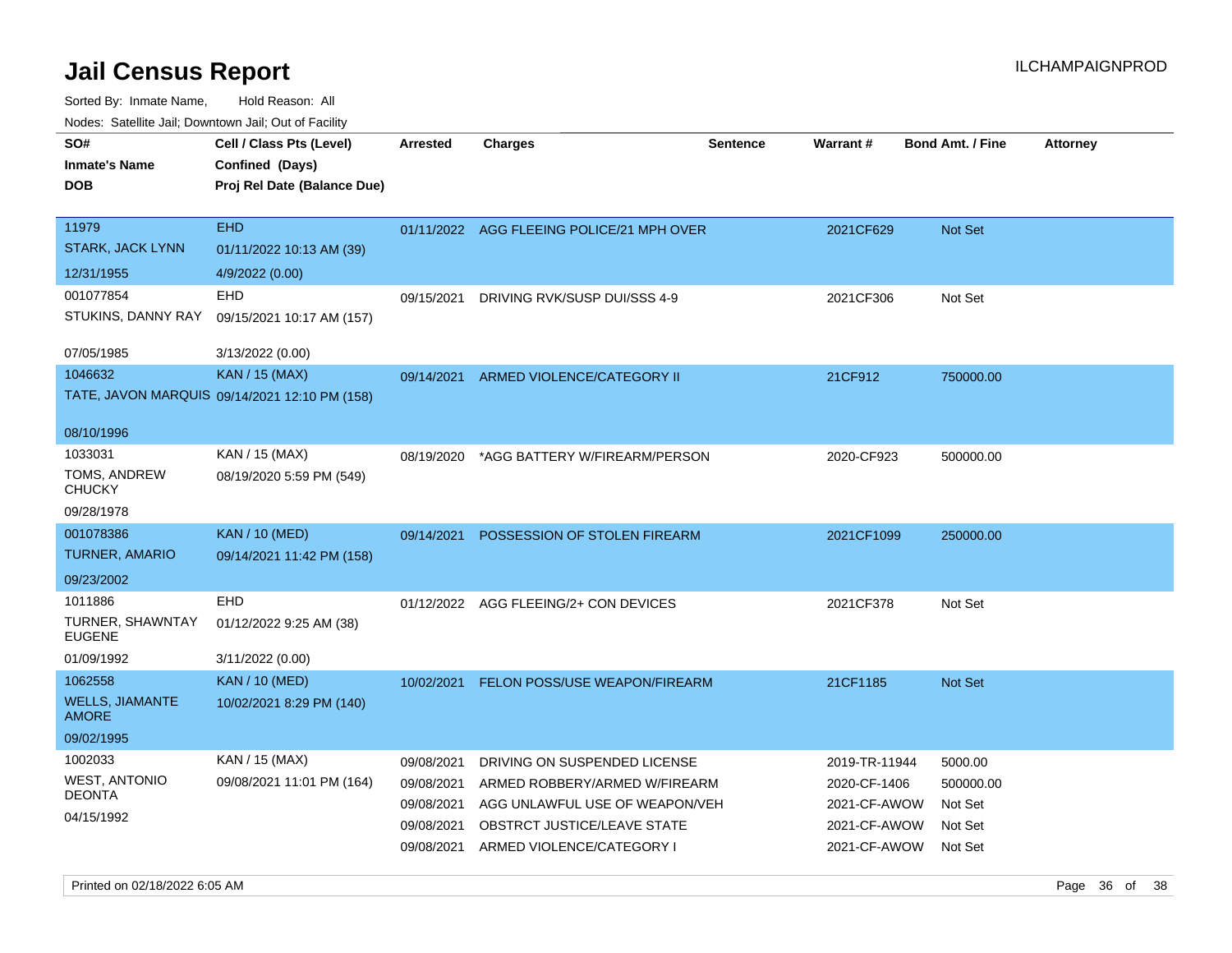| SO#<br><b>Inmate's Name</b><br><b>DOB</b>                           | Cell / Class Pts (Level)<br>Confined (Days)<br>Proj Rel Date (Balance Due) | <b>Arrested</b>                                      | <b>Charges</b>                                                                                                    | <b>Sentence</b> | Warrant#                                        | <b>Bond Amt. / Fine</b>                     | <b>Attorney</b> |
|---------------------------------------------------------------------|----------------------------------------------------------------------------|------------------------------------------------------|-------------------------------------------------------------------------------------------------------------------|-----------------|-------------------------------------------------|---------------------------------------------|-----------------|
| 1022068<br><b>WILKINS, MICHAEL</b><br>CARL<br>07/10/1992            | <b>KAN / 15 (ADS)</b><br>10/10/2021 5:07 AM (132)                          | 10/10/2021                                           | FELON POSS/USE WEAPON/FIREARM                                                                                     |                 | 21CF1212                                        | Not Set                                     |                 |
| 28328<br><b>WILLIAMS, DERRICK</b><br>05/10/1965                     | EHD<br>02/02/2022 9:39 AM (17)<br>3/2/2022 (0.00)                          |                                                      | 02/02/2022 AGG DUI/NO VALID DL                                                                                    |                 | 2021CF19                                        | Not Set                                     |                 |
| 539662<br><b>WILLIAMS, JAVONTAE</b><br><b>DEMAR</b><br>07/28/1991   | <b>KAN / 10 (MED)</b><br>08/14/2021 1:28 AM (189)                          | 08/14/2021<br>08/14/2021<br>08/14/2021<br>08/14/2021 | <b>AGGRAVATED BATTERY</b><br>AGGRAVATED DOMESTIC BATTERY<br>DOM BTRY/CONTACT/1-2 PRECONV<br><b>CITY OV ARREST</b> |                 | 21CF979<br>2020CF1098<br>2021CF770<br>2017OV893 | No Bond<br>25000.00<br>250000.00<br>1000.00 |                 |
| 537798<br><b>WILLIAMS, LATOYA</b><br><b>ANGIELINE</b><br>04/17/1983 | <b>EHD</b><br>02/16/2022 9:17 AM (3)<br>2/25/2022 (0.00)                   | 02/16/2022                                           | DRIVING ON REVOKED LICENSE                                                                                        |                 | 2020TR8435                                      | Not Set                                     |                 |
| 1037579<br><b>WILLIAMS, STEVEN</b><br>PATRICK, Second<br>11/25/1994 | <b>KAN / 10 (MED)</b><br>08/17/2021 8:16 PM (186)                          | 08/17/2021                                           | FELON POSS/USE WEAPON/FIREARM                                                                                     |                 | 2019CF73                                        | No Bond                                     |                 |
| 545746<br>WOODS, MICHAEL<br><b>LACKENDRICK</b><br>10/06/1996        | KAN / 15 (ADS)<br>08/07/2021 8:40 AM (196)                                 | 08/07/2021<br>08/07/2021<br>08/07/2021               | FELON POSS/USE WEAPON/FIREARM<br><b>BURGLARY</b><br>WARRANT OUT OF COUNTY                                         |                 | 21CF949<br>2020CF597<br>2020TR9119              | Not Set<br>50000.00<br>5000.00              |                 |
| 001078539<br><b>WRIGHT, AMARION</b><br><b>MALIK</b><br>10/31/2002   | <b>KAN / 15 (MAX)</b><br>10/27/2021 7:31 AM (115)                          | 10/27/2021                                           | AGG DISCHARGE FIREARM                                                                                             |                 | 21CF1296                                        | 750000.00                                   |                 |
| <b>Total Out of Facility: 69</b>                                    |                                                                            | Males: 66                                            | Females: 3<br>Unknown: 0                                                                                          |                 |                                                 |                                             |                 |